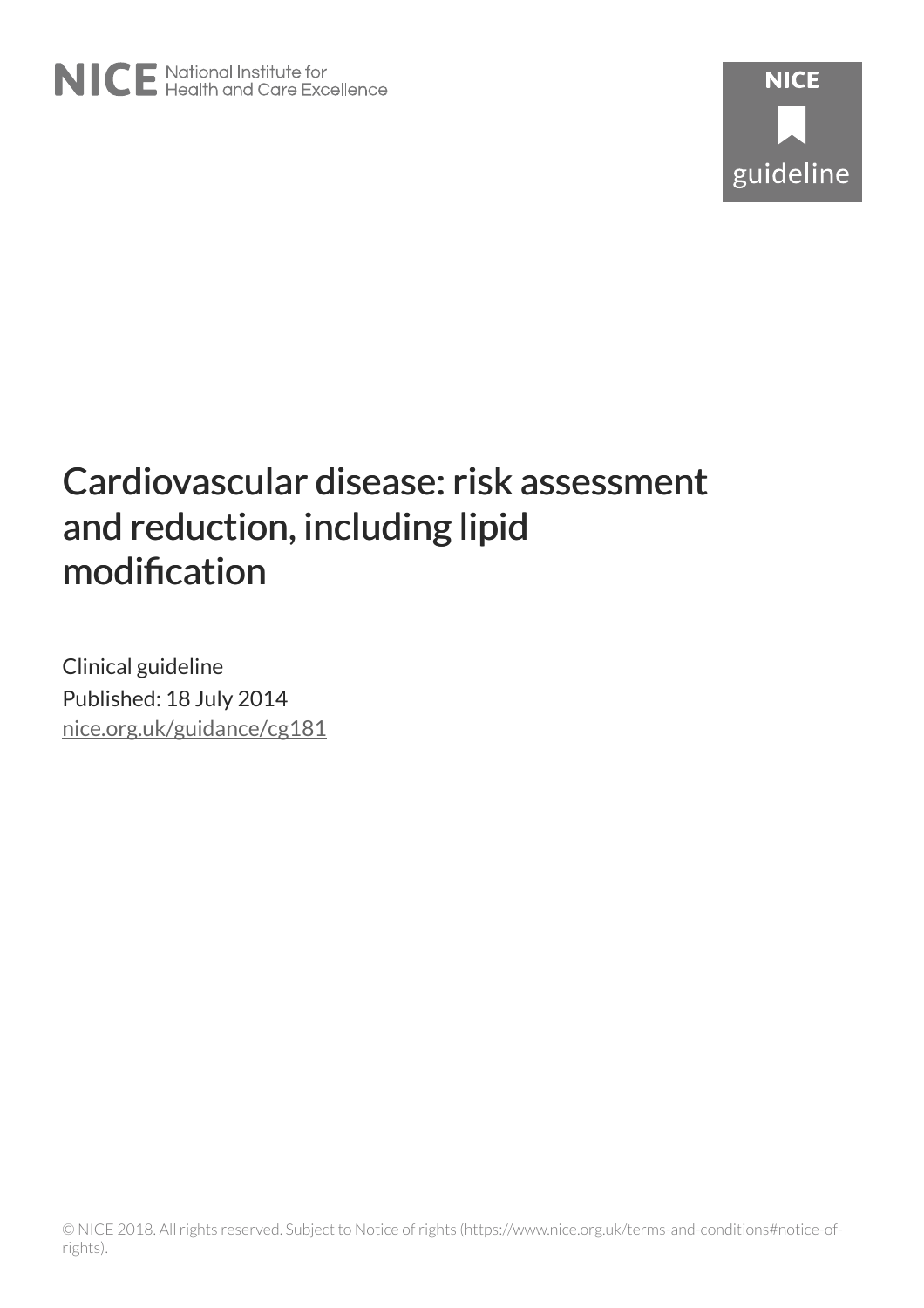# Your responsibility

The recommendations in this guideline represent the view of NICE, arrived at after careful consideration of the evidence available. When exercising their judgement, professionals and practitioners are expected to take this guideline fully into account, alongside the individual needs, preferences and values of their patients or the people using their service. It is not mandatory to apply the recommendations, and the guideline does not override the responsibility to make decisions appropriate to the circumstances of the individual, in consultation with them and their families and carers or guardian.

Local commissioners and providers of healthcare have a responsibility to enable the guideline to be applied when individual professionals and people using services wish to use it. They should do so in the context of local and national priorities for funding and developing services, and in light of their duties to have due regard to the need to eliminate unlawful discrimination, to advance equality of opportunity and to reduce health inequalities. Nothing in this guideline should be interpreted in a way that would be inconsistent with complying with those duties.

Commissioners and providers have a responsibility to promote an environmentally sustainable health and care system and should [assess and reduce the environmental impact of implementing](https://www.nice.org.uk/about/who-we-are/sustainability) [NICE recommendations](https://www.nice.org.uk/about/who-we-are/sustainability) wherever possible.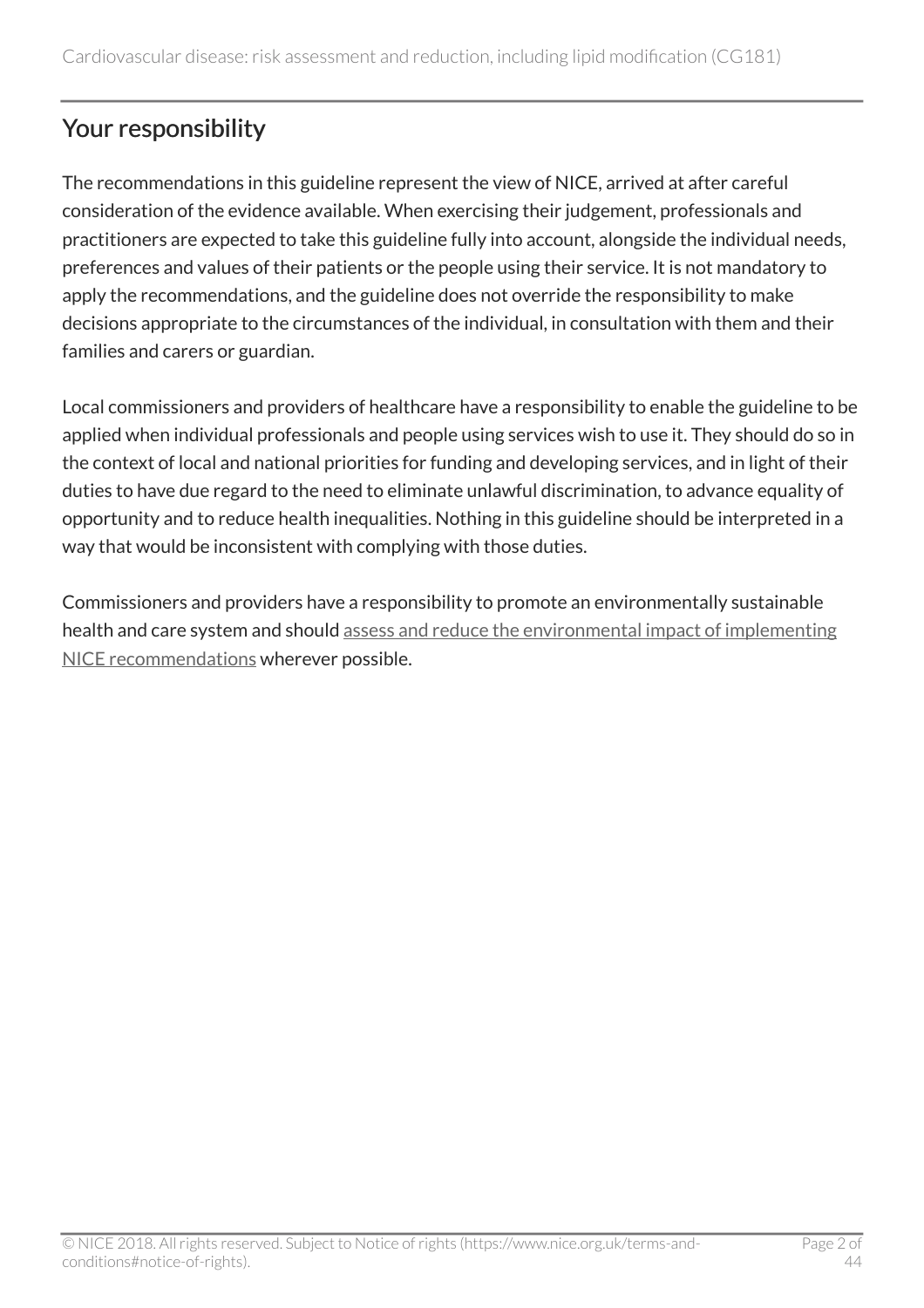# Contents

| 2.1 Measuring non-high density lipoprotein cholesterol when lipid profiling for the primary prevention |  |
|--------------------------------------------------------------------------------------------------------|--|
| 2.2 Reduction of the primary prevention threshold from 20% to 10% CVD risk as calculated by QRISK2 28  |  |
|                                                                                                        |  |
|                                                                                                        |  |
|                                                                                                        |  |
|                                                                                                        |  |
|                                                                                                        |  |
|                                                                                                        |  |
|                                                                                                        |  |
|                                                                                                        |  |
|                                                                                                        |  |
|                                                                                                        |  |
|                                                                                                        |  |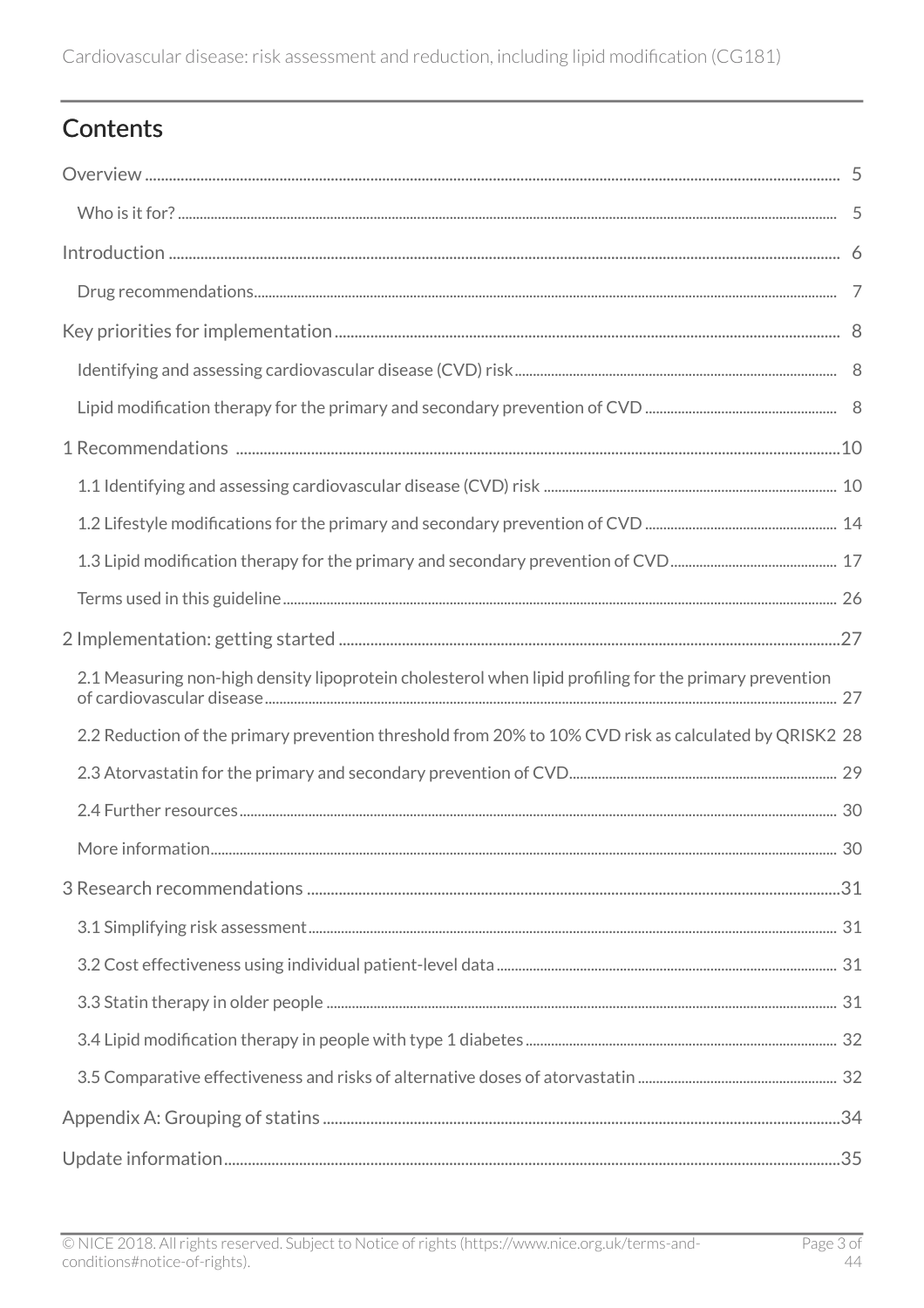| $\Delta$ ? |  |
|------------|--|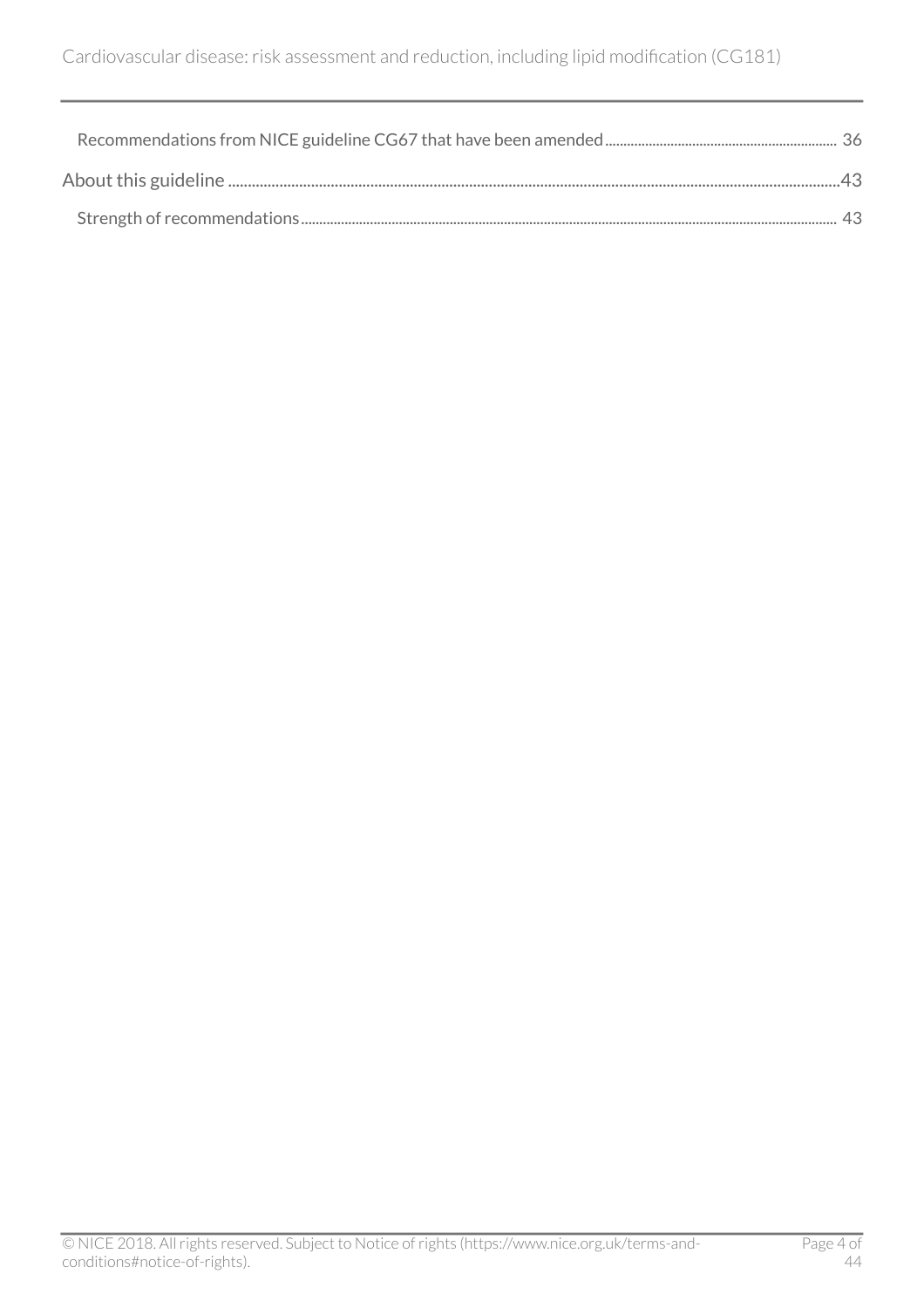This guideline replaces CG67 and TA94.

This guideline partially replaces CG87.

This guideline is the basis of QS100 and QS5.

# <span id="page-4-0"></span>**Overview**

This guideline covers the assessment and care of adults who are at risk of or who have cardiovascular disease (CVD), such as heart disease and stroke. It aims to help healthcare professionals identify people who are at risk of cardiovascular problems including people with type 1 or type 2 diabetes, or chronic kidney disease. It describes the lifestyle changes people can make and how statins can be used to reduce their risk.

### <span id="page-4-1"></span>*Who is it for?*

- Healthcare professionals
- People who are at risk of CVD or who have had CVD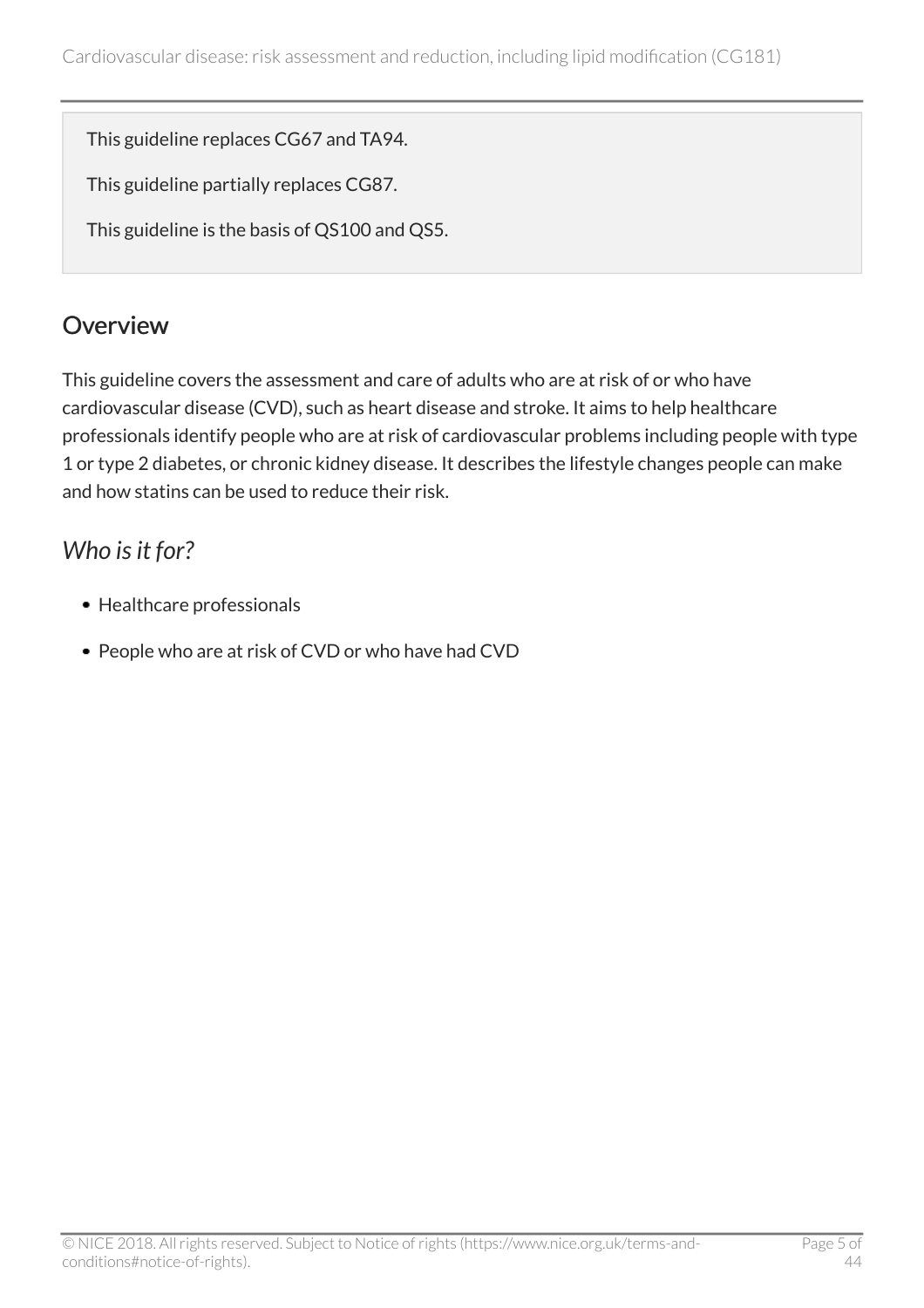# <span id="page-5-0"></span>Introduction

This guideline updates and replaces NICE guideline CG67 and NICE technology appraisal guidance 94. The recommendations are labelled according to when they were originally published (see [update information](http://live-publications.nice.org.uk/update-information#update-information) for details).

<span id="page-5-1"></span>Cardiovascular disease (CVD) describes disease of the heart and blood vessels caused by the process of atherosclerosis. It is the leading cause of death in England and Wales, accounting for almost one-third of deaths<sup>[[1](#page-6-1)]</sup>. In 2010, 180,000 people died from CVD – around 80,000 of these deaths were caused by coronary heart disease and 49,000 were caused by strokes. Of the 180,000 deaths, 46,000 occurred before people were aged 75 years, and 70% of those were in men. Death rates from CVD peaked in the 1970s and 1980s but have more than halved since then. Rates have fallen more rapidly in older age groups compared with younger ones, with an approximately 50% reduction in the 55–64 year age group compared with a 20% reduction in men aged 35–44 years. In spite of evidence that mortality from CVD is falling, morbidity appears to be rising. CVD has significant cost implications and was estimated to cost the NHS in England almost £6,940 million in 2003, rising to £7,880 million in 2010.

CVD shows strong age dependence and predominantly affects people older than 50 years. Risk factors for CVD include non-modifiable factors such as age, sex, family history of CVD, ethnic background and modifiable risk factors such as smoking, raised blood pressure and cholesterol. CVD is strongly associated with low income and social deprivation and shows a North–South divide, with higher rates in the north of England.

This guideline includes recommendations on risk assessment for CVD and on the use of lipid-lowering drugs. The original guideline is updated in part to allow consideration of new evidence on risk assessment tools and to reflect changes in price and availability of generic statins.

NICE has produced guidance on other modifiable risk factors for CVD and this guideline should be used in conjunction with it.

In this update the Guideline Development Group (GDG) recommend the use of non-high density lipoprotein (non-HDL) cholesterol rather than low density lipoprotein (LDL) cholesterol. Non-HDL cholesterol is total cholesterol minus HDL cholesterol. LDL cholesterol is not directly measured but requires a calculation using a fasting sample and for triglyceride levels to be less than 4.5 mmol/ litre, whereas the measurement of non-HDL cholesterol does not.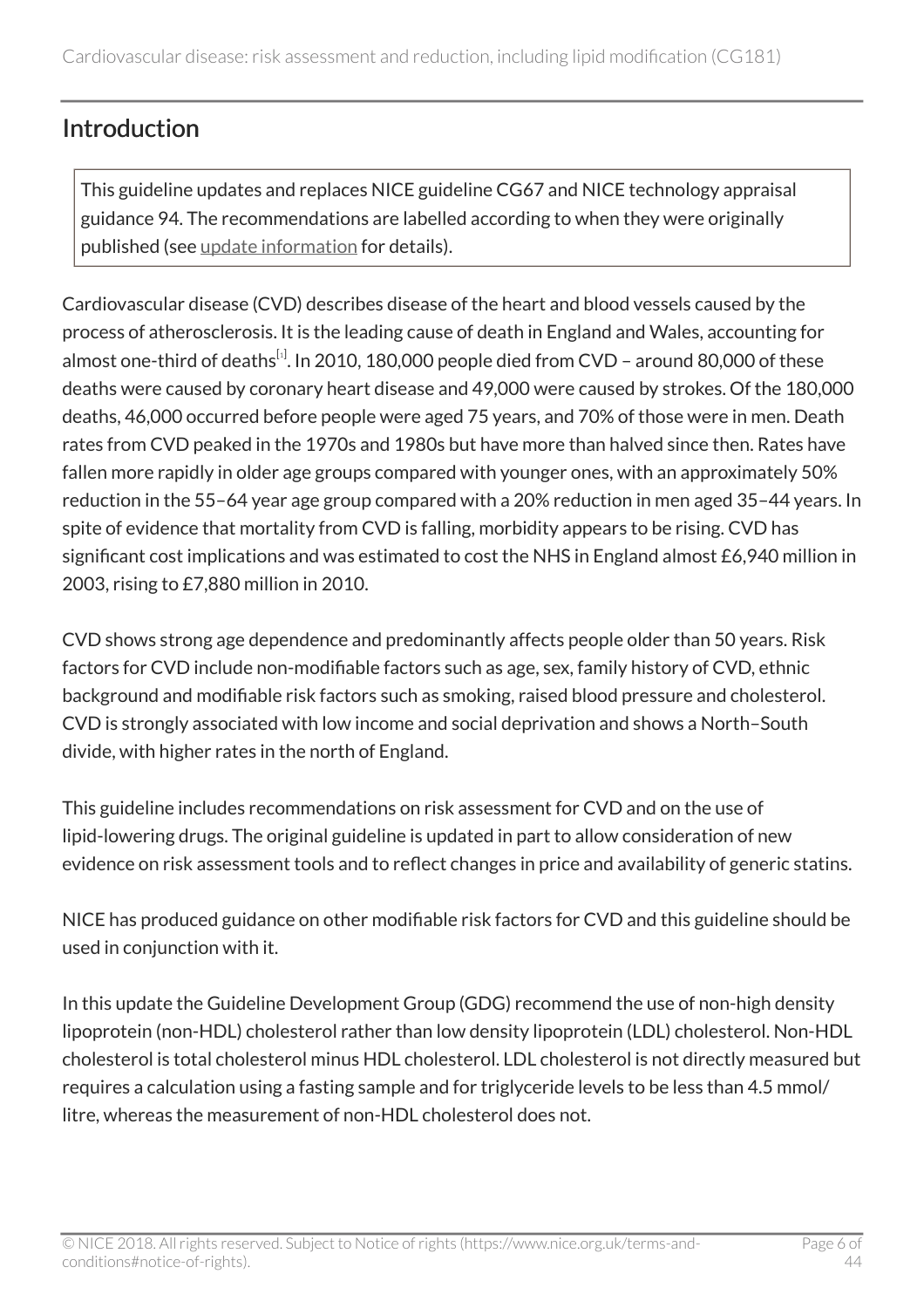For the purpose of this guideline, statins are grouped into 3 different intensity categories according to the percentage reduction in low-density lipoprotein cholesterol they produce:

- low intensity if the reduction is 20% to 30%
- medium intensity if the reduction is 31% to 40%
- high intensity if the reduction is above 40%.

Please see [appendix A](http://www.nice.org.uk/guidance/cg181/chapter/appendix-a-grouping-of-statins) for further details. This grouping was agreed by GDG consensus, informed by analyses in the literature. See also the full guideline for a discussion of this grouping.

#### <span id="page-6-0"></span>*Drug recommendations*

The guideline will assume that prescribers will use a drug's summary of product characteristics to inform decisions made with individual patients*.*

This guideline recommends some drugs for indications for which they do not have a UK marketing authorisation at the date of publication, if there is good evidence to support that use. The prescriber should follow relevant professional guidance, taking full responsibility for the decision. The patient (or those with authority to give consent on their behalf) should provide informed consent, which should be documented. See the General Medical Council's [Good practice in](http://www.gmc-uk.org/guidance/ethical_guidance/14327.asp) [prescribing and managing medicines and devices](http://www.gmc-uk.org/guidance/ethical_guidance/14327.asp) for further information. Where recommendations have been made for the use of drugs outside their licensed indications ('off-label use'), these drugs are marked with a footnote in the recommendations.

<span id="page-6-1"></span><sup>[</sup>[1](#page-5-1)] [UK National Statistics](http://www.statistics.gov.uk/hub/index.html).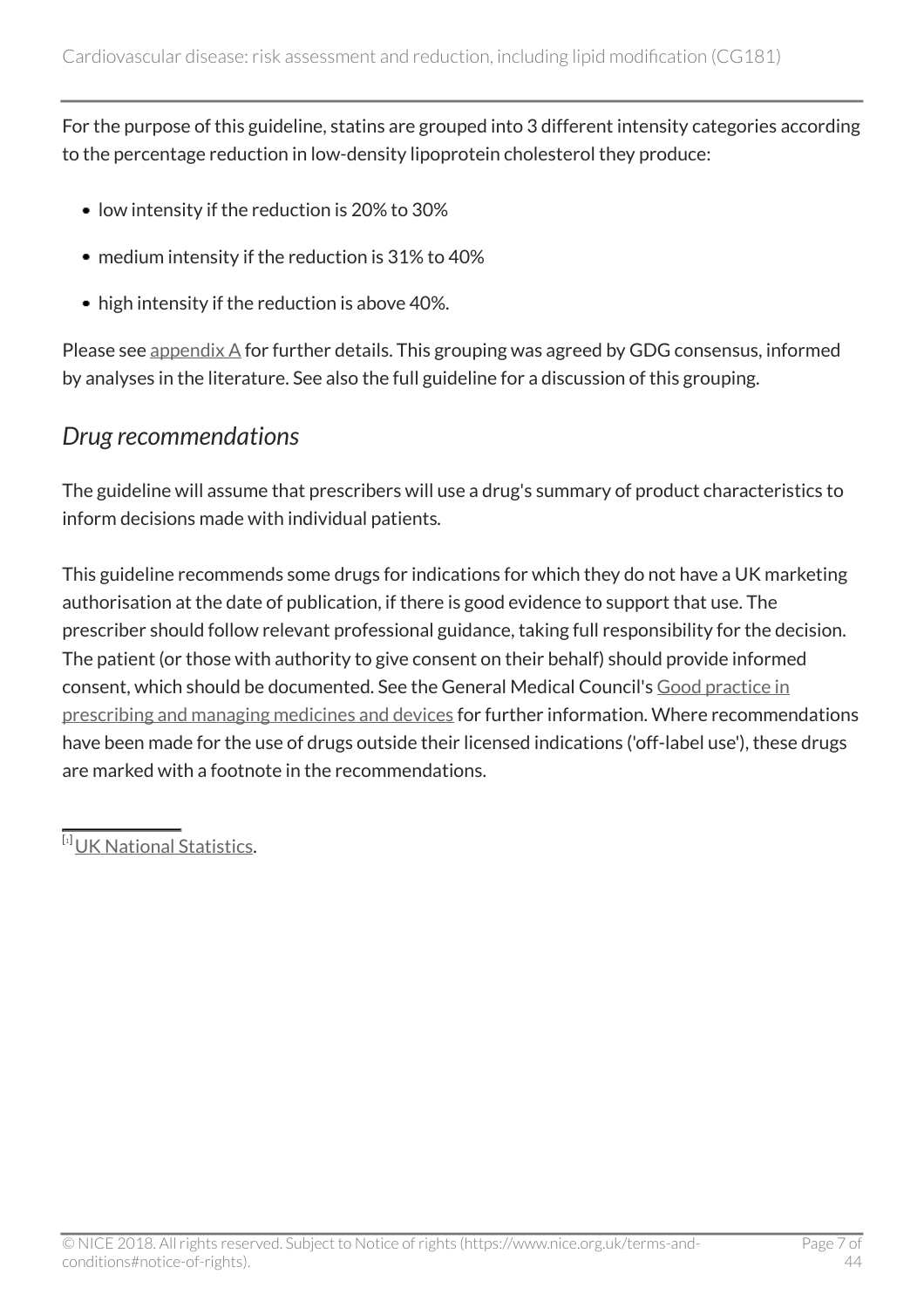# <span id="page-7-0"></span>Key priorities for implementation

The following recommendations have been identified as priorities for implementation.

### <span id="page-7-1"></span>*Identifying and assessing cardiovascular disease (CVD) risk*

- For the primary prevention of CVD in primary care, use a systematic strategy to identify people who are likely to be at high risk. [2008, amended 2014]
- Prioritise people for a full formal risk assessment if their estimated 10-year risk of CVD is 10% or more. [2008, amended 2014]
- Use the QRISK2 risk assessment tool to assess CVD risk for the primary prevention of CVD in people up to and including age 84 years. [new 2014]
- <span id="page-7-3"></span>Do not use a risk assessment tool to assess CVD risk in people with an estimated glomerular filtration rate (eGFR) less than 60 ml/min/1.73 m $^2$  $^2$  and/or albuminuria $^{\lbrack\mathrm{z}\rbrack}.$  These people are at increased risk of CVD. See recommendation 1.3.27 for advice on treatment with statins for people with chronic kidney disease. [new 2014]

### <span id="page-7-2"></span>*Lipid modification therapy for the primary and secondary prevention of CVD*

- Before starting lipid modification therapy for the primary prevention of CVD, take at least 1 lipid sample to measure a full lipid profile. This should include measurement of total cholesterol, high-density lipoprotein (HDL) cholesterol, non-HDL cholesterol, and triglyceride concentrations. A fasting sample is not needed. [new 2014]
- Offer atorvastatin 20 mg for the primary prevention of CVD to people who have a 10% or greater 10-year risk of developing CVD. Estimate the level of risk using the QRISK2 assessment tool. [new 2014]
- <span id="page-7-4"></span>Start statin treatment in people with CVD with atorvastatin 80 mg $^{\left[ s\right] }$ . Use a lower dose of atorvastatin if any of the following apply:
	- potential drug interactions
	- high risk of adverse effects
	- patient preference. [new 2014]
- Measure total cholesterol, HDL cholesterol and non-HDL cholesterol in all people who have been started on [high-intensity statin](http://live-publications.nice.org.uk/recommendations#high-intensity-statin) treatment (both primary and secondary prevention,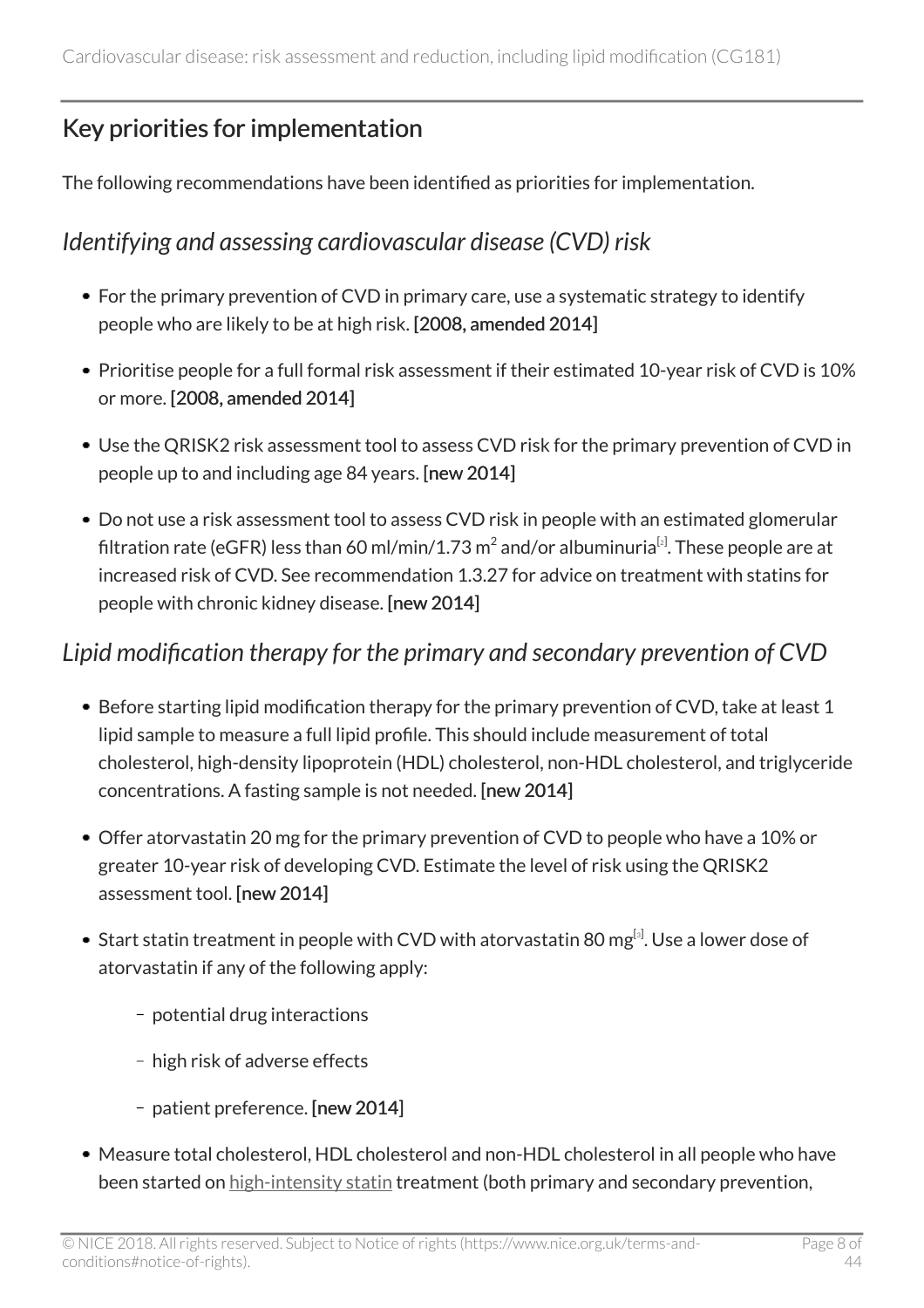including atorvastatin 20 mg for primary prevention) at 3 months of treatment and aim for a greater than 40% reduction in non-HDL cholesterol. If a greater than 40% reduction in non-HDL cholesterol is not achieved:

- discuss adherence and timing of dose
- optimise adherence to diet and lifestyle measures
- consider increasing dose if started on less than atorvastatin 80 mg and the person is judged to be at higher risk because of comorbidities, risk score or using clinical judgement. [new 2014]

<span id="page-8-0"></span> $^{\left[ z\right] }$ People on renal replacement therapy are outside the scope of this guideline.

<span id="page-8-1"></span><sup>[</sup>[3](#page-7-4)] At the time of publication (July 2014), atorvastatin did not have a UK marketing authorisation for this indication. The prescriber should follow relevant professional guidance, taking full responsibility for the decision. Informed consent should be obtained and documented. See the General Medical Council's [Good practice in prescribing and managing medicines and devices](http://www.gmc-uk.org/guidance/ethical_guidance/14327.asp) for further information.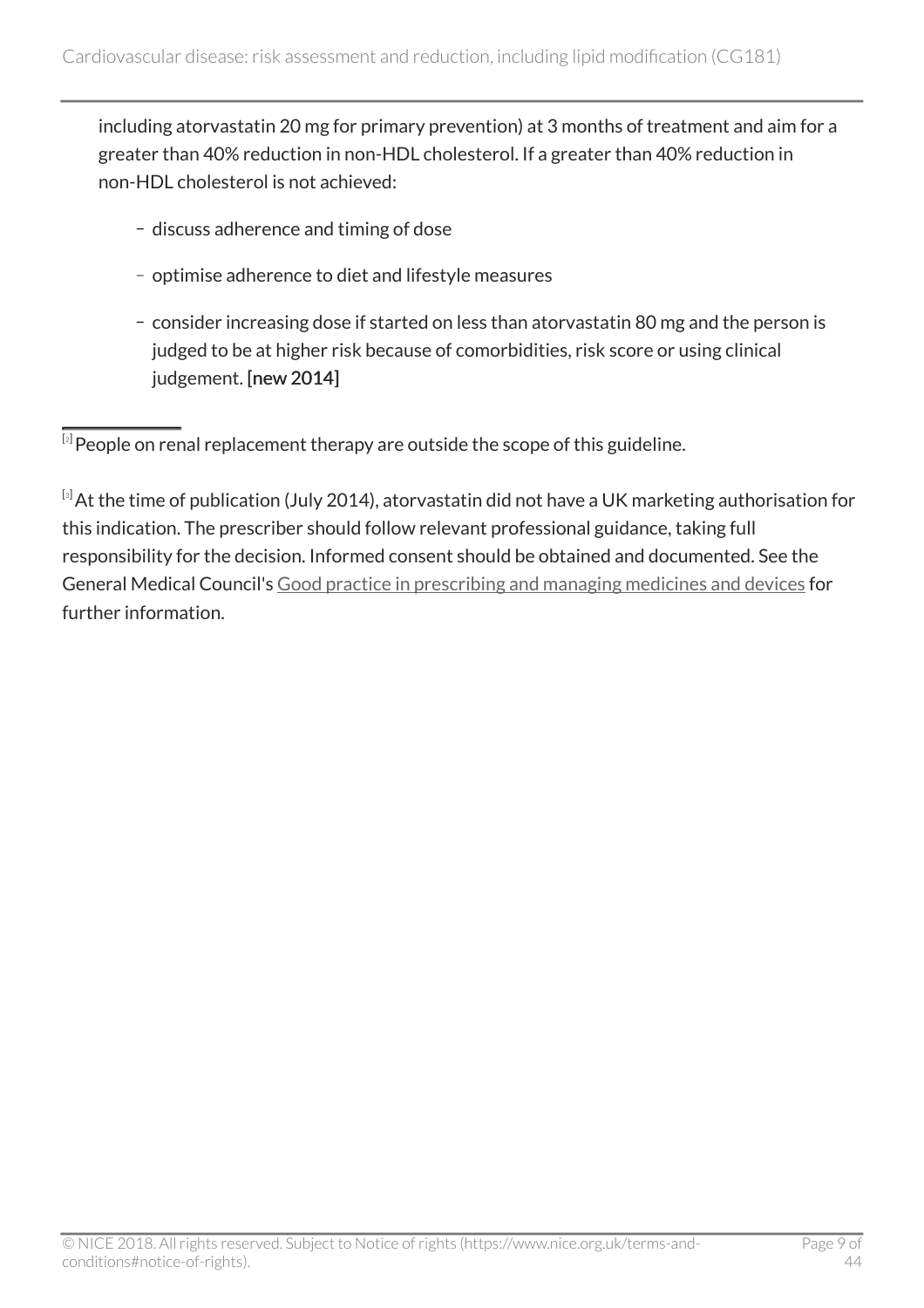### <span id="page-9-0"></span>1 Recommendations

People have the right to be involved in discussions and make informed decisions about their care, as described in [your care](http://www.nice.org.uk/about/nice-communities/public-involvement/your-care).

[Making decisions using NICE guidelines](http://www.nice.org.uk/about/what-we-do/our-programmes/nice-guidance/nice-guidelines/making-decisions-using-nice-guidelines) explains how we use words to show the strength (or certainty) of our recommendations, and has information about professional guidelines, standards and laws (including on consent and mental capacity), and safeguarding.

<span id="page-9-1"></span>*1.1 Identifying and assessing cardiovascular disease (CVD) risk*

#### Identifying people for full formal risk assessment

- 1.1.1 For the primary prevention of CVD in primary care, use a systematic strategy to identify people who are likely to be at high risk. [2008, amended 2014]
- 1.1.2 Prioritise people on the basis of an estimate of their CVD risk before a full formal risk assessment. Estimate their CVD risk using CVD risk factors already recorded in primary care electronic medical records. [2008]
- 1.1.3 People older than 40 should have their estimate of CVD risk reviewed on an ongoing basis. [2008]
- 1.1.4 Prioritise people for a full formal risk assessment if their estimated 10-year risk of CVD is 10% or more. [2008, amended 2014]
- 1.1.5 Discuss the process of risk assessment with the person identified as being at risk, including the option of declining any formal risk assessment. [2008]
- 1.1.6 Do not use opportunistic assessment as the main strategy in primary care to identify CVD risk in unselected people. [2008]

#### Full formal risk assessment

1.1.7 Be aware that all CVD risk assessment tools can provide only an approximate value for CVD risk. Interpretation of CVD risk scores should always reflect informed clinical judgement. [2008]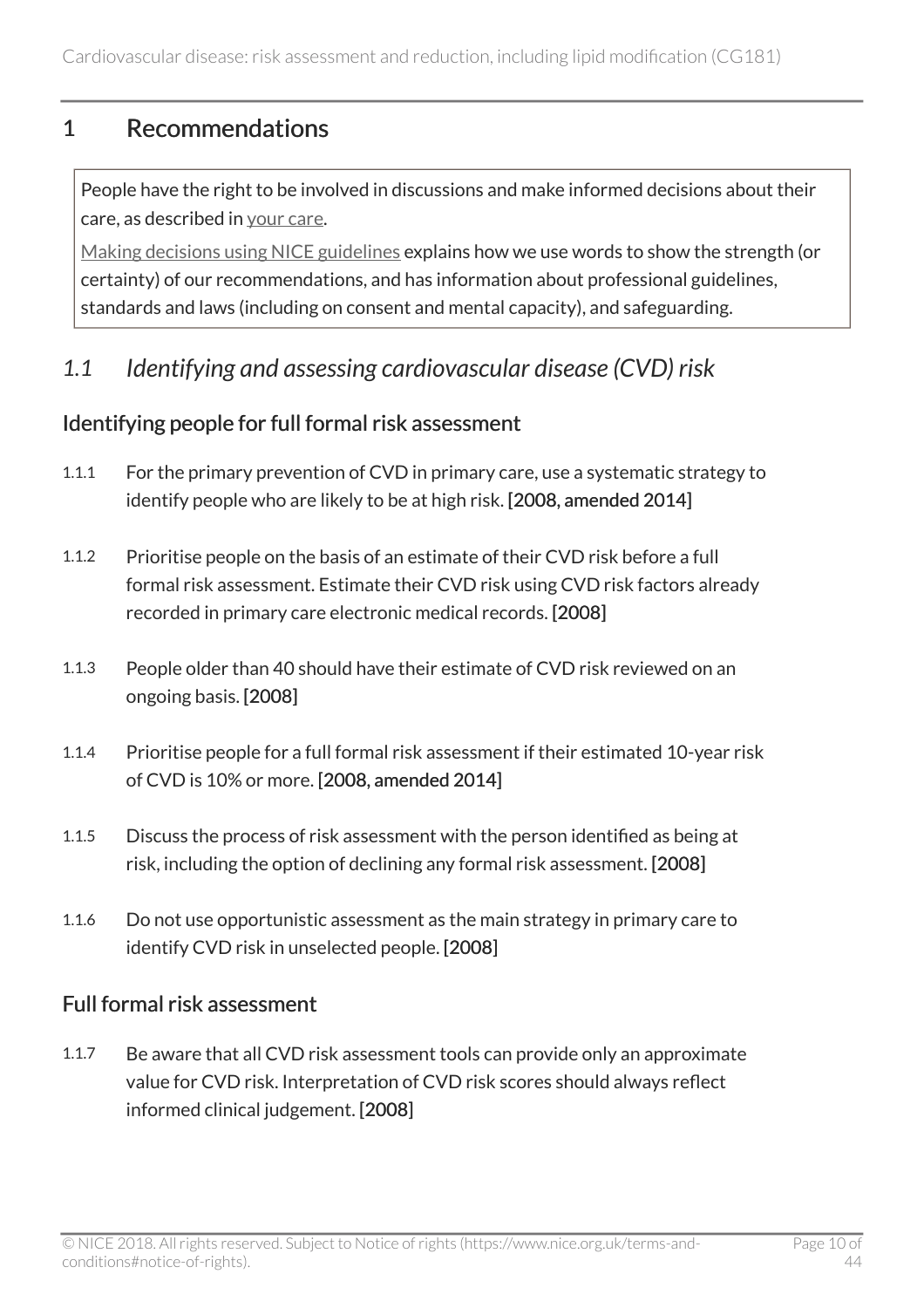- 1.1.8 Use the QRISK2 risk assessment tool to assess CVD risk for the primary prevention of CVD in people up to and including age 84 years. [new 2014]
- 1.1.9 Do not use a risk assessment tool to assess CVD risk in people with type 1 diabetes. See recommendations 1.3.23, 1.3.24 and 1.3.25 for advice on treatment with statins for people with type 1 diabetes. [new 2014]
- 1.1.10 Use the QRISK2 risk assessment tool to assess CVD risk in people with type 2 diabetes. [new 2014]
- <span id="page-10-0"></span>1.1.11 Do not use a risk assessment tool to assess CVD risk in people with an estimated glomerular filtration rate (eGFR) less than 60 ml/min/1.73  $\mathrm{m}^{2}$  and/or albuminuria $^{\lbrack4]}$  $^{\lbrack4]}$  $^{\lbrack4]}$ . These people are at increased risk of CVD. See recommendation 1.3.27 for advice on treatment with statins for people with chronic kidney disease (CKD). [new 2014]
- 1.1.12 Complete as many fields of the risk assessment tool as possible. [new 2014]
- 1.1.13 Routinely record ethnicity, body mass index and family history of premature CVD in medical records. [2008]
- 1.1.14 Consider socioeconomic status as an additional factor that contributes to CVD risk. [2008]
- 1.1.15 Do not use a risk assessment tool for people with pre-existing CVD. [2008, amended 2014]
- 1.1.16 Do not use a risk assessment tool for people who are at high risk of developing CVD because of familial hypercholesterolaemia (see [familial](http://www.nice.org.uk/guidance/cg71) [hypercholesterolaemia](http://www.nice.org.uk/guidance/cg71) [NICE guideline CG71]) or other inherited disorders of lipid metabolism. [2008, amended 2014]
- 1.1.17 When using the risk score to inform drug treatment decisions, particularly if it is near to the threshold for treatment, take into account other factors that:
	- may predispose the person to premature CVD and
	- may not be included in calculated risk scores. [2008, amended 2014]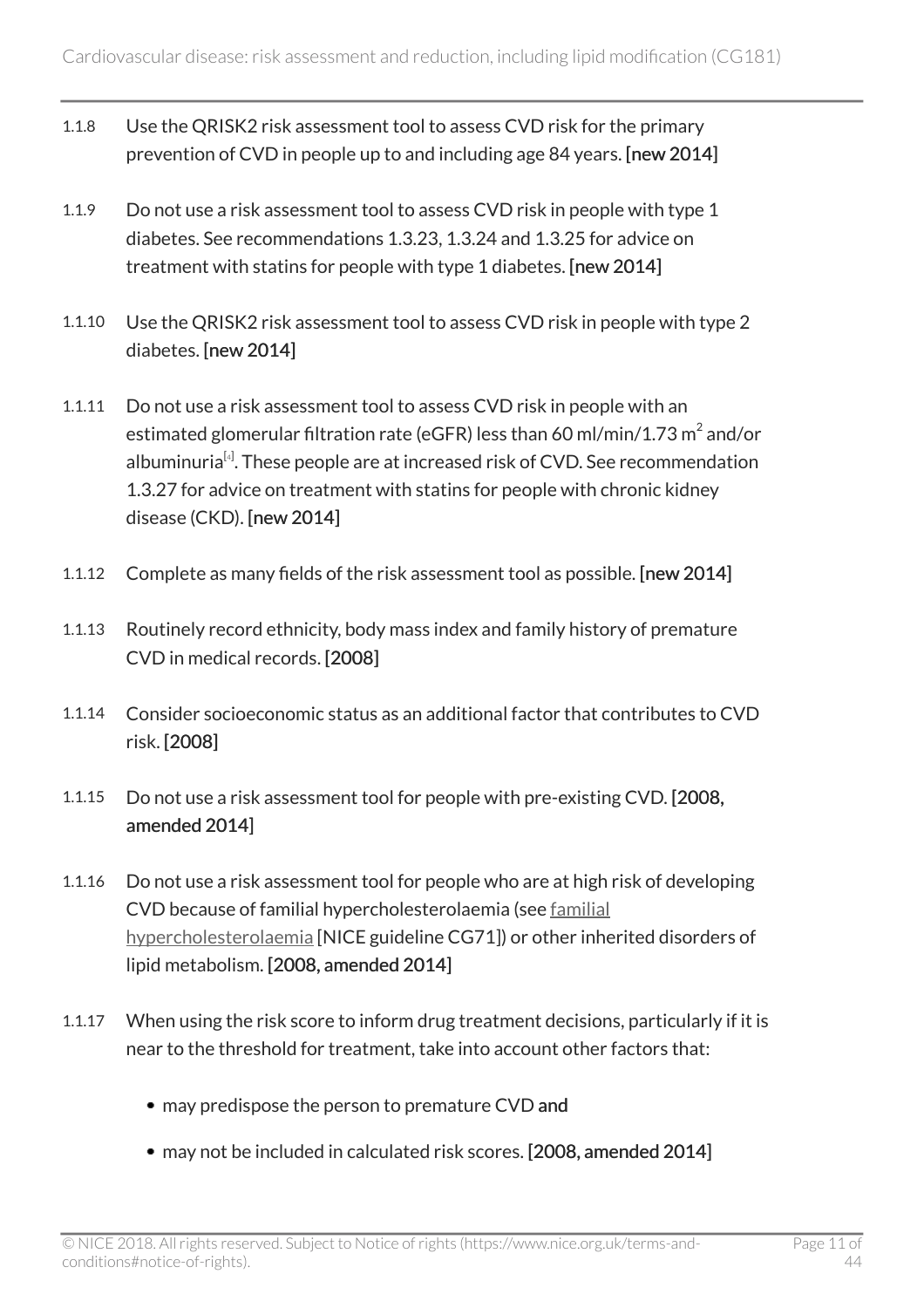- 1.1.18 Recognise that standard CVD risk scores will underestimate risk in people who have additional risk because of underlying medical conditions or treatments. These groups include:
	- people treated for HIV
	- people with serious mental health problems
	- people taking medicines that can cause dyslipidaemia such as antipsychotic medication, corticosteroids or immunosuppressant drugs
	- people with autoimmune disorders such as systemic lupus erythematosus, and other systemic inflammatory disorders. [2008, amended 2014]
- 1.1.19 Recognise that CVD risk will be underestimated in people who are already taking antihypertensive or lipid modification therapy, or who have recently stopped smoking. Use clinical judgement to decide on further treatment of risk factors in people who are below the CVD risk threshold for treatment. [2008, amended 2014]
- 1.1.20 Severe obesity (body mass index greater than  $40 \text{ kg/m}^2$ ) increases CVD risk. Take this into account when using risk scores to inform treatment decisions in this group (see the NICE guideline on [obesity: identification, assessment and](http://www.nice.org.uk/guidance/cg189) [management\)](http://www.nice.org.uk/guidance/cg189). [2008]
- 1.1.21 Consider people aged 85 or older to be at increased risk of CVD because of age alone, particularly people who smoke or have raised blood pressure. [2008, amended 2014]

#### Communication about risk assessment and treatment

- 1.1.22 NICE has produced guidance on the components of good patient experience in adult NHS services. These include recommendations on the communication of risk. Follow the recommendations in [patient experience in adult NHS services](http://www.nice.org.uk/guidance/cg138) (NICE guidance CG138). [new 2014]
- 1.1.23 Use everyday, jargon-free language to communicate information on risk. If technical terms are used, explain them clearly. [2008]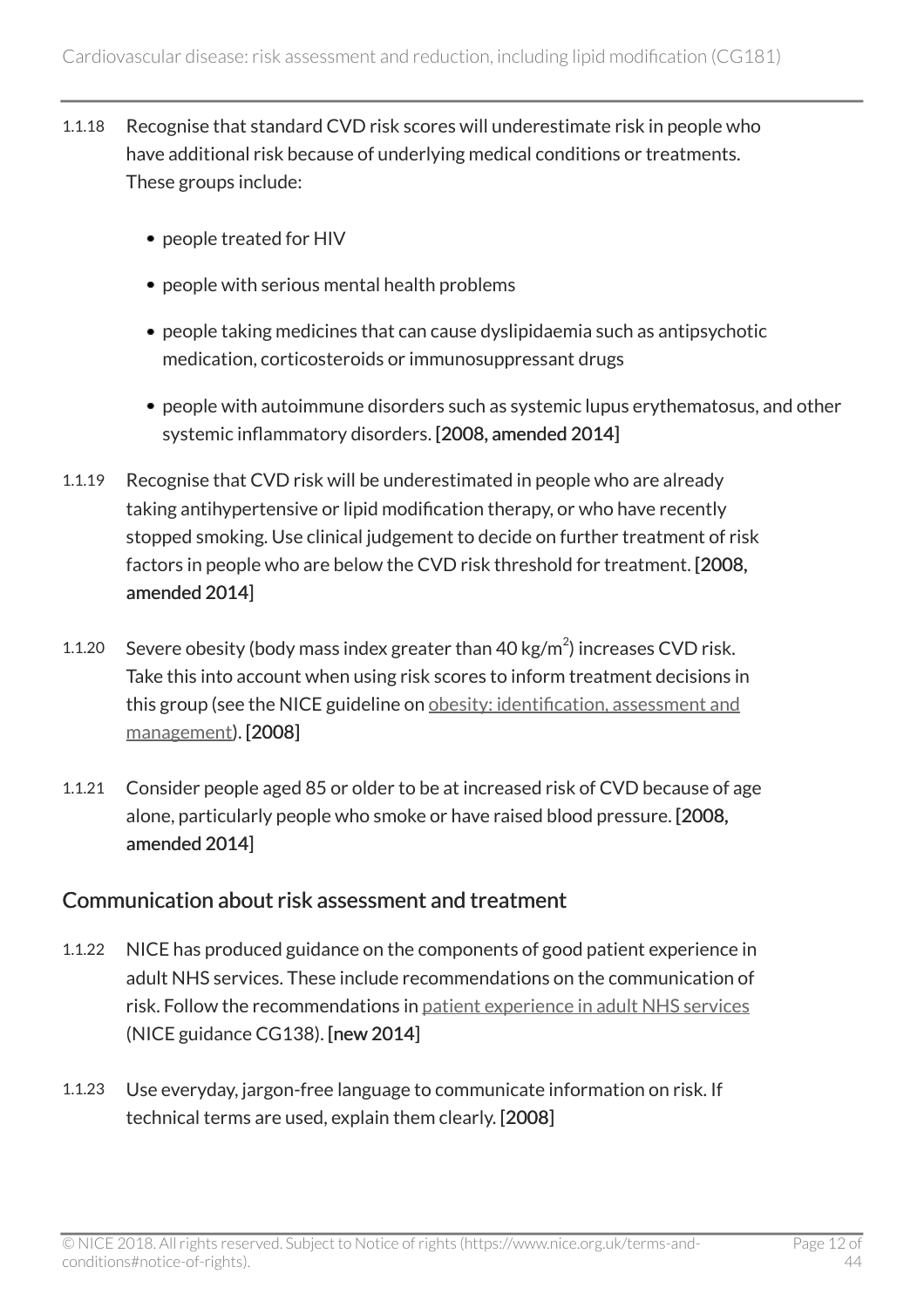- 1.1.24 Set aside adequate time during the consultation to provide information on risk assessment and to allow any questions to be answered. Further consultation may be required. [2008]
- 1.1.25 Document the discussion relating to the consultation on risk assessment and the person's decision. [2008]
- 1.1.26 Offer people information about their absolute risk of CVD and about the absolute benefits and harms of an intervention over a 10-year period. This information should be in a form that:
	- presents individualised risk and benefit scenarios and
	- presents the absolute risk of events numerically and
	- uses appropriate diagrams and text. [2008]
- 1.1.27 To encourage the person to participate in reducing their CVD risk:
	- find out what, if anything, the person has already been told about their CVD risk and how they feel about it
	- explore the person's beliefs about what determines future health (this may affect their attitude to changing risk)
	- assess their readiness to make changes to their lifestyle (diet, physical activity, smoking and alcohol consumption), to undergo investigations and to take long-term medication
	- assess their confidence in making changes to their lifestyle, undergoing investigations and taking medication
	- inform them of potential future management based on current evidence and best practice
	- involve them in developing a shared management plan
	- check with them that they have understood what has been discussed. [2008, amended 2014]
- 1.1.28 If the person's CVD risk is at a level where intervention is recommended but they decline the offer of treatment, advise them that their CVD risk should be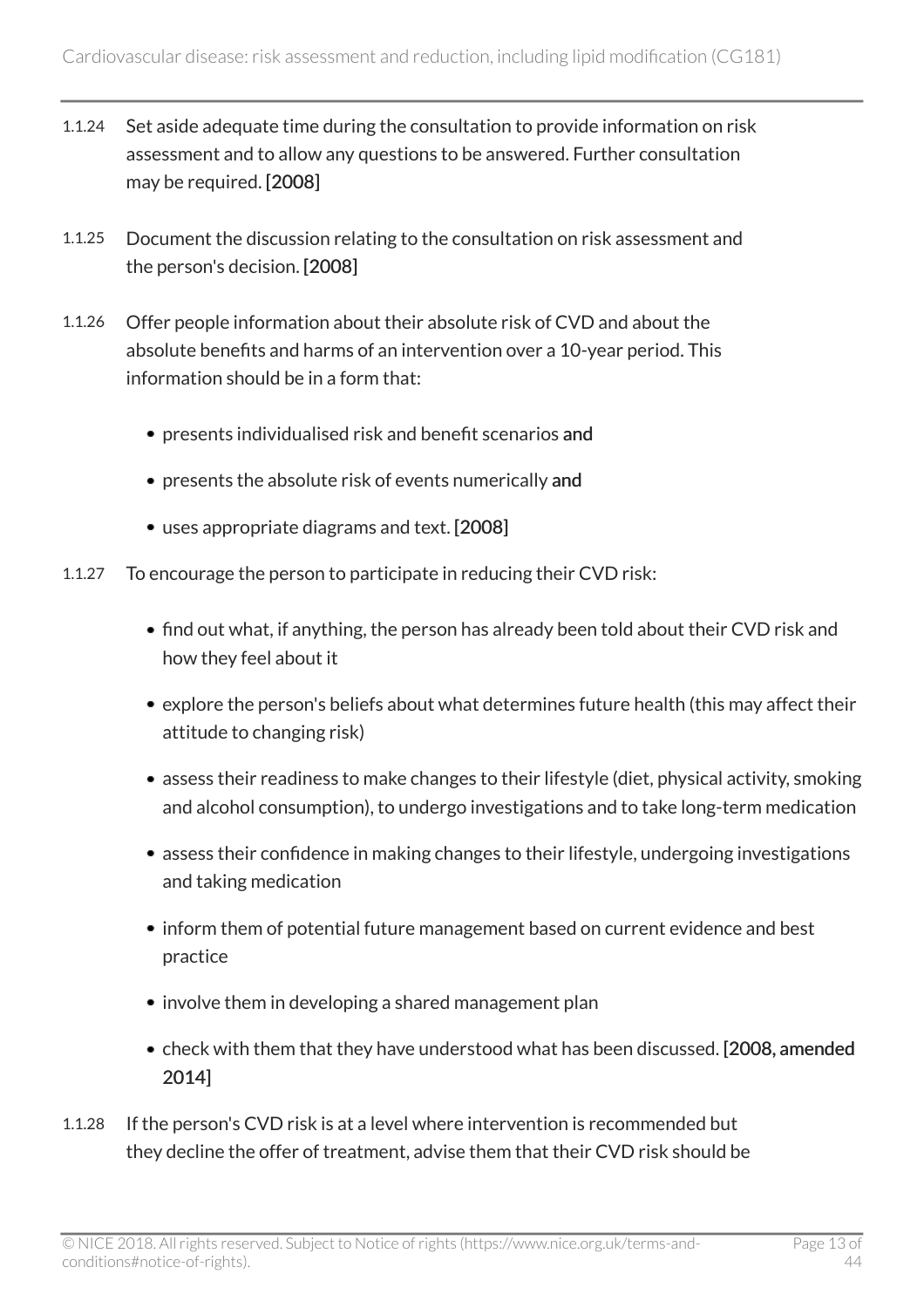reassessed again in the future. Record their choice in their medical notes. [2008, amended 2014]

<span id="page-13-0"></span>*1.2 Lifestyle modifications for the primary and secondary prevention of CVD*

#### Cardioprotective diet

- 1.2.1 Advise people at high risk of or with CVD to eat a diet in which total fat intake is 30% or less of total energy intake, saturated fats are 7% or less of total energy intake, intake of dietary cholesterol is less than 300 mg/day and where possible saturated fats are replaced by mono-unsaturated and polyunsaturated fats. Further information and advice can be found at [NHS Choices.](http://www.nhs.uk/Livewell/healthy-eating/Pages/Healthyeating.aspx) [new 2014]
- 1.2.2 Advise people at high risk of or with CVD to:
	- reduce their saturated fat intake.
	- increase their mono-unsaturated fat intake with olive oil, rapeseed oil or spreads based on these oils and to use them in food preparation.

Further information and advice on healthy cooking methods can be found at [NHS](http://www.nhs.uk/Livewell/healthy-eating/Pages/Healthyeating.aspx) [Choices](http://www.nhs.uk/Livewell/healthy-eating/Pages/Healthyeating.aspx). [new 2014]

- 1.2.3 Advise people at high risk of or with CVD to do all of the following:
	- choose wholegrain varieties of starchy food
	- reduce their intake of sugar and food products containing refined sugars including fructose
	- eat at least 5 portions of fruit and vegetables per day
	- eat at least 2 portions of fish per week, including a portion of oily fish
	- eat at least 4 to 5 portions of unsalted nuts, seeds and legumes per week.

Further information and advice can be found at [NHS Choices](http://www.nhs.uk/Livewell/healthy-eating/Pages/Healthyeating.aspx). [new 2014]

1.2.4 Advise pregnant women to limit their oily fish to no more than 2 portions per week and to avoid marlin, shark and swordfish. Further information and advice on oily fish consumption can be found at [NHS Choices](http://www.nhs.uk/Livewell/healthy-eating/Pages/Healthyeating.aspx). [new 2014]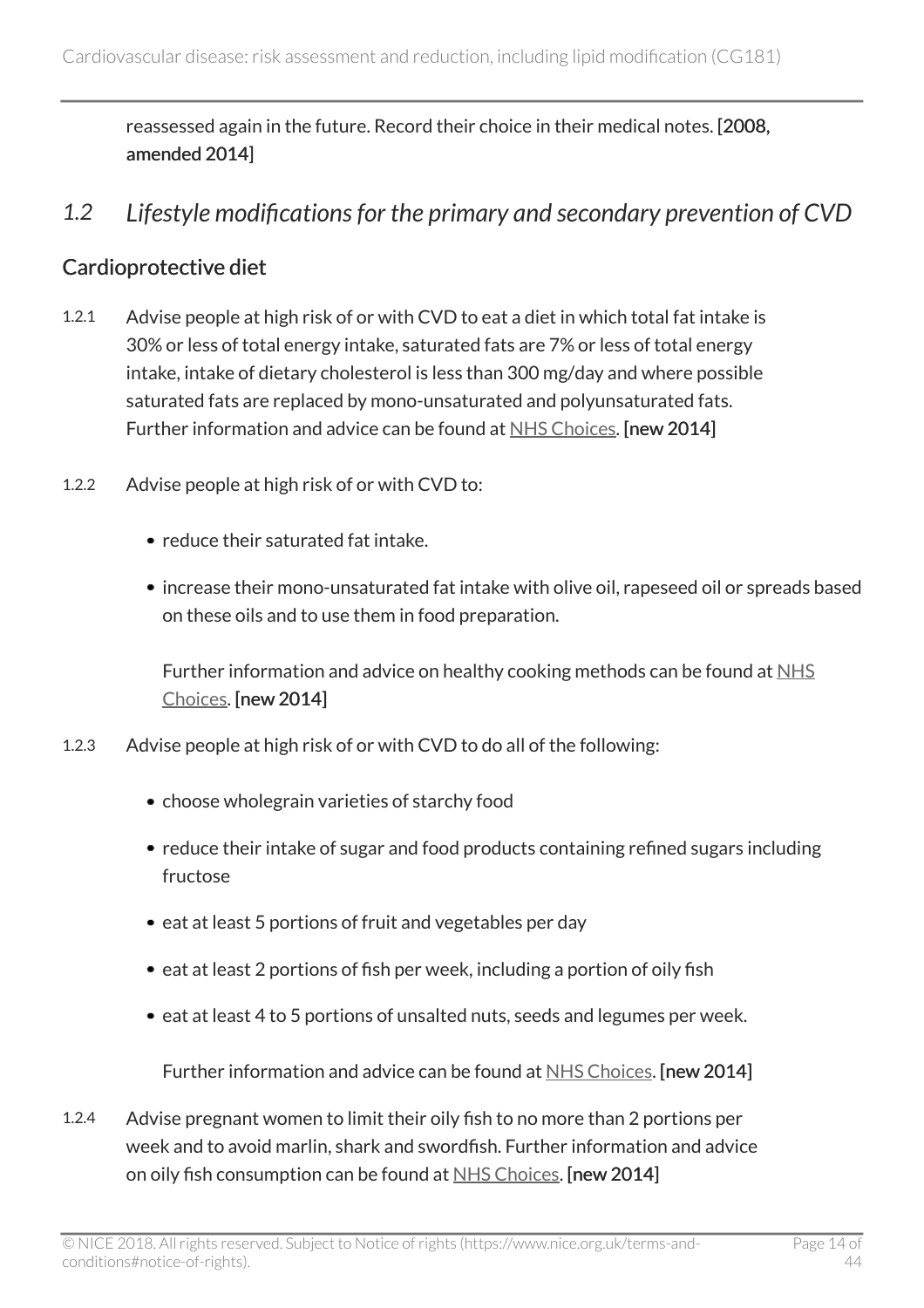- 1.2.5 Take account of a person's individual circumstances for example, drug therapy, comorbidities and other lifestyle modifications when giving dietary advice. [new 2014]
- 1.2.6 Advise and support people at high risk of or with CVD to achieve a healthy diet in line with [behaviour change: the principles for effective interventions](http://www.nice.org.uk/guidance/ph6) (NICE guideline PH6). [new 2014]

### Physical activity

- 1.2.7 Advise people at high risk of or with CVD to do the following every week:
	- at least 150 minutes of moderate intensity aerobic activity or
	- 75 minutes of vigorous intensity aerobic activity or a mix of moderate and vigorous aerobic activity in line with national guidance for the general population (see [Physical](http://www.nhs.uk/Livewell/fitness/Pages/physical-activity-guidelines-for-adults.aspx) [activity guidelines for adults](http://www.nhs.uk/Livewell/fitness/Pages/physical-activity-guidelines-for-adults.aspx) at NHS Choices). [2008, amended 2014]
- 1.2.8 Advise people to do muscle-strengthening activities on 2 or more days a week that work all major muscle groups (legs, hips, back, abdomen, chest, shoulders and arms) in line with national guidance for the general population (see [Physical](http://www.nhs.uk/Livewell/fitness/Pages/physical-activity-guidelines-for-adults.aspx) [activity guidelines for adults](http://www.nhs.uk/Livewell/fitness/Pages/physical-activity-guidelines-for-adults.aspx) at NHS Choices). [new 2014]
- 1.2.9 Encourage people who are unable to perform moderate-intensity physical activity because of comorbidity, medical conditions or personal circumstances to exercise at their maximum safe capacity. [2008, amended 2014]
- 1.2.10 Advice about physical activity should take into account the person's needs, preferences and circumstances. Agree goals and provide the person with written information about the benefits of activity and local opportunities to be active, in line with the NICE guidelines on [walking and cycling,](http://www.nice.org.uk/guidance/ph41) [physical activity:](http://www.nice.org.uk/guidance/ph44) [brief advice for adults in primary care](http://www.nice.org.uk/guidance/ph44) and [exercise referral schemes to promote](http://www.nice.org.uk/guidance/ph54) [physical activity.](http://www.nice.org.uk/guidance/ph54) [2008]

### Combined interventions (diet and physical activity)

1.2.11 Give advice on diet and physical activity in line with national recommendations (see [NHS Choices\)](http://www.nhs.uk/Livewell/healthy-eating/Pages/Healthyeating.aspx). [2008]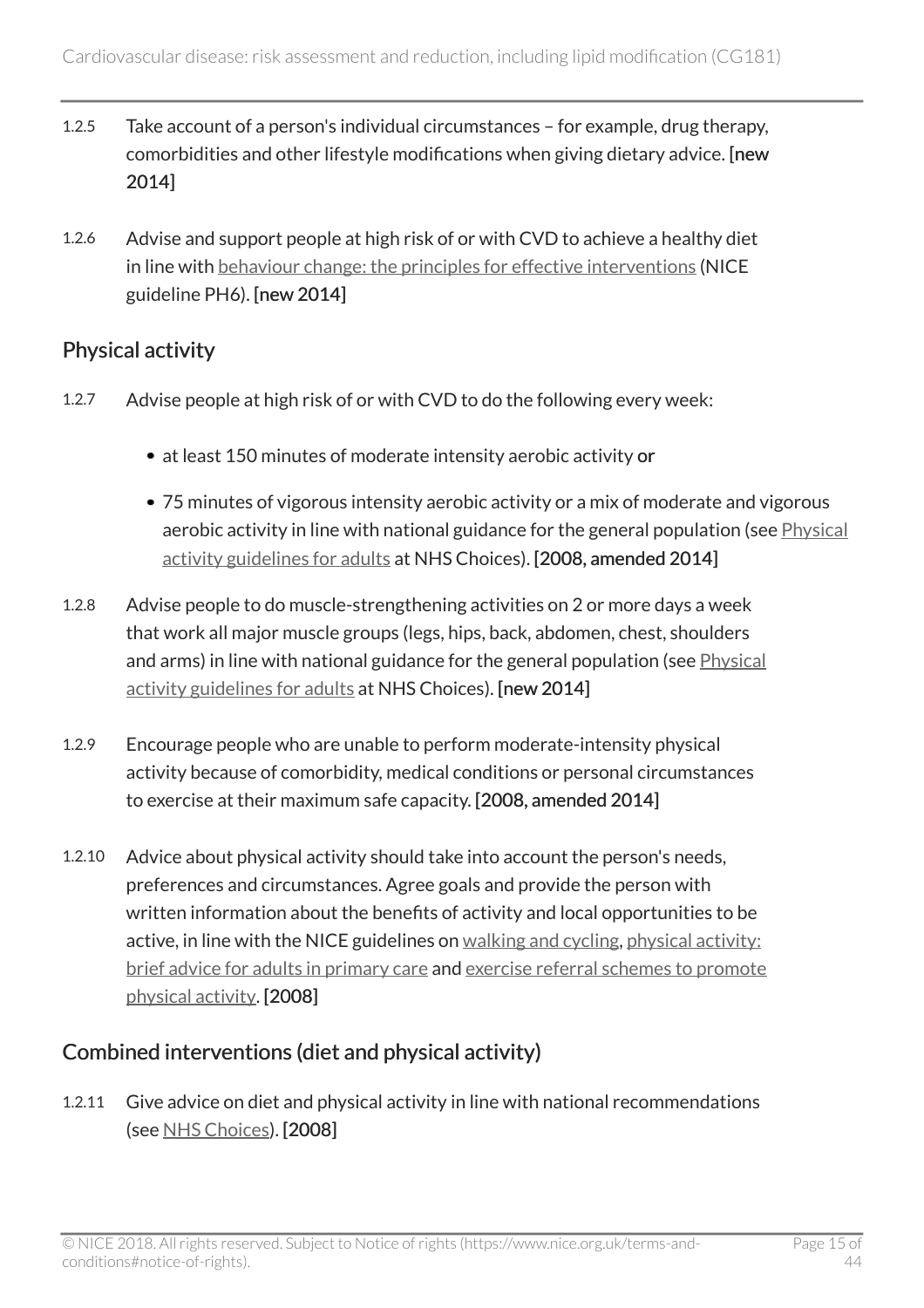### Weight management

1.2.12 Offer people at high risk of or with CVD who are overweight or obese appropriate advice and support to work towards achieving and maintaining a healthy weight, in line with the NICE guideline on [obesity: identification,](http://www.nice.org.uk/guidance/cg189) [assessment and management](http://www.nice.org.uk/guidance/cg189). [2008]

#### Alcohol consumption

1.2.13 Be aware that men should not regularly drink more than 3–4 units a day and women should not regularly drink more than 2–3 units a day. People should avoid binge drinking. Further information can be found at [NHS Choices.](http://www.nhs.uk/conditions/alcohol-misuse/pages/introduction.aspx) [2008]

#### Smoking cessation

- 1.2.14 Advise all people who smoke to stop, in line with [smoking cessation services](http://www.nice.org.uk/guidance/ph10) (NICE guideline PH10). [2008]
- 1.2.15 Offer people who want to stop smoking support and advice, and referral to an intensive support service (for example, the NHS Stop Smoking Services). [2008]
- 1.2.16 If a person is unable or unwilling to accept a referral to an intensive support service, offer them pharmacotherapy in line with [smoking cessation services](http://www.nice.org.uk/guidance/ph10) (NICE guideline PH10) and [varenicline for smoking cessation](http://www.nice.org.uk/guidance/ta123) (NICE technology appraisal guidance 123). [2008]

#### Plant stanols and sterols

- 1.2.17 Do not advise any of the following to take plant stanols or sterols for the prevention of CVD:
	- people who are being treated for primary prevention
	- people who are being treated for secondary prevention
	- people with CKD
	- people with type 1 diabetes
	- people with type 2 diabetes. [new 2014]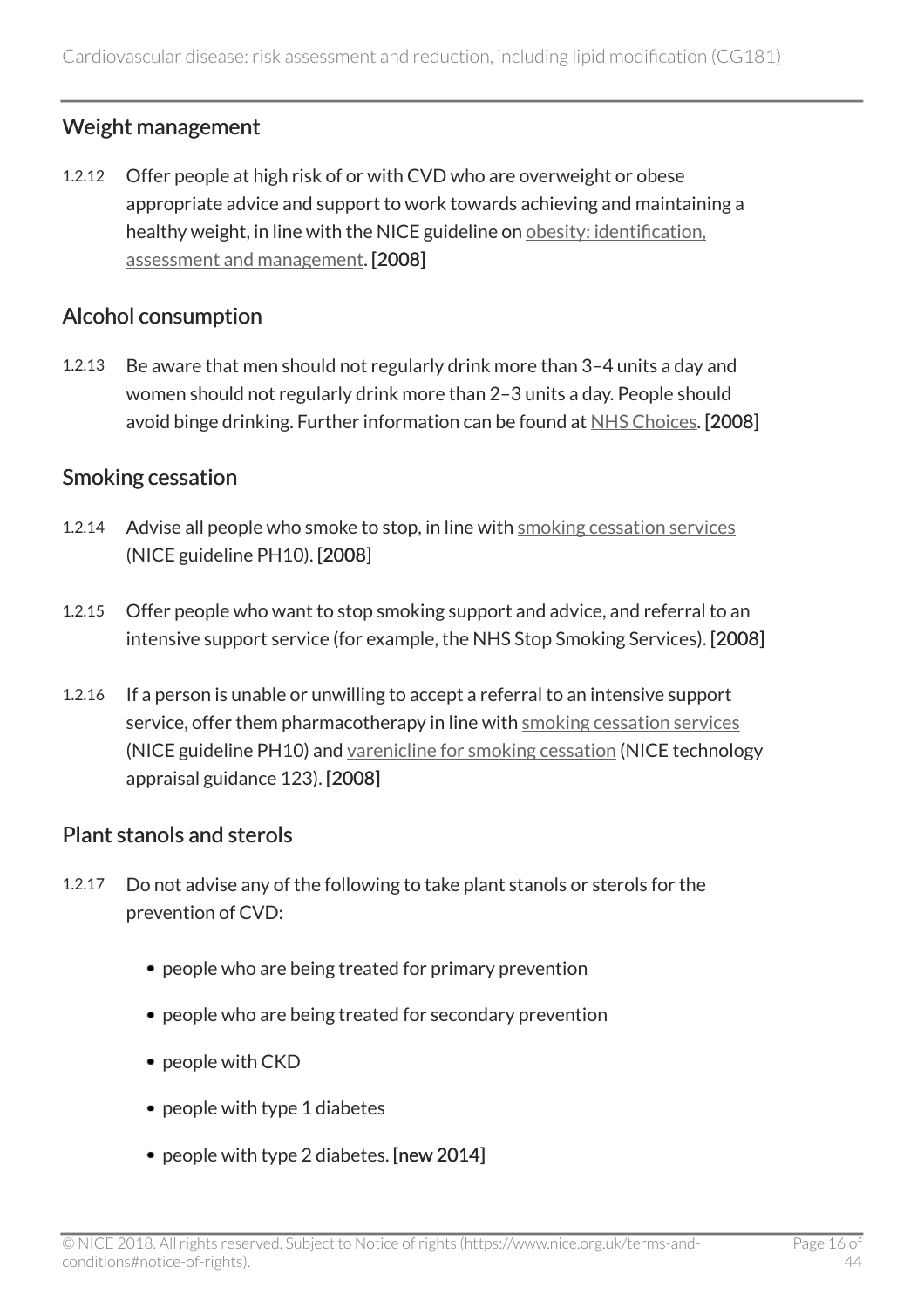### <span id="page-16-0"></span>*1.3 Lipid modification therapy for the primary and secondary prevention of CVD*

- 1.3.1 Be aware that when deciding on lipid modification therapy for the prevention of CVD, drugs are preferred for which there is evidence in clinical trials of a beneficial effect on CVD morbidity and mortality. [2008]
- <span id="page-16-1"></span>1.3.2 When a decision is made to prescribe a statin use a statin of high intensity and low acquisition cost. [new 2014]

#### Lipid measurement and referral

- 1.3.3 Measure both total and high-density lipoprotein (HDL) cholesterol to achieve the best estimate of CVD risk. [2008]
- 1.3.4 Before starting lipid modification therapy for the primary prevention of CVD, take at least 1 lipid sample to measure a full lipid profile. This should include measurement of total cholesterol, HDL cholesterol, non-HDL cholesterol and triglyceride concentrations. A fasting sample is not needed. [new 2014] For information about implementing this recommendation, see [implementation:](http://www.nice.org.uk/guidance/cg181/chapter/implementation-getting-started) [getting started.](http://www.nice.org.uk/guidance/cg181/chapter/implementation-getting-started)
- 1.3.5 Use the clinical findings, lipid profile and family history to judge the likelihood of a familial lipid disorder rather than the use of strict lipid cut-off values alone. [new 2014]
- 1.3.6 Exclude possible common secondary causes of dyslipidaemia (such as excess alcohol, uncontrolled diabetes, hypothyroidism, liver disease and nephrotic syndrome) before referring for specialist review. [new 2014]
- 1.3.7 Consider the possibility of familial hypercholesterolaemia and investigate as described in [familial hypercholesterolaemia](http://www.nice.org.uk/guidance/cg71) (NICE guideline CG71) if they have:
	- a total cholesterol concentration more than 7.5 mmol/litre and
	- a family history of premature coronary heart disease. [new 2014]
- 1.3.8 Arrange for specialist assessment of people with a total cholesterol concentration of more than 9.0 mmol/litre or a non-HDL cholesterol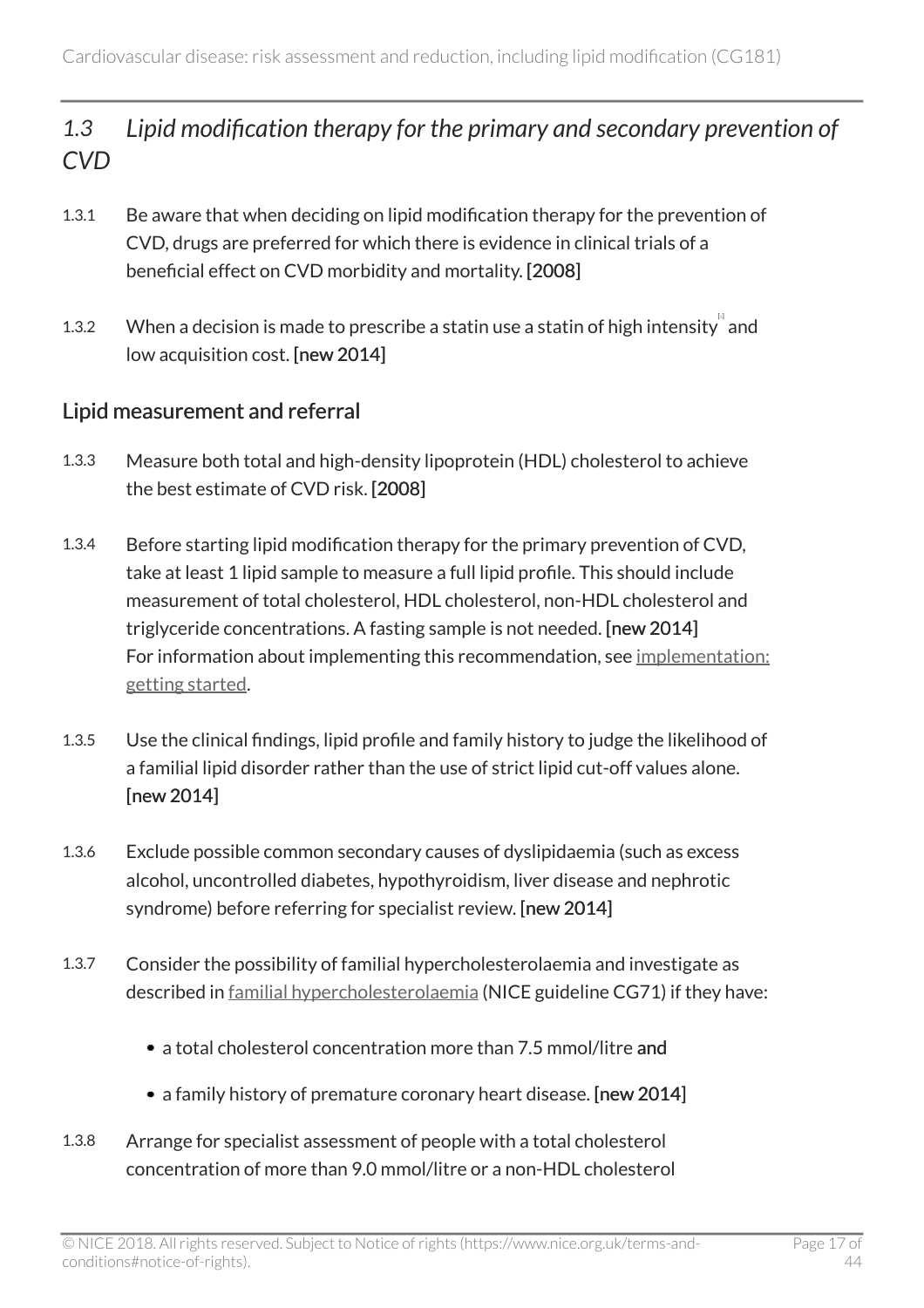concentration of more than 7.5 mmol/litre even in the absence of a first-degree family history of premature coronary heart disease. [new 2014]

- 1.3.9 Refer for urgent specialist review if a person has a triglyceride concentration of more than 20 mmol/litre that is not a result of excess alcohol or poor glycaemic control. [new 2014]
- 1.3.10 In people with a triglyceride concentration between 10 and 20 mmol/litre:
	- repeat the triglyceride measurement with a fasting test (after an interval of 5 days, but within 2 weeks) and
	- review for potential secondary causes of hyperlipidaemia and
	- seek specialist advice if the triglyceride concentration remains above 10 mmol/litre. [new 2014]
- 1.3.11 In people with a triglyceride concentration between 4.5 and 9.9 mmol/litre:
	- be aware that the CVD risk may be underestimated by risk assessment tools and
	- optimise the management of other CVD risk factors present and
	- seek specialist advice if non-HDL cholesterol concentration is more than 7.5 mmol/ litre. [new 2014]

#### Statins for the prevention of CVD

Recommendations in this section update and replace those in [statins for the prevention of](http://www.nice.org.uk/guidance/ta94) [cardiovascular events](http://www.nice.org.uk/guidance/ta94) (NICE technology appraisal guidance 94)].

- 1.3.12 The decision whether to start statin therapy should be made after an informed discussion between the clinician and the person about the risks and benefits of statin treatment, taking into account additional factors such as potential benefits from lifestyle modifications, informed patient preference, comorbidities, polypharmacy, general frailty and life expectancy. [new 2014]
- 1.3.13 Before starting statin treatment perform baseline blood tests and clinical assessment, and treat comorbidities and secondary causes of dyslipidaemia. Include all of the following in the assessment: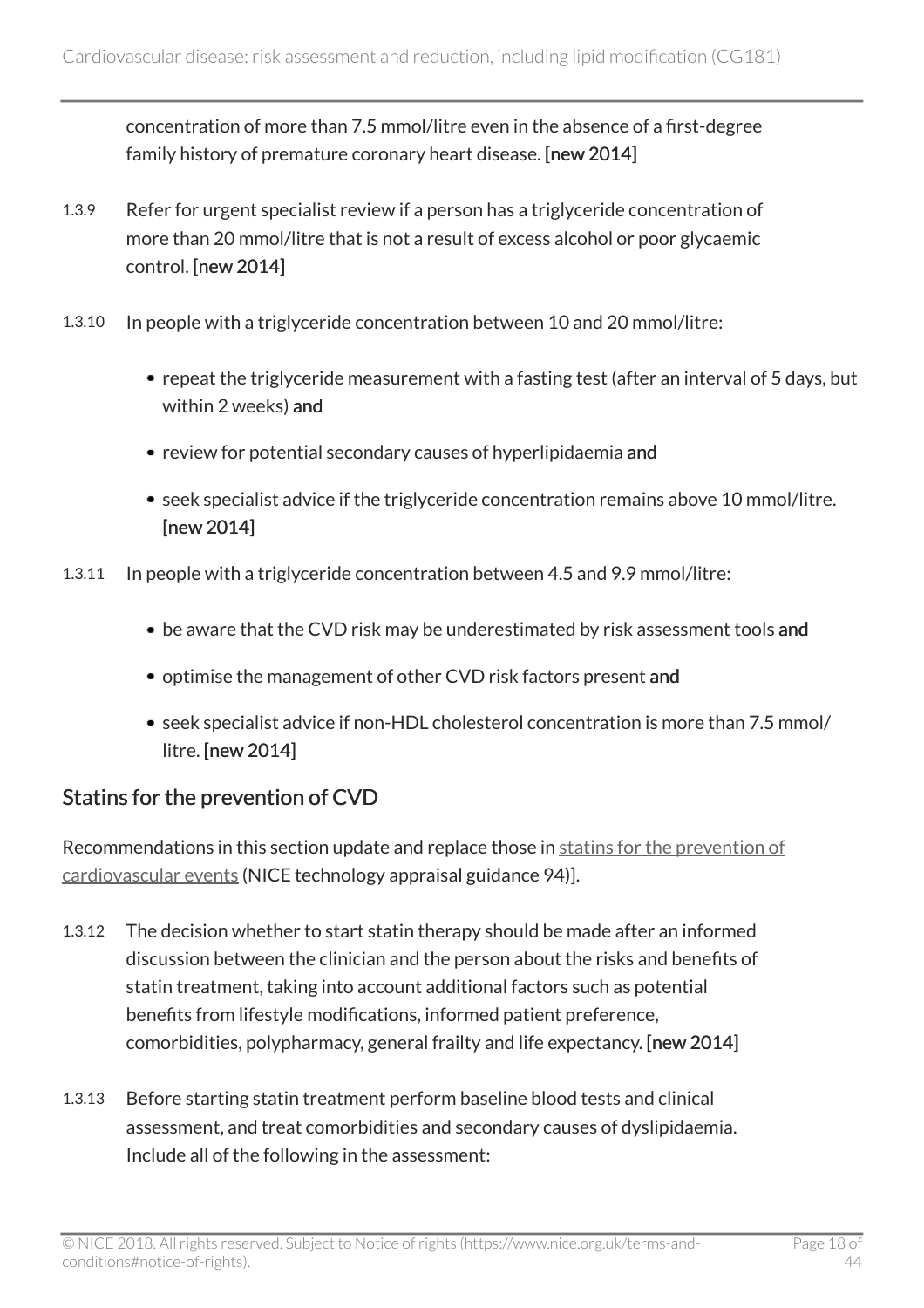- smoking status
- alcohol consumption
- blood pressure (see the NICE guideline on [hypertension](http://www.nice.org.uk/guidance/cg127))
- body mass index or other measure of obesity (see the NICE guideline on [obesity:](http://www.nice.org.uk/guidance/cg189) [identification, assessment and management](http://www.nice.org.uk/guidance/cg189))
- total cholesterol, non-HDL cholesterol, HDL cholesterol and triglycerides
- $\bullet$  HbA<sub>1c</sub>
- renal function and eGFR
- transaminase level (alanine aminotransferase or aspartate aminotransferase)
- thyroid-stimulating hormone. [new 2014]

#### Primary prevention

- 1.3.14 Before offering statin treatment for primary prevention, discuss the benefits of lifestyle modification and optimise the management of all other modifiable CVD risk factors if possible. [new 2014]
- 1.3.15 Recognise that people may need support to change their lifestyle. To help them do this, refer them to programmes such as exercise referral schemes. (See the NICE guidelines on [behaviour change: individual approaches](http://www.nice.org.uk/guidance/ph49) and [physical](http://www.nice.org.uk/guidance/ph54) [activity: exercise referral schemes](http://www.nice.org.uk/guidance/ph54).) [new 2014]
- 1.3.16 Offer people the opportunity to have their risk of CVD assessed again after they have tried to change their lifestyle. [new 2014]
- 1.3.17 If lifestyle modification is ineffective or inappropriate offer statin treatment after risk assessment. [new 2014]
- 1.3.18 Offer atorvastatin 20 mg for the primary prevention of CVD to people who have a 10% or greater 10-year risk of developing CVD. Estimate the level of risk using the QRISK2 assessment tool. [new 2014] For information about implementing this recommendation, see [implementation:](http://www.nice.org.uk/guidance/cg181/chapter/implementation-getting-started) [getting started.](http://www.nice.org.uk/guidance/cg181/chapter/implementation-getting-started)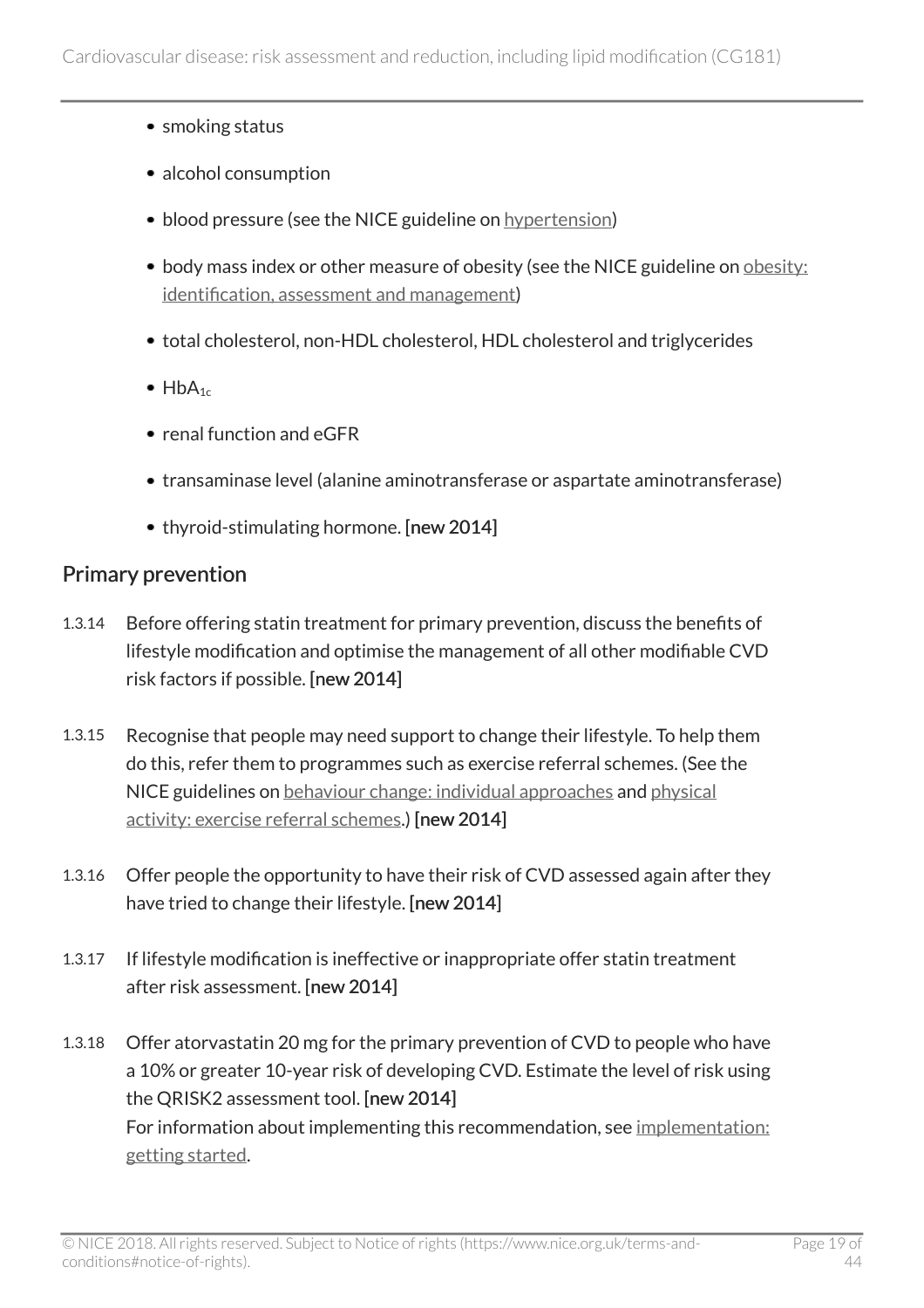1.3.19 For people 85 years or older consider atorvastatin 20 mg as statins may be of benefit in reducing the risk of non-fatal myocardial infarction. Be aware of factors that may make treatment inappropriate (see recommendation 1.3.12). [new 2014]

#### Secondary prevention

- <span id="page-19-0"></span>1.3.20 Start statin treatment in people with CVD with atorvastatin 80 mg $^{[s]}$ . Use a lower dose of atorvastatin if any of the following apply:
	- potential drug interactions
	- high risk of adverse effects
	- patient preference. [new 2014] For information about implementing this recommendation, see [implementation:](http://www.nice.org.uk/guidance/cg181/chapter/implementation-getting-started) [getting started](http://www.nice.org.uk/guidance/cg181/chapter/implementation-getting-started).
- 1.3.21 Do not delay statin treatment in secondary prevention to manage modifiable risk factors. [2014]
- 1.3.22 If a person has acute coronary syndrome, do not delay statin treatment. Take a lipid sample on admission and about 3 months after the start of treatment. [2008, amended 2014]

#### Primary prevention for people with type 1 diabetes

- 1.3.23 Consider statin treatment for the primary prevention of CVD in all adults with type 1 diabetes. [new 2014]
- 1.3.24 Offer statin treatment for the primary prevention of CVD to adults with type 1 diabetes who:
	- are older than 40 years or
	- have had diabetes for more than 10 years or
	- have established nephropathy or
	- have other CVD risk factors. [new 2014]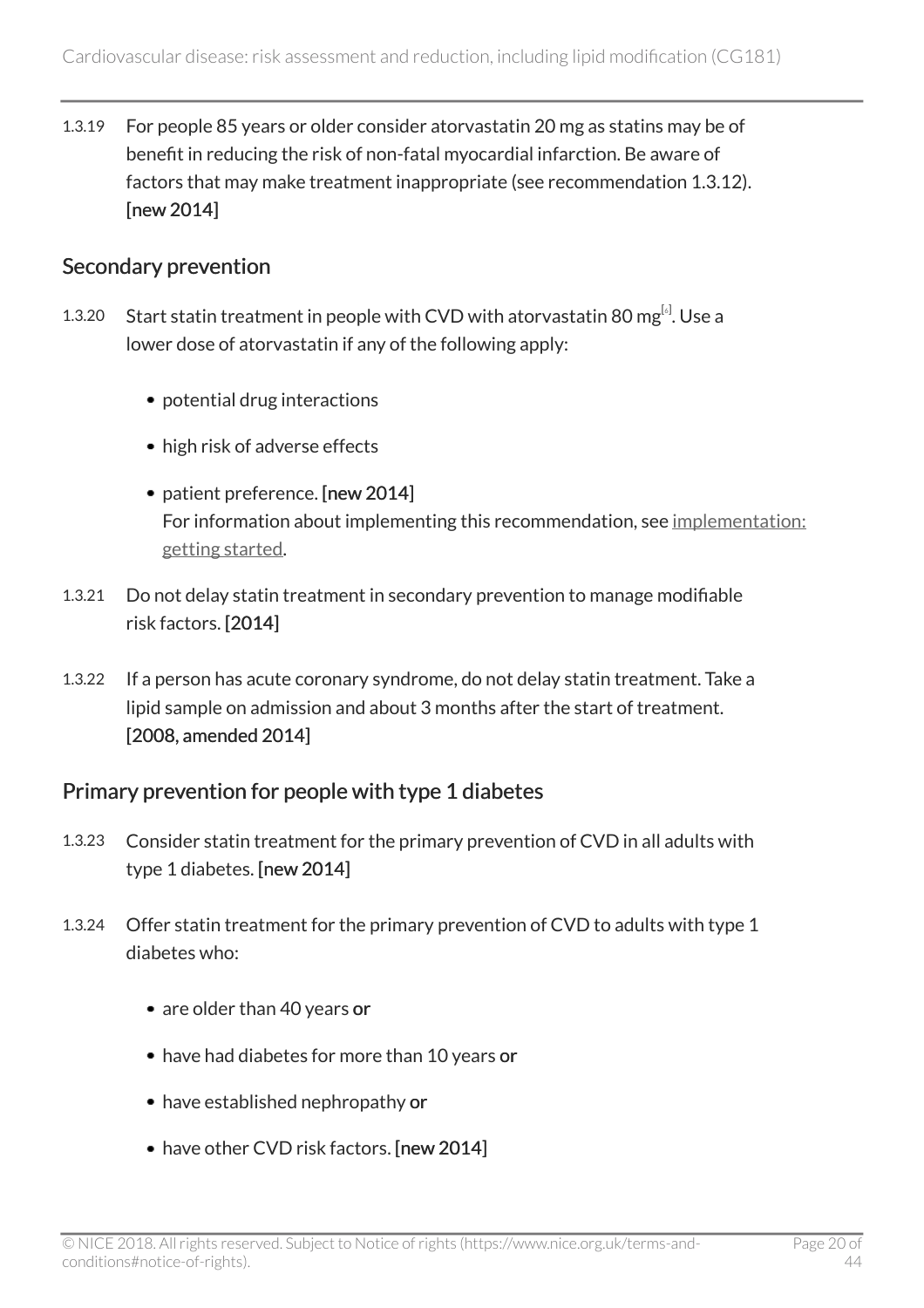1.3.25 Start treatment for adults with type 1 diabetes with atorvastatin 20 mg. [new 2014]

#### Primary prevention for people with type 2 diabetes

1.3.26 Offer atorvastatin 20 mg for the primary prevention of CVD to people with type 2 diabetes who have a 10% or greater 10-year risk of developing CVD. Estimate the level of risk using the QRISK2 assessment tool. [new 2014]

### People with CKD

- <span id="page-20-0"></span>1.3.27 Offer atorvastatin 20 mg for the primary or secondary prevention of CVD to people with  $\mathsf{CKD}^{[\tau]}.$ 
	- Increase thedose if a greater than 40% reduction in non-HDL cholesterol is not achieved (see recommendation 1.3.28) and eGFR is 30 ml/min/1.73  $\mathrm{m}^{2}$  or more.
	- Agree the use of higher doses with a renal specialist if eGFR is less than 30 ml/min/  $1.73 \text{ m}^2$ . [new 2014]

#### Follow-up of people started on statin treatment

- 1.3.28 Measure total cholesterol, HDL cholesterol and non-HDL cholesterol in all people who have been started on [high-intensity statin](http://live-publications.nice.org.uk/recommendations#high-intensity-statin) treatment (both primary and secondary prevention, including atorvastatin 20 mg for primary prevention) at 3 months of treatment and aim for a greater than 40% reduction in non-HDL cholesterol. If a greater than 40% reduction in non-HDL cholesterol is not achieved:
	- discuss adherence and timing of dose
	- optimise adherence to diet and lifestyle measures
	- consider increasing the dose if started on less than atorvastatin 80 mg and the person is judged to be at higher risk because of comorbidities, risk score or using clinical judgement. [new 2014]
- 1.3.29 Provide annual medication reviews for people taking statins.
	- Use these reviews to discuss medicines adherence and lifestyle modification and address CVD risk factors.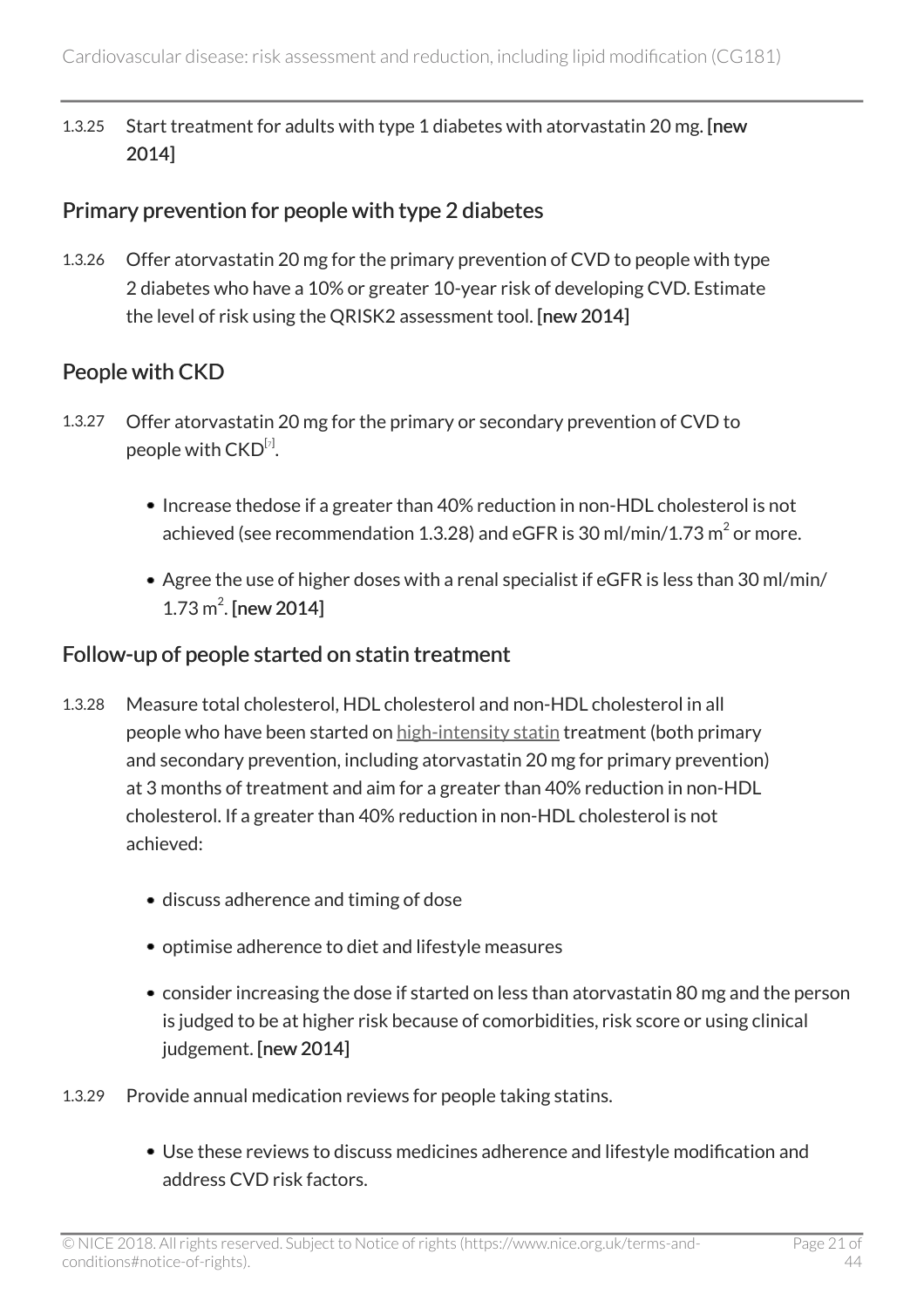- Consider an annual non-fasting blood test for non-HDL cholesterol to inform the discussion. [new 2014]
- 1.3.30 Discuss with people who are stable on a low- or middle-intensity statin the likely benefits and potential risks of changing to a [high-intensity statin](http://live-publications.nice.org.uk/recommendations#high-intensity-statin) when they have a medication review and agree with the person whether a change is needed. [new 2014] For information about implementing this recommendation, see [implementation:](http://www.nice.org.uk/guidance/cg181/chapter/implementation-getting-started) [getting started.](http://www.nice.org.uk/guidance/cg181/chapter/implementation-getting-started)

#### Advice and monitoring for adverse effects

- 1.3.31 Advise people who are being treated with a statin:
	- that other drugs, some foods (for example, grapefruit juice) and some supplements may interfere with statins and
	- to always consult the patient information leaflet, a pharmacist or prescriber for advice when starting other drugs or thinking about taking supplements. [new 2014]
- 1.3.32 Remind the person to restart the statin if they stopped taking it because of drug interactions or to treat intercurrent illnesses. [new 2014]
- 1.3.33 Before offering a statin, ask the person if they have had persistent generalised unexplained muscle pain, whether associated or not with previous lipid-lowering therapy. If they have, measure creatine kinase levels.
	- If creatine kinase levels are more than 5 times the upper limit of normal, re-measure creatine kinase after 7 days. If creatine kinase levels are still 5 times the upper limit of normal, do not start statin treatment.
	- If creatine kinase levels are raised but less than 5 times the upper limit of normal, start statin treatment at a lower dose. [new 2014]
- 1.3.34 Advise people who are being treated with a statin to seek medical advice if they develop muscle symptoms (pain, tenderness or weakness). If this occurs, measure creatine kinase. [2008]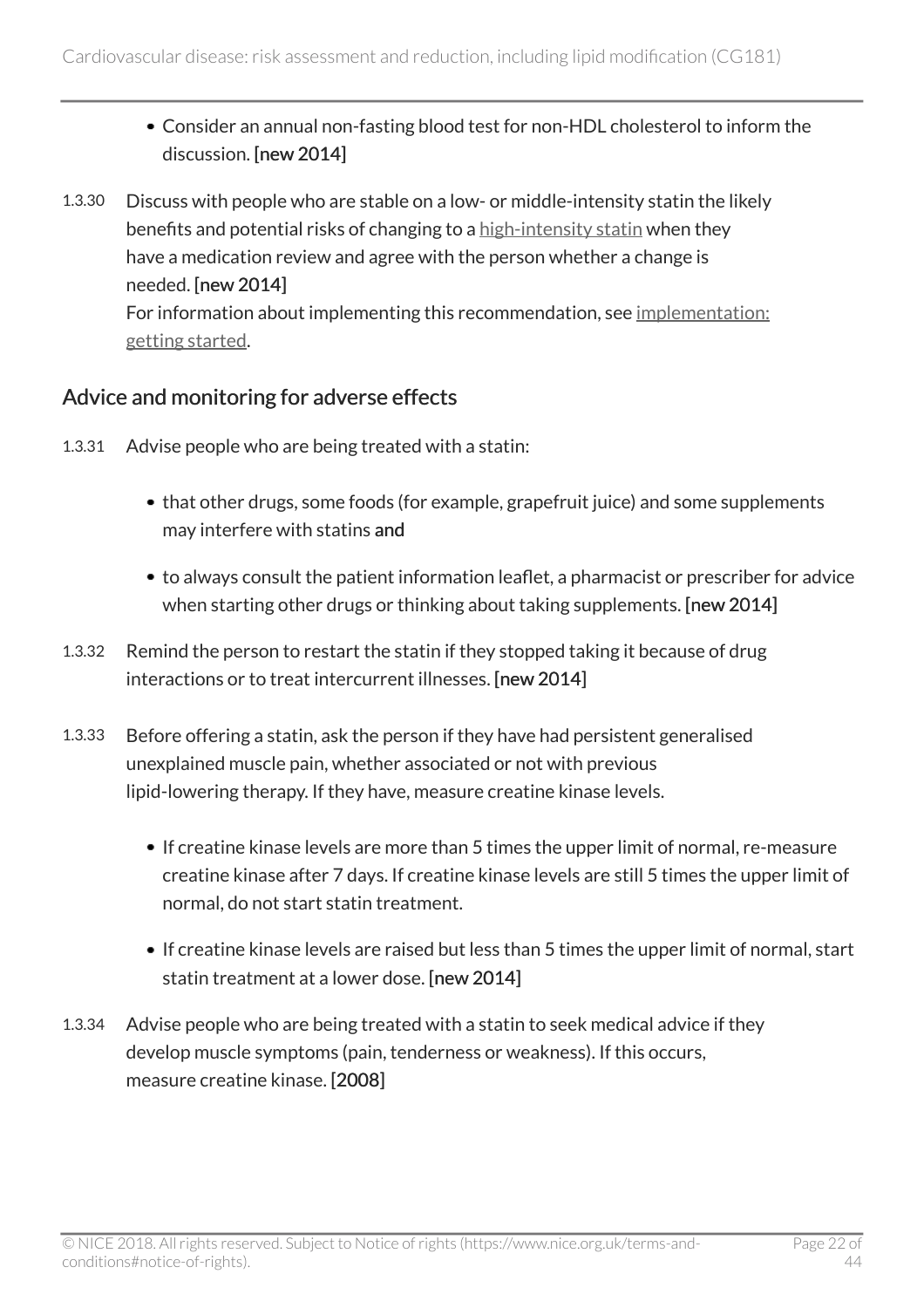- 1.3.35 If people report muscle pain or weakness while taking a statin, explore other possible causes of muscle pain or weakness and raised creatine kinase if they have previously tolerated statin therapy for more than 3 months. [new 2014]
- 1.3.36 Do not measure creatine kinase levels in asymptomatic people who are being treated with a statin. [2008]
- 1.3.37 Measure baseline liver transaminase enzymes (alanine aminotransferase or aspartate aminotransferase) before starting a statin. Measure liver transaminase within 3 months of starting treatment and at 12 months, but not again unless clinically indicated. [2008]
- 1.3.38 Do not routinely exclude from statin therapy people who have liver transaminase levels that are raised but are less than 3 times the upper limit of normal. [2008]
- 1.3.39 Do not stop statins because of an increase in blood glucose level or  $HbA_{1c}$ . (See the recommendations on assessing for risk of diabetes mellitus in [preventing](http://www.nice.org.uk/guidance/ph38) [type 2 diabetes](http://www.nice.org.uk/guidance/ph38) [NICE guideline PH38].) [new 2014]
- 1.3.40 Statins are contraindicated in pregnancy:
	- Advise women of childbearing potential of the potential teratogenic risk of statins and to stop taking them if pregnancy is a possibility.
	- Advise women planning pregnancy to stop taking statins 3 months before they attempt to conceive and to not restart them until breastfeeding is finished. [new 2014]

#### Intolerance of statins

- 1.3.41 If a person is not able to tolerate a [high-intensity statin](http://live-publications.nice.org.uk/recommendations#high-intensity-statin) aim to treat with the maximum tolerated dose. [new 2014]
- 1.3.42 Tell the person that any statin at any dose reduces CVD risk. If someone reports adverse effects when taking [high-intensity statin](http://live-publications.nice.org.uk/recommendations#high-intensity-statin) discuss the following possible strategies with them:
	- stopping the statin and trying again when the symptoms have resolved to check if the symptoms are related to the statin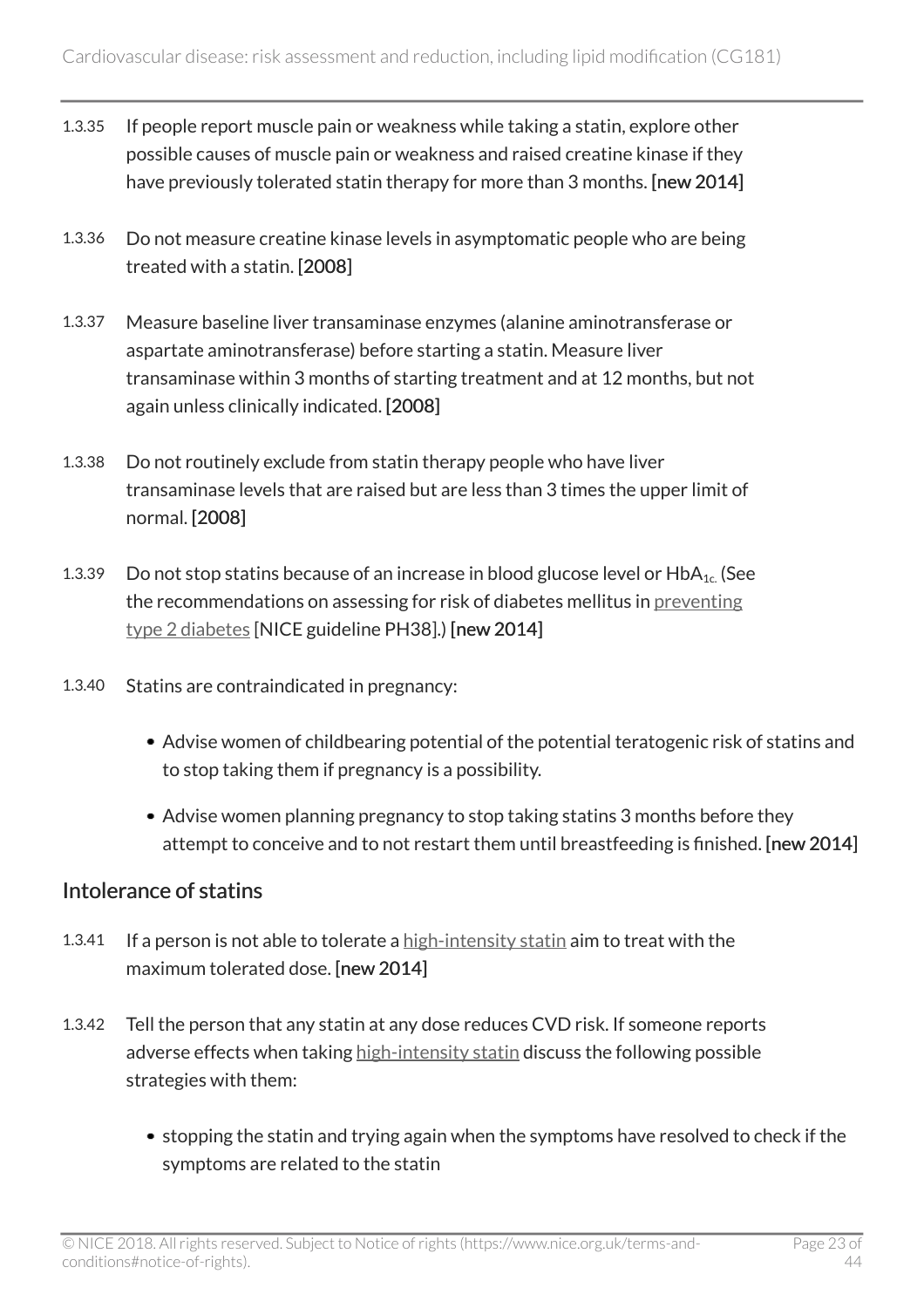- reducing the dose within the same intensity group
- changing the statin to a lower intensity group. [new 2014]
- 1.3.43 Seek specialist advice about options for treating people at high risk of CVD such as those with CKD, type 1 diabetes, type 2 diabetes or genetic dyslipidaemias, and those with CVD, who are intolerant to 3 different statins. Advice can be sought for example, by telephone, virtual clinic or referral. [new 2014]

#### Adherence to statin therapy

1.3.44 Do not offer coenzyme Q10 or vitamin D to increase adherence to statin treatment. [new 2014]

#### Fibrates for preventing CVD

- 1.3.45 Do not routinely offer fibrates for the prevention of CVD to any of the following:
	- people who are being treated for primary prevention
	- people who are being treated for secondary prevention
	- people with CKD
	- people with type 1 diabetes
	- people with type 2 diabetes. [new 2014]

#### Nicotinic acid for preventing CVD

- 1.3.46 Do not offer nicotinic acid (niacin) for the prevention of CVD to any of the following:
	- people who are being treated for primary prevention
	- people who are being treated for secondary prevention
	- people with CKD
	- people with type 1 diabetes
	- people with type 2 diabetes. [new 2014]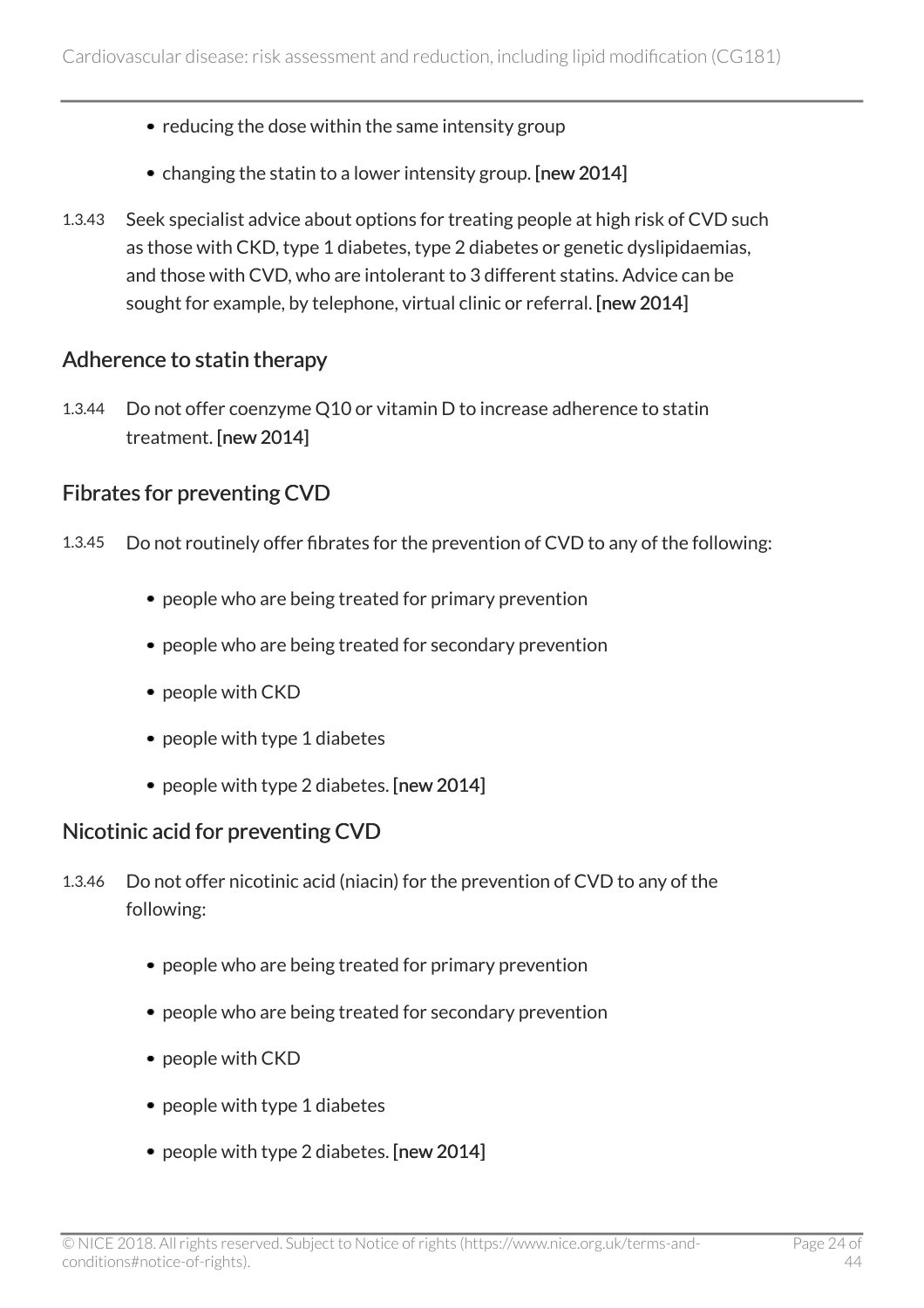#### Bile acid sequestrants (anion exchange resins) for preventing CVD

- 1.3.47 Do not offer a bile acid sequestrant (anion exchange resin) for the prevention of CVD to any of the following:
	- people who are being treated for primary prevention
	- people who are being treated for secondary prevention
	- people with CKD
	- people with type 1 diabetes
	- people with type 2 diabetes. [new 2014]

#### Omega-3 fatty acid compounds for preventing CVD

- 1.3.48 Do not offer omega-3 fatty acid compounds for the prevention of CVD to any of the following:
	- people who are being treated for primary prevention
	- people who are being treated for secondary prevention
	- people with CKD
	- people with type 1 diabetes
	- people with type 2 diabetes. [new 2014]
- 1.3.49 Tell people that there is no evidence that omega-3 fatty acid compounds help to prevent CVD. [new 2014]

#### Combination therapy for preventing CVD

1.3.50 Do not offer the combination of a bile acid sequestrant (anion exchange resin), fibrate, nicotinic acid or omega-3 fatty acid compound with a statin for the primary or secondary prevention of CVD. [new 2014]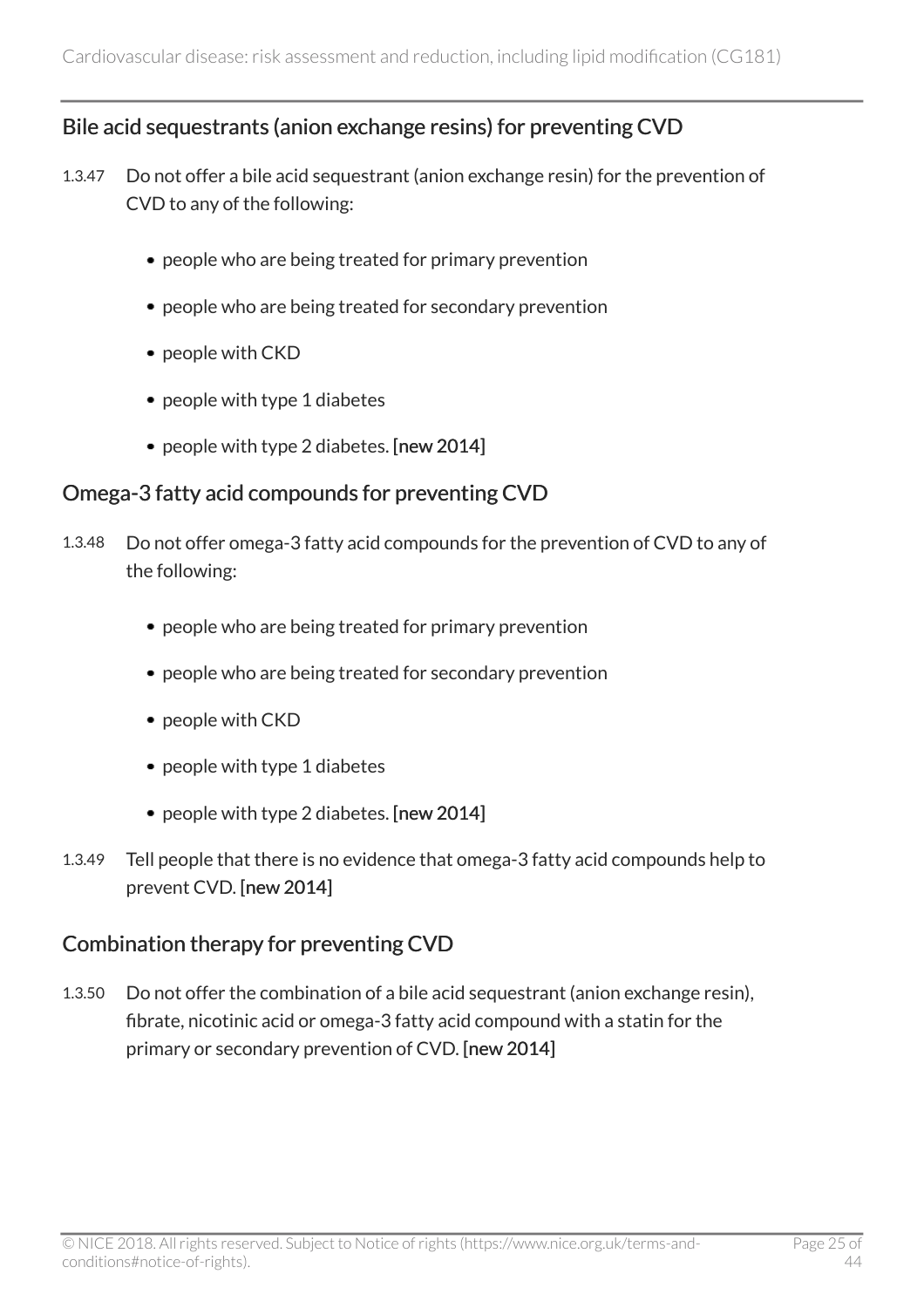### Ezetimibe

1.3.51 People with primary hypercholesterolaemia should be considered for ezetimibe treatment in line with [ezetimibe for the treatment of primary \(heterozygous](http://www.nice.org.uk/guidance/ta132)[familial and non-familial\) hypercholesterolaemia](http://www.nice.org.uk/guidance/ta132) (NICE technology appraisal guidance 132). [2008]

### <span id="page-25-0"></span>*Terms used in this guideline*

### High-intensity statin

The following doses for statins are high intensity, based on the percentage reduction in low density lipoprotein (LDL) cholesterol they can produce:

- atorvastatin: 20–80 mg
- rosuvastatin: 10–40 mg
- simvastatin: 80 mg.

<span id="page-25-2"></span> $^{\text{\tiny{[s]}}}$ See <u>[appendix A](http://www.nice.org.uk/guidance/cg181/chapter/appendix-a-grouping-of-statins)</u> for statin classification.

<span id="page-25-3"></span>[[6](#page-19-0)] At the time of publication (July 2014), atorvastatin did not have a UK marketing authorisation for this indication. The prescriber should follow relevant professional guidance, taking full responsibility for the decision. Informed consent should be obtained and documented. See the General Medical Council's [Good practice in prescribing and managing medicines and devices](http://www.gmc-uk.org/guidance/ethical_guidance/14327.asp) for further information.

<span id="page-25-4"></span> $^{\left[ \tau\right] }$ See the NICE guideline on <u>[chronic kidney disease](http://www.nice.org.uk/guidance/cg182)</u> for CKD classification. People on renal replacement therapy are outside the scope of this guideline.

<span id="page-25-1"></span> $^{[4]}$  $^{[4]}$  $^{[4]}$  People on renal replacement therapy are outside the scope of this guideline.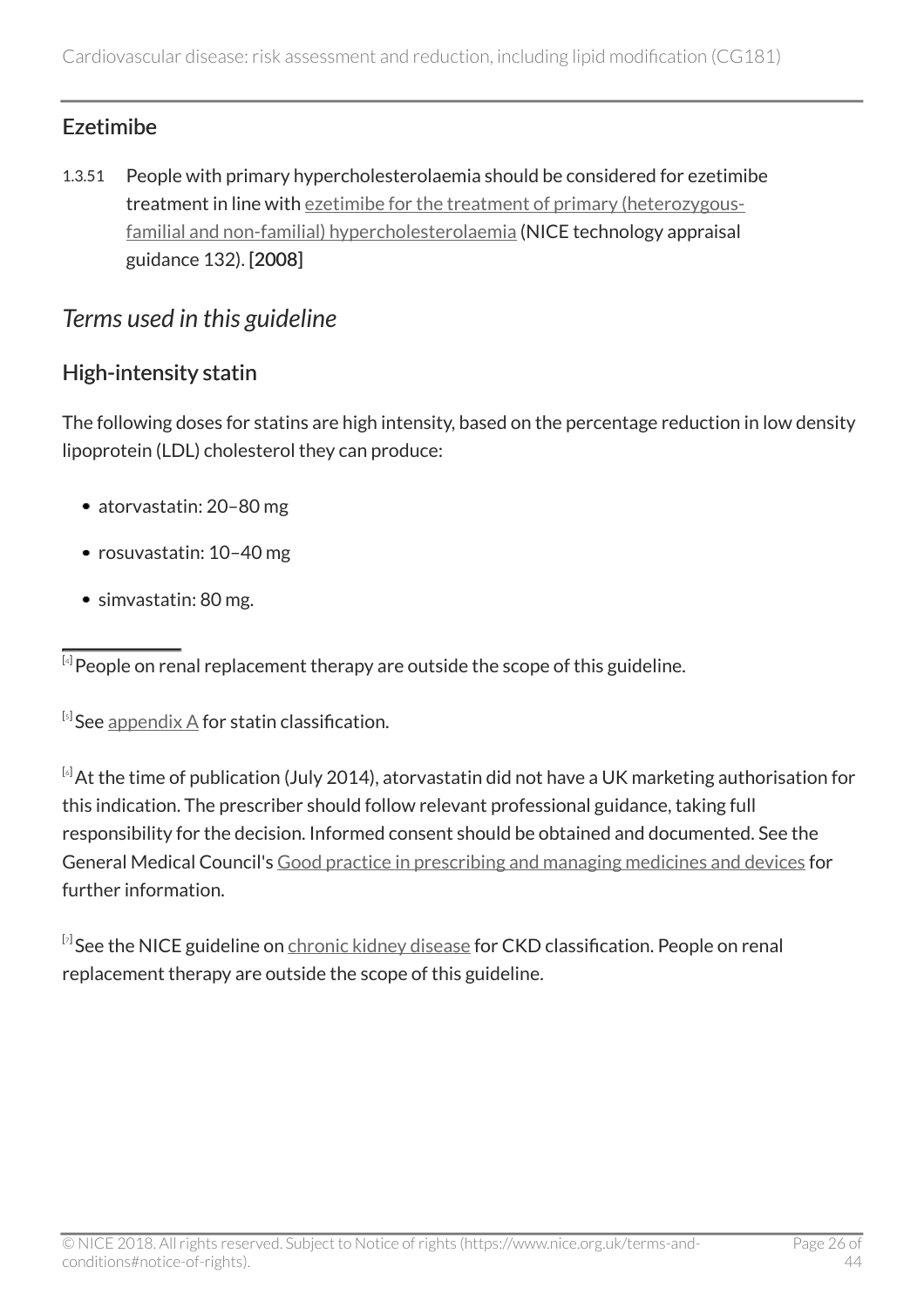# <span id="page-26-0"></span>2 Implementation: getting started

This section highlights some important changes to practice that may result from implementing this guideline identified at publication in July 2014. With input from stakeholders, experts and health professionals, 3 areas have been identified that may have a big impact on practice or could be challenging to implement. However, other changes to practice may be needed to fully implement the guideline.

### <span id="page-26-1"></span>*2.1 Measuring non-high density lipoprotein cholesterol when lipid profiling for the primary prevention of cardiovascular disease*

[See recommendation 1.3.4](https://www.nice.org.uk/guidance/cg181/chapter/recommendations#lipid-measurement-and-referral).

#### Potential impact of implementation

Non-high density lipoprotein (non-HDL) cholesterol is seen to be a better cardiovascular disease (CVD) risk indicator than low-density lipoprotein (LDL) cholesterol. It is more accurate, more practical and cost effective. A fasting blood sample is not needed. This is more convenient for patients and may reduce the need for additional blood samples. Those requesting lipid profiles for their patients – such as GPs, practice nurses and community pharmacists – may need to change their practice. Laboratories may also need to change their reporting procedures.

### Challenges for implementation

- The United Kingdom National External Quality Assessment Service (UKNEQAS) estimated that less than 10% of laboratories included non-HDL cholesterol in their reports; however, this was primarily due to lack of demand.
- Healthcare workers may need educating in what the non-HDL cholesterol test means, how to interpret the laboratory results, and how it compares with the previously used LDL cholesterol test.

### Support for implementation

The Association of Clinical Biochemistry and Laboratory Medicine disseminated the updated guidance to their members – specifically clinical scientists at the laboratories – to request that they routinely include non-HDL cholesterol in their lipid profile reports. No additional equipment is needed for the non-HDL cholesterol test, other than a change to the software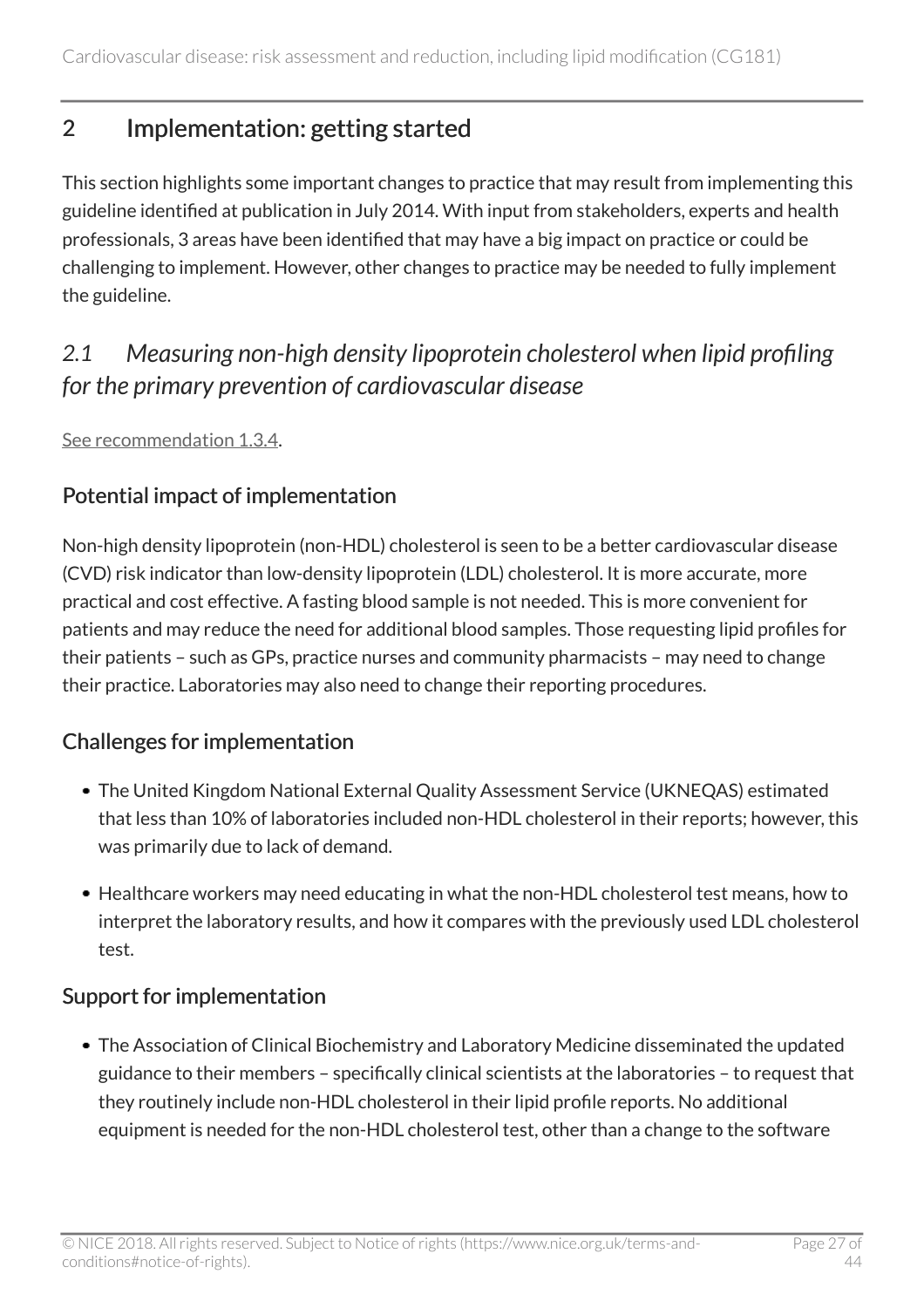used when producing the report, and no extra time is needed to produce the lipid profile. Local organisations may wish to contact the laboratory they use to ensure it has this information.

Lab Tests Online UK updated their website to include details of the non-HDL cholesterol test in their information on [lipid profiling.](http://labtestsonline.org/understanding/analytes/lipid/tab/glance/) The information on this site explains what the test is, why it is carried out, what it involves and how to interpret the results. The website is a resource for both professionals and the public.

# <span id="page-27-0"></span>*2.2 Reduction of the primary prevention threshold from 20% to 10% CVD risk as calculated by QRISK2*

[See recommendation 1.3.18](https://www.nice.org.uk/guidance/cg181/chapter/recommendations#primary-prevention).

### Potential impact of implementation

It is expected that there will be a reduction in the number of deaths and hospital-related admissions due to CVD events. Because the price of statins has fallen, using statins to reduce the risk of CVD at a lower threshold than NICE previously recommended is cost effective. Primary healthcare professionals may need to change their practice.

### Challenges for implementation

The number of people eligible to take statins for the primary prevention of CVD will increase because of the reduction in the treatment threshold from a 20% to a 10% 10-year risk of a CVD event. The challenge is to ensure that statin treatment is presented as a patient choice in addition to lifestyle modification to avoid unnecessarily 'medicalising' this group of people. To help patients make an informed decision, healthcare professionals will need an effective way of briefly but clearly communicating the pros and cons of the various options available.

### Support for implementation

- The guideline does not propose that statins should be used instead of the lifestyle adjustments that people at risk need to make. It encourages GPs to fully explore with their patients all the options promoted by the guidance, including lifestyle changes, blood pressure control, avoidance of diabetes and cholesterol (lipid) lowering.
- A NICE [patient decision aid](http://www.nice.org.uk/guidance/cg181/resources) is available to support primary healthcare professionals in discussing the pros and cons of statin therapy with their patients so they can make an informed choice.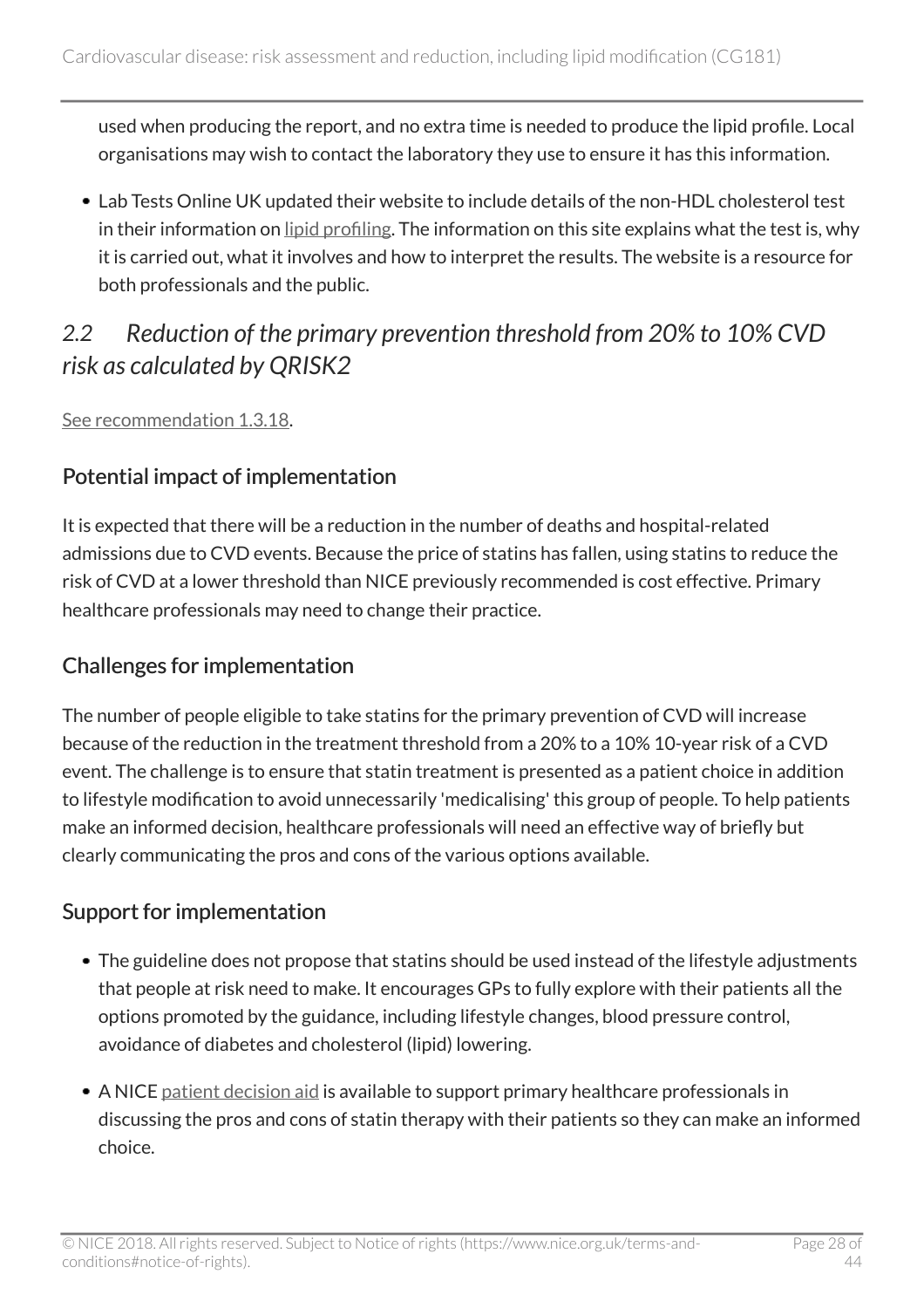- Expert opinion suggests that around 20% of these people will choose not to take statins after discussions with their healthcare professional.
- Health practitioners may wish to refer to NICE's guideline on [behaviour change](http://www.nice.org.uk/guidance/ph49) for further support on lifestyle modification.

### <span id="page-28-0"></span>*2.3 Atorvastatin for the primary and secondary prevention of CVD*

#### [See recommendations 1.3.18, 1.3.20 and 1.3.30](https://www.nice.org.uk/guidance/cg181/chapter/recommendations#primary-prevention).

### Potential impact of implementation

Since the 2008 guideline on lipid modification was published, atorvastatin has come off-patent and is available at a reduced cost, therefore making it more cost effective. Atorvastatin is more potent than other non-generic statins and has a lower risk of adverse interactions with other drugs. There is also greater compatibility with other cardiovascular and lipid modifying therapies. In addition, atorvastatin does not have to be taken at night, which may increase convenience.

#### Challenges for implementation

- The rationale for recommending atorvastatin over other statins may not be well understood, both when starting treatment for people with a 10% CVD risk or greater and when prescribing statins for people with existing CVD.
- Prescribers may be uncertain about switching existing patients to atorvastatin from other statins, and may perceive there to be an impact on their workload in doing so.

### Support for implementation

- A meta-analysis of studies with statins was conducted after statins were classified into high-, medium- and low-efficacy groups based on their efficacy in lowering LDL cholesterol levels. High-efficacy statins at low acquisition cost (for example, atorvastatin 20 mg or greater) were more effective than moderate-intensity statins (simvastatin 20 mg or atorvastatin 10 mg) in reducing cardiovascular outcomes. This increment in therapy was cost effective, with [high](http://live-publications.nice.org.uk/recommendations#high-intensity-statin)[intensity statin](http://live-publications.nice.org.uk/recommendations#high-intensity-statin) therapy reducing CVD events by an extra 9–12 per thousand fatal and nonfatal heart attacks and stroke events in this comparison.
- People admitted for acute coronary syndromes are likely to have been prescribed atorvastatin 80 mg on the basis of recommendations made in the 2008 guideline. Therefore, only people with chronic CVD would need to be considered for conversion to high-dose, [high-intensity](http://live-publications.nice.org.uk/recommendations#high-intensity-statin) [statin](http://live-publications.nice.org.uk/recommendations#high-intensity-statin) (atorvastatin 80 mg).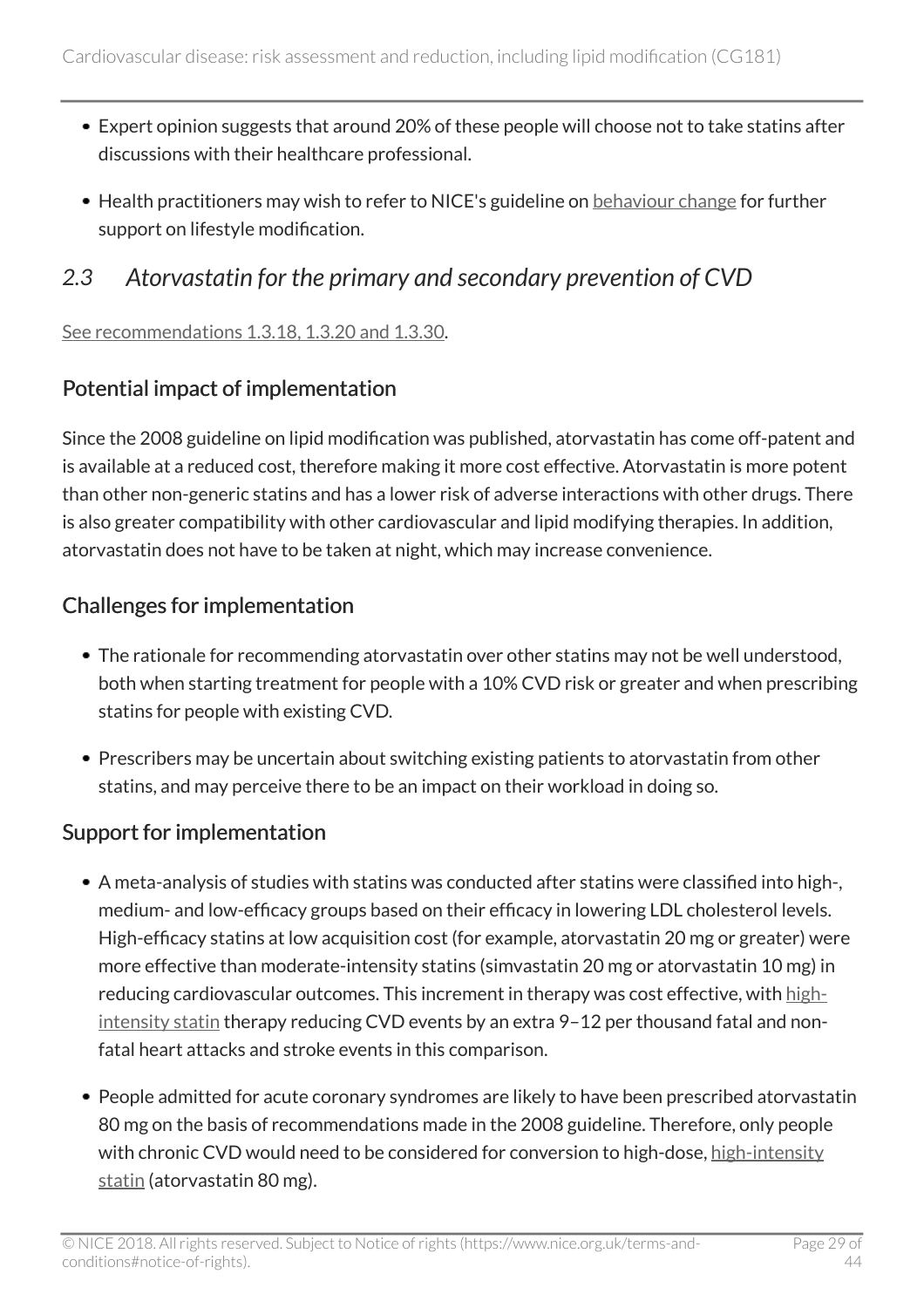There is no time restriction on implementing recommendation 1.3.30 with existing patients. There is no anticipated increase in workload as discussion could take place at the time of their next annual review.

### <span id="page-29-0"></span>*2.4 Further resources*

Further [resources](http://www.nice.org.uk/guidance/cg181/resources) are available from NICE that may help to support implementation.

The [NICE online learning module](http://elearning.nice.org.uk/course/view.php?id=10) addresses the underpinning evidence behind key recommendations and explains how and why NICE made the recommendations. It also covers: the whole pathway for primary prevention; the change to non-HDL cholesterol testing; and consultation skills in relation to using the patient decision aid and discussing lifestyle modification.

The UK National Screening Committee has agreed to reflect the 10% risk threshold in The NHS Health Check programme in line with the NICE recommendations.

NICE produces indicators annually for use in the Quality and Outcomes Framework (QOF) for the UK. The process for this and the NICE menu can be found [here](http://www.nice.org.uk/standards-and-indicators/qofindicators).

[Uptake data](http://www.nice.org.uk/uptake) about guideline recommendations and quality standard measures are available on the NICE website.

### <span id="page-29-1"></span>*More information*

You can also see this guideline in the NICE Pathways on [cardiovascular disease prevention](https://pathways.nice.org.uk/pathways/cardiovascular-disease-prevention) and [type 1 diabetes in adults.](https://pathways.nice.org.uk/pathways/type-1-diabetes-in-adults)

To find out what NICE has said on topics related to this guideline, see our web pages on [cardiovascular conditions.](https://www.nice.org.uk/guidance/conditions-and-diseases/cardiovascular-conditions)

See also the guideline committee's discussion and the evidence reviews (in the [full guideline\)](http://www.nice.org.uk/Guidance/CG181/evidence), and information about [how the guideline was developed](http://www.nice.org.uk/Guidance/CG181/documents), including details of the committee.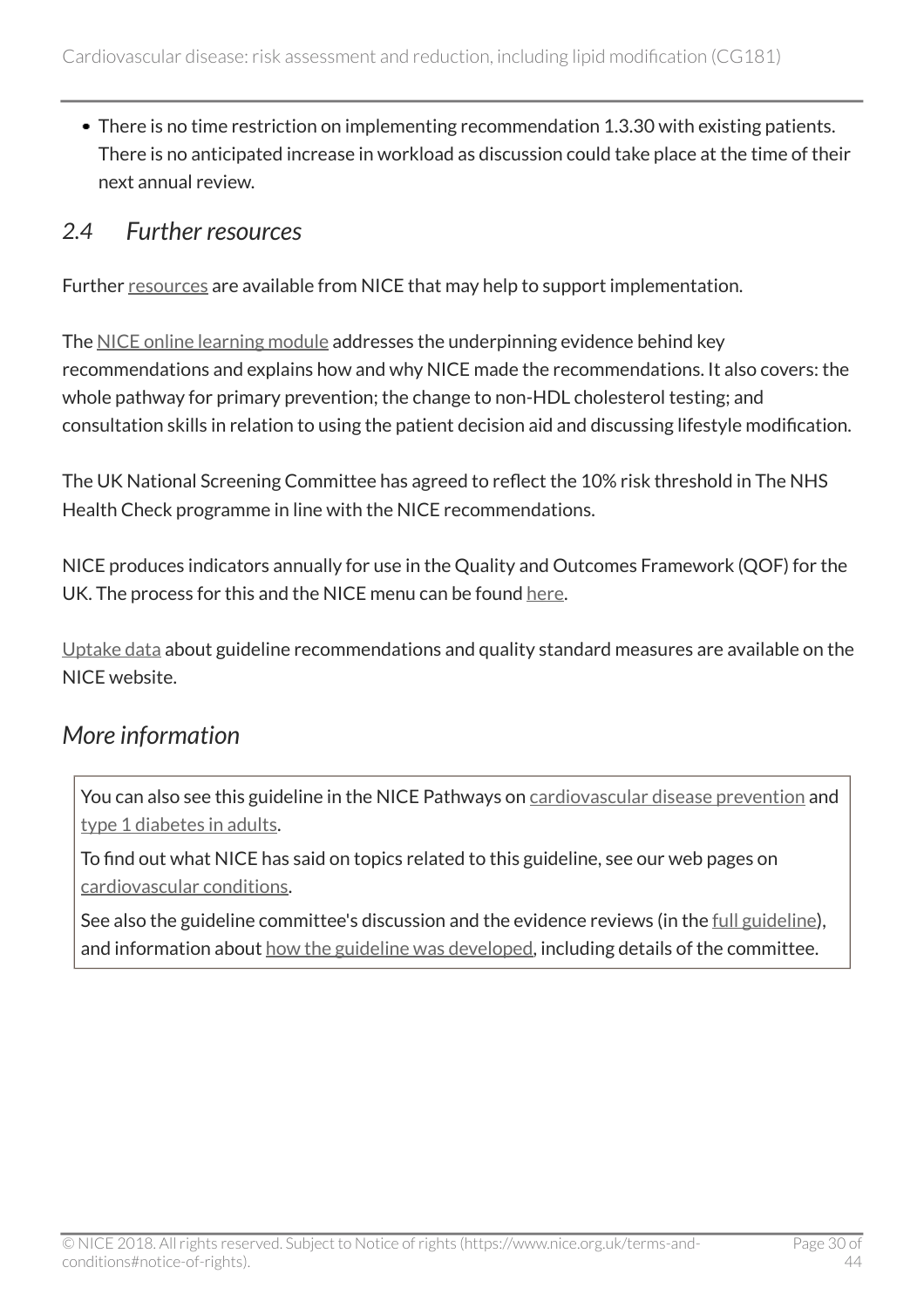# <span id="page-30-0"></span>3 Research recommendations

The Guideline Development Group has made the following recommendations for research, based on its review of evidence, to improve NICE guidance and patient care in the future. The Guideline Development Group's full set of research recommendations is detailed in the [full guideline](http://www.nice.org.uk/guidance/cg181/evidence).

### <span id="page-30-1"></span>*3.1 Simplifying risk assessment*

What is the effectiveness of age alone and other routinely available risk factors compared with the formal structured multifactorial risk assessment to identify people at high risk of developing CVD?

#### Why this is important

Current risk assessment tools rely on a complex set of data derived from demographic, lifestyle, physiological and biochemical parameters. The principal determinant of CVD risk is age, and this may be sufficient to identify high-risk populations. However, focusing on age alone may result in people being missed who are at higher risk as a result of other factors that do not require access to intensive resources, such as smoking status, family history and deprivation. It is important therefore to assess age against validated simplified and complex CVD risk tools when predicting people at high risk.

### <span id="page-30-2"></span>*3.2 Cost effectiveness using individual patient-level data*

What is the improvement in the cost-effectiveness metrics for statin therapy in reducing CVD that can be obtained when using a complete individual patient-based outcomes meta-analysis data set compared with using published outcomes data?

### Why this is important

This guideline development process uses published summary data from trials in a meta-analysis to inform the clinical efficacy of statins. This use of aggregate data has limitations. The use of individual patient data would allow use of time to event statistics and allow investigation of interaction with baseline risk. Such an approach can be used to validate the current approach and would provide useful information on limitations of use of summary data.

### <span id="page-30-3"></span>*3.3 Statin therapy in older people*

What is the effectiveness of statin therapy in older people?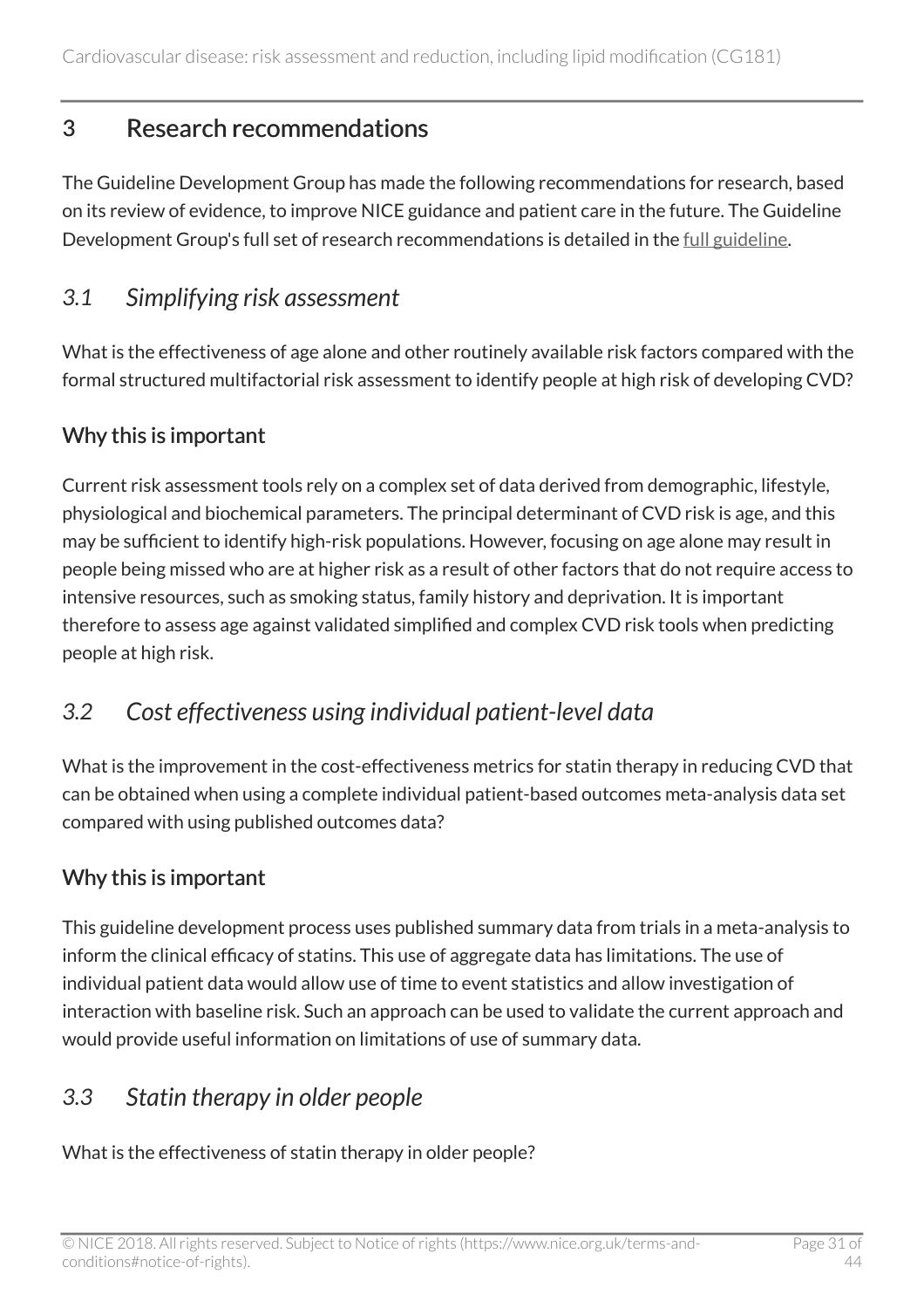### Why this is important

The UK population is ageing and atherosclerosis is an age-associated process. Few trials assessing cardiovascular outcomes have recruited many people older than 80 years yet the important effect of age on CVD risk suggests that all people in this group should be offered statin therapy. However, there is no evidence to validate the CVD benefits and side effects of statin therapy such as effect on muscle and renal function in this age group. Controversy also exists about the efficacy of statins in preventing or promoting other chronic diseases of ageing such as dementia, Parkinson's disease, or age-related macular degeneration.

# <span id="page-31-0"></span>*3.4 Lipid modification therapy in people with type 1 diabetes*

What is the effectiveness of statins and/or other LDL-cholesterol-lowering treatment in people with type 1 diabetes?

#### Why this is important

People with type 1 diabetes have increased CVD risk derived from age, sex, glycaemia, blood pressure, renal function and lipid levels as identified in epidemiological studies. Long-term glycaemic control is associated with better outcomes but no trial has investigated the efficacy of statin therapy or other LDL-cholesterol-lowering therapies exclusively in people with type 1 diabetes.

### <span id="page-31-1"></span>*3.5 Comparative effectiveness and risks of alternative doses of atorvastatin*

What is the clinical effectiveness and rate of adverse events of statin therapy using atorvastatin 20 mg per day compared with atorvastatin 40 mg per day and atorvastatin 80 mg per day in people without established CVD?

### Why this is important

This guideline has established that atorvastatin 20 mg is clinically and cost effective for the primary prevention of CVD and should be recommended for those at 10% risk of cardiovascular events as assessed using the QRISK2 calculator. However, this analysis looked at the effectiveness of treatment shown by 'high-intensity' statins as a group, as it was not possible to establish the relative effectiveness of atorvastatin 20 mg, 40 mg and 80 mg using trial data. Trial data with clinical outcomes exists for atorvastatin 80 mg against atorvastatin 10 mg only. The rates of adverse events resulting from different doses of atorvastatin in routine clinical practice are also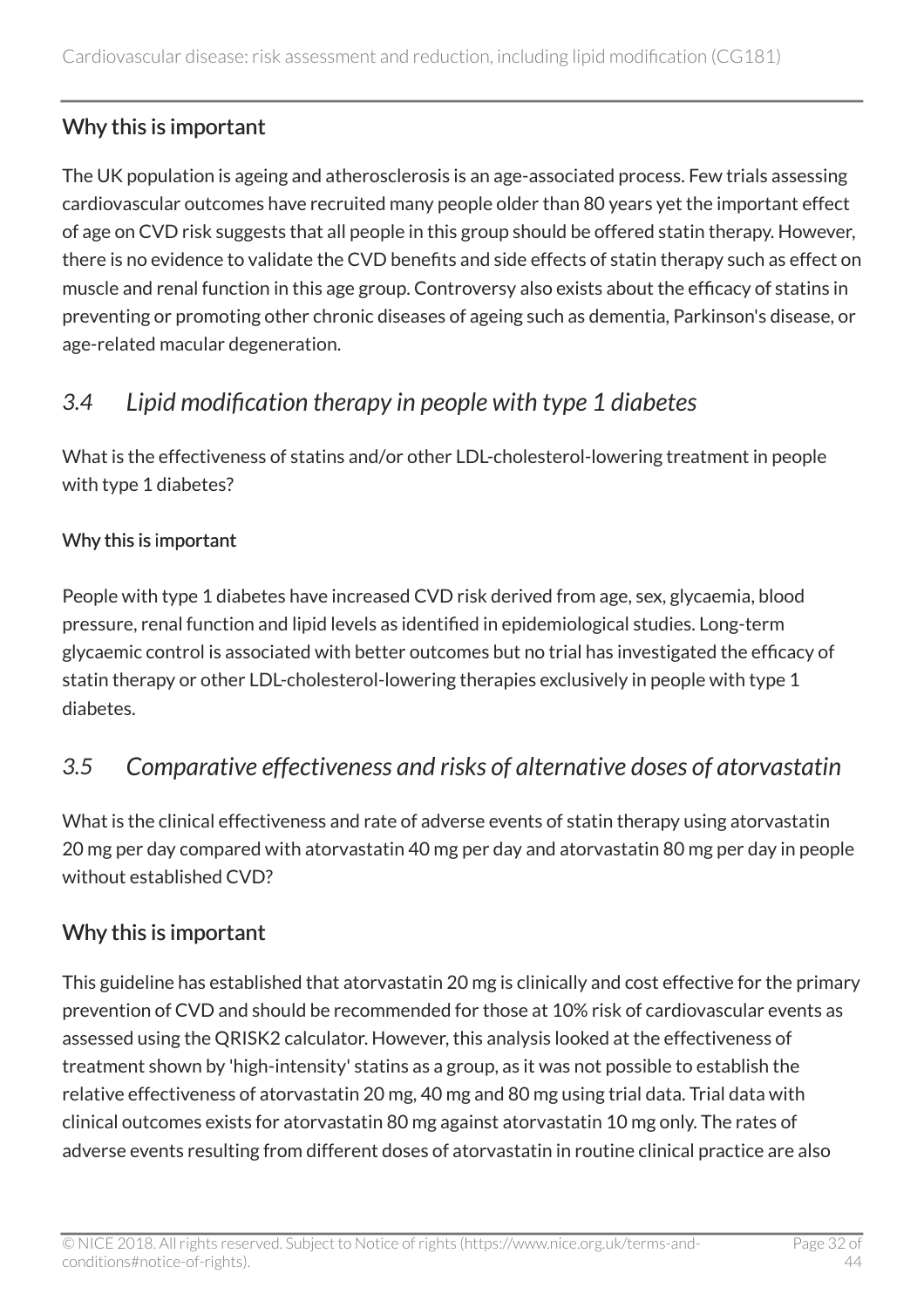uncertain and would need to be considered in combination with effectiveness in assessing the relative costs and benefits of different doses of atorvastatin.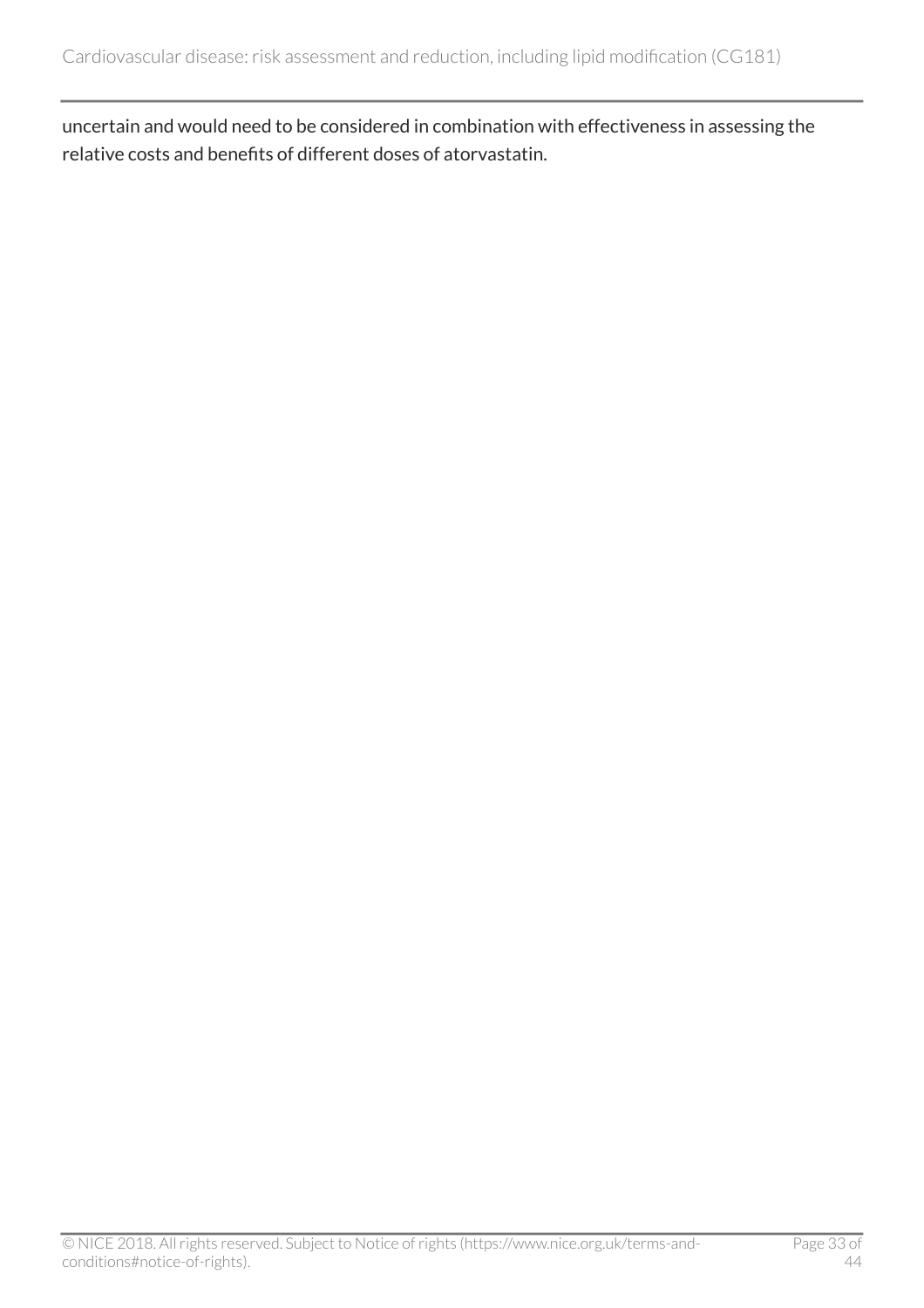# <span id="page-33-0"></span>Appendix A: Grouping of statins

For the purpose of this guideline, statins are grouped into 3 different intensity categories according to the percentage reduction in low-density lipoprotein cholesterol (see table 1).This grouping was agreed by GDG consensus, informed by analyses in the literature. See the full guideline for a discussion of this grouping.

|               | Reduction in low-density lipoprotein cholesterol |                     |                     |                     |                     |
|---------------|--------------------------------------------------|---------------------|---------------------|---------------------|---------------------|
| Dose (mg/day) | 5                                                | 10                  | 20                  | 40                  | 80                  |
| Fluvastatin   |                                                  |                     | $21\%$ <sup>1</sup> | $27\%$ <sup>1</sup> | $33\%^{2}$          |
| Pravastatin   |                                                  | $20\%$ <sup>1</sup> | $24%^{1}$           | $29%^{1}$           |                     |
| Simvastatin   |                                                  | $27\%$ <sup>1</sup> | $32\%^{2}$          | $37\%^{2}$          | $42\%^{3,4}$        |
| Atorvastatin  |                                                  | $37\%^{2}$          | $43\%^{3}$          | $49%^{3}$           | $55\%$ <sup>3</sup> |
| Rosuvastatin  | $38\%^{2}$                                       | $43\%^{3}$          | $48\%^{3}$          | $53\%^{3}$          |                     |

#### Table 1 Grouping of statins used in this guideline

 $1$  20%-30%: low intensity.

 $2$  31%-40%: medium intensity.

<sup>3</sup> Above 40%: high intensity.

 $4$  Advice from the MHRA: there is an increased risk of myopathy associated with high-dose (80 mg) simvastatin. The 80 mg dose should be considered only in patients with severe hypercholesterolaemia and high risk of cardiovascular complications who have not achieved their treatment goals on lower doses, when the benefits are expected to outweigh the potential risks.

The information used to make the table is from Law MR, Wald NJ, Rudnicka AR (2003) Quantifying effect of statins on low density lipoprotein cholesterol, ischaemic heart disease, and stroke: systematic review and meta-analysis. BMJ 326: 1423.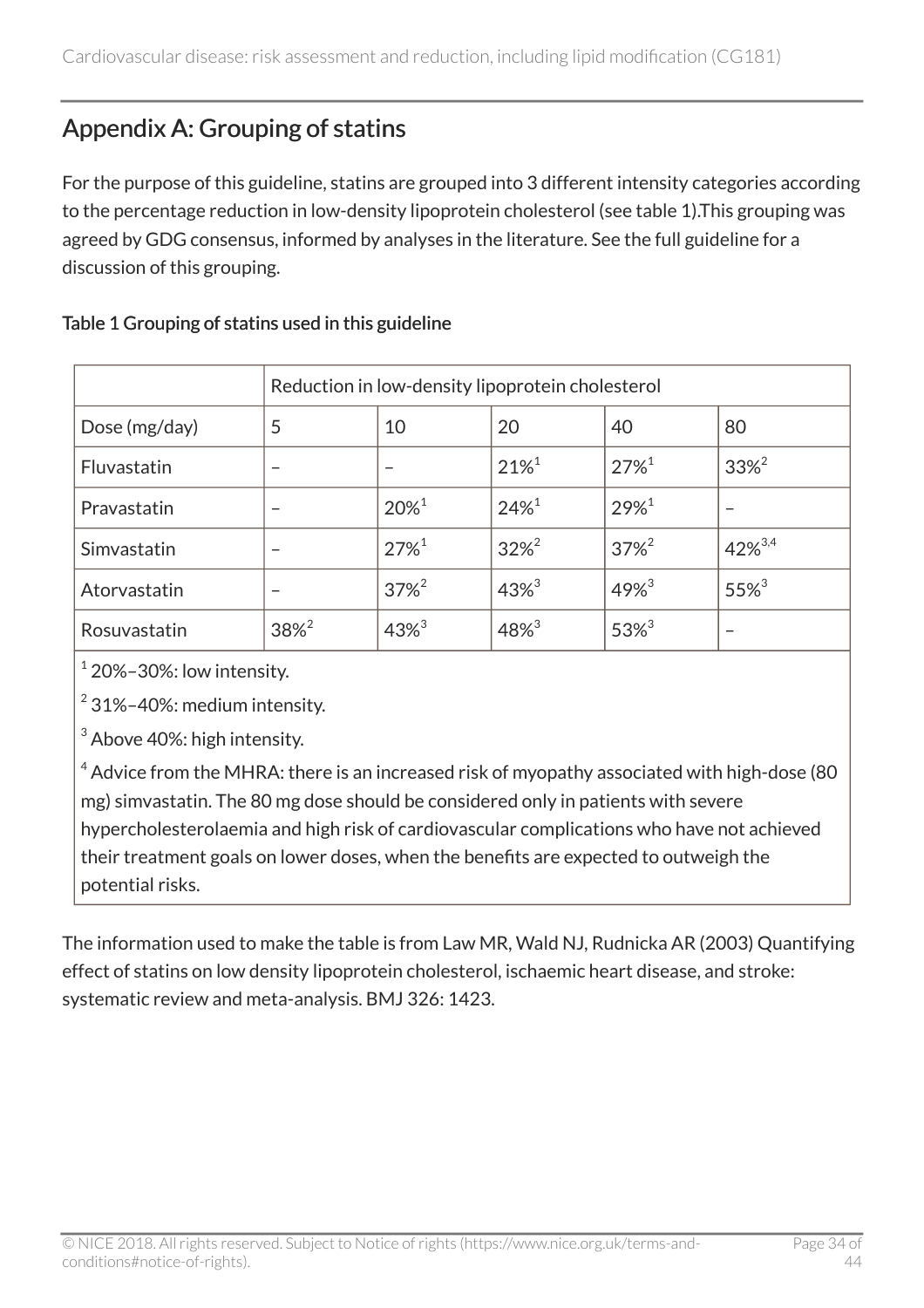# <span id="page-34-0"></span>Update information

September 2016: Recommendation 1.3.28 was amended to clarify what was meant by highintensity statin treatment, and that the recommendation applies to both primary and secondary prevention. The term 'high-intensity statin' was also added to the 'Terms used in this guideline' section and linked to throughout.

January 2015: New section Implementation: getting started added.

#### Minor changes since publication

August 2018: A link to the NICE guideline on [physical activity: exercise referral schemes](http://www.nice.org.uk/guidance/ph54) was added to recommendation 1.3.15.

February 2018: In recommendation 1.1.20 a link has been updated to go to the NICE guideline on [obesity.](http://www.nice.org.uk/guidance/cg189) In recommendation 1.2.10 links have been updated to go to the NICE guidelines on [walking](http://www.nice.org.uk/guidance/ph41) [and cycling,](http://www.nice.org.uk/guidance/ph41) [physical activity](http://www.nice.org.uk/guidance/ph44), and [exercise referral schemes to promote physical activity](http://www.nice.org.uk/guidance/ph54). In recommendation 1.2.12 a link has been updated to go to the NICE guideline on [obesity](http://www.nice.org.uk/guidance/cg189). In recommendation 1.3.13 a link has been updated to go to the NICE guideline on [obesity](http://www.nice.org.uk/guidance/cg189).

July 2016: Amended recommendation 1.2.2 to clarify the advice on saturated and monounsaturated fat.

December 2015: Changes to update information and recommendation labelling following publication of the updated NICE guideline on [type 2 diabetes in adults](http://www.nice.org.uk/guidance/ng28).

August 2015: Changes to recommendation labelling, footnote 7, and update information following publication of updated NICE guidelines on [chronic kidney disease](http://www.nice.org.uk/guidance/cg182) and [type 1 diabetes in adults.](http://www.nice.org.uk/guidance/ng17)

January 2015: Minor change to appendix  $B$  of the full guideline.

This guideline updates and replaces NICE guideline CG67 (published September 2008). It also updates and replaces recommendations relating to statin therapy for people at increased risk of developing cardiovascular disease or those with established cardiovascular disease:

• [Statins for the prevention of cardiovascular events](http://www.nice.org.uk/guidance/ta94) (2006) NICE technology appraisal guidance 94.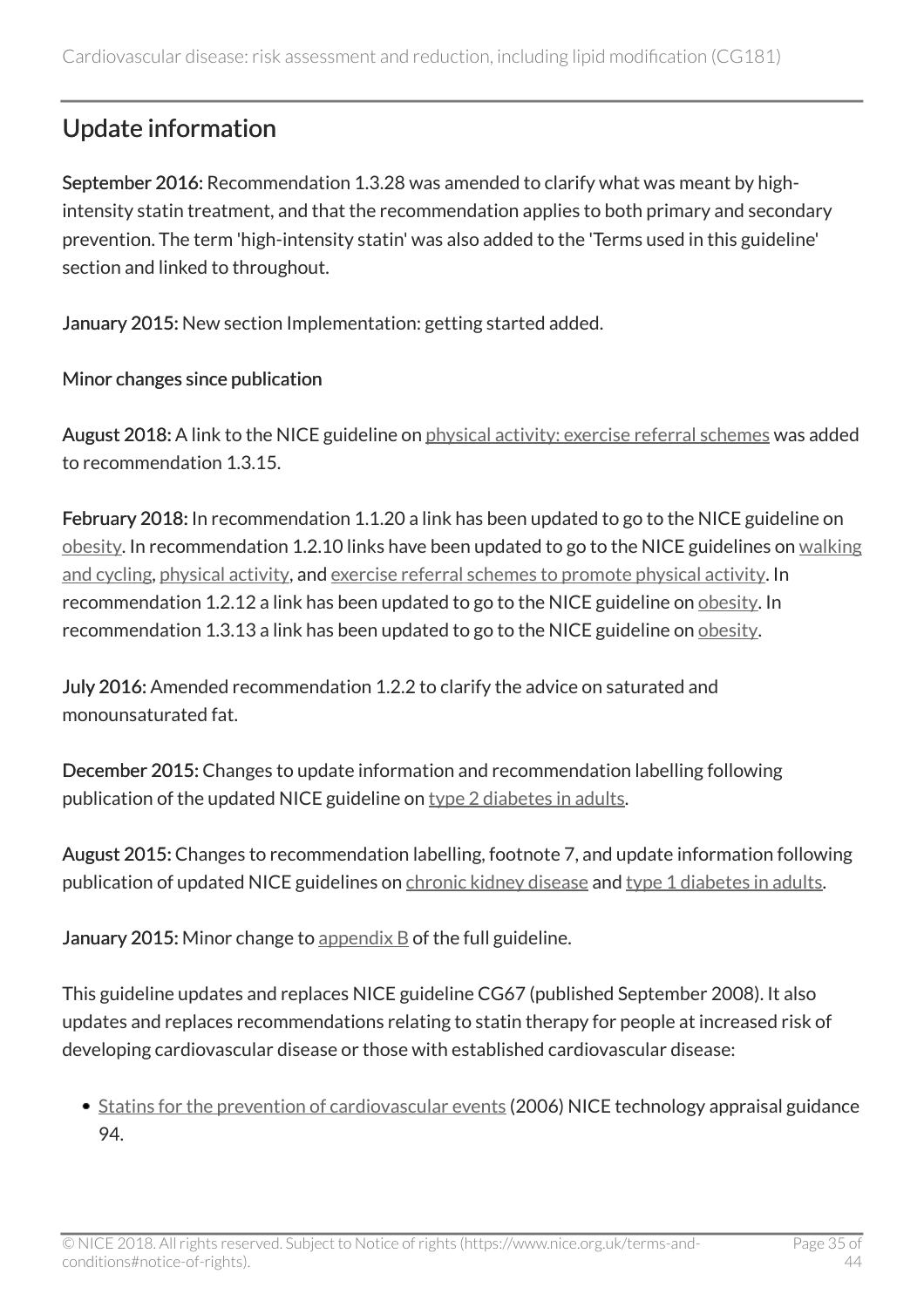Recommendations are marked as [new 2014], [2014], [2008] or [2008, amended 2014]:

- [new 2014] indicates that the evidence has been reviewed and the recommendation has been added or updated
- [2014] indicates that the evidence has been reviewed but no change has been made to the recommended action
- [2008] indicates that the evidence has not been reviewed since 2008
- [2008, amended 2014] indicates that the evidence has not been reviewed since 2008, but changes have been made to the recommendation wording that change the meaning (see below).

### <span id="page-35-0"></span>*Recommendations from NICE guideline CG67 that have been amended*

Recommendations are labelled [2008, amended 2014] if the evidence has not been reviewed since 2008 but changes have been made to the recommendation wording that change the meaning.

| Recommendation in 2008 guideline                                                                                                                                           | Recommendation in current<br>guideline                                                                                                                                    | Reason for<br>change                                                                                                                                                                                                    |
|----------------------------------------------------------------------------------------------------------------------------------------------------------------------------|---------------------------------------------------------------------------------------------------------------------------------------------------------------------------|-------------------------------------------------------------------------------------------------------------------------------------------------------------------------------------------------------------------------|
| 1.1.1 For the primary prevention of<br>CVD in primary care, a systematic<br>strategy should be used to identify<br>people aged 40-74 who are likely to be<br>at high risk. | 1.1.1 For the primary prevention<br>of CVD in primary care, use a<br>systematic strategy to identify<br>people who are likely to be at<br>high risk. [2008, amended 2014] | The tools<br>available for<br>estimating CVD<br>risk in 2008 had<br>an upper age<br>range of 74 years.<br>QRISK2 has an<br>upper age range<br>of 84 years. The<br>age range was<br>therefore<br>removed for<br>clarity. |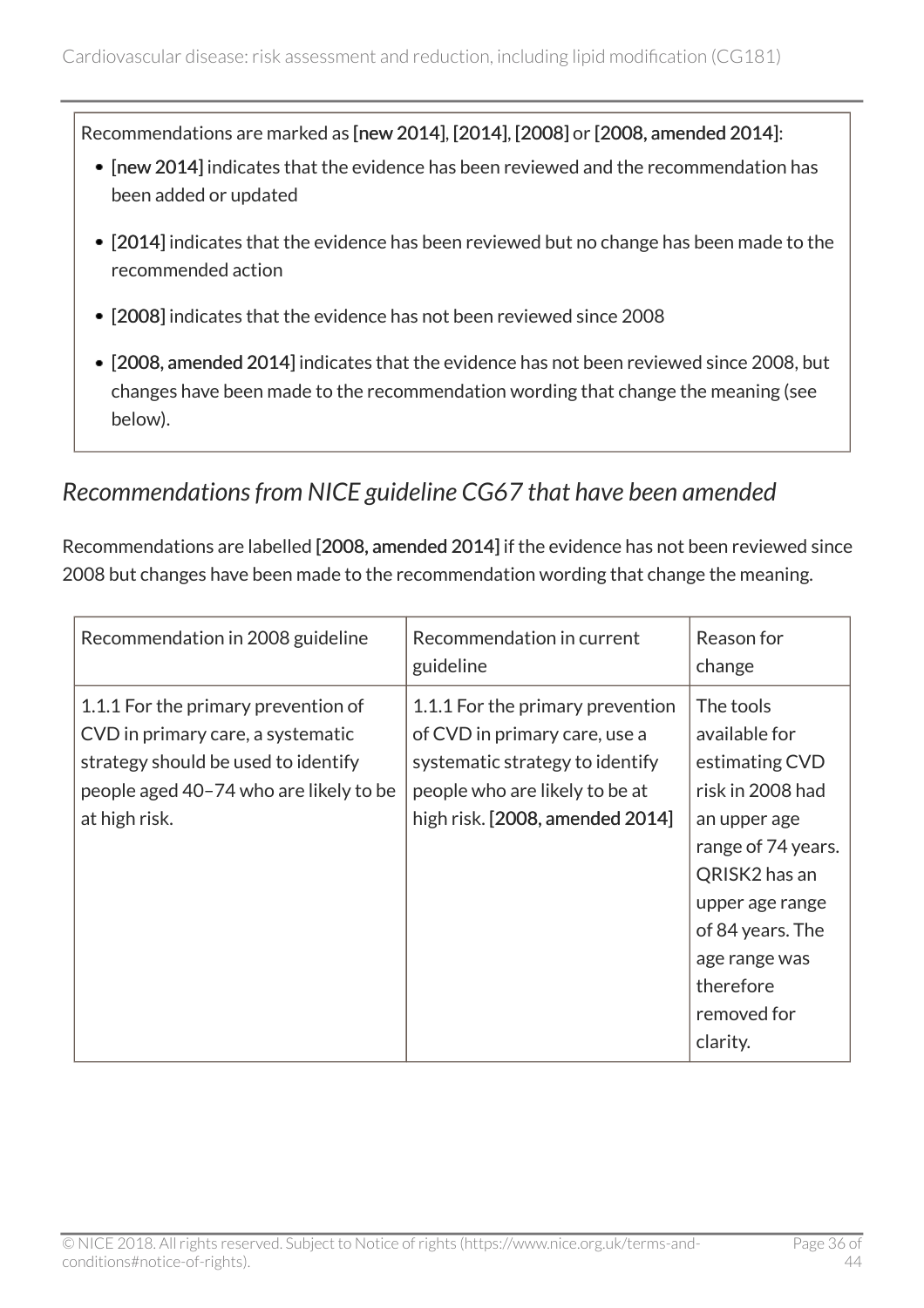| 1.1.4 People should be prioritised for a<br>full formal risk assessment if their<br>estimated 10-year risk of CVD is 20%<br>or more.                                                                                                  | 1.1.4 Prioritise people for a full<br>formal risk assessment if their<br>estimated 10-year risk of CVD is<br>10% or more. [2008, amended<br>2014]                                                                                                                                                 | The threshold for<br>treatment has<br>been changed<br>from 20% to 10%<br>because of new<br>health economics<br>results.                                |
|---------------------------------------------------------------------------------------------------------------------------------------------------------------------------------------------------------------------------------------|---------------------------------------------------------------------------------------------------------------------------------------------------------------------------------------------------------------------------------------------------------------------------------------------------|--------------------------------------------------------------------------------------------------------------------------------------------------------|
| 1.1.10 Risk equations should not be<br>used for people with pre-existing:<br>• peripheral vascular disease.                                                                                                                           | 1.1.15 Do not use a risk<br>assessment tool for people with<br>pre-existing CVD. [2008,<br>amended 2014]                                                                                                                                                                                          | The GDG made<br>this<br>recommendation<br>more general to<br>include all CV<br>diseases.                                                               |
| 1.1.11 Risk equations should not be<br>used for people who are already<br>considered at high risk of CVD because<br>of:<br>• diabetes, see 'type 2 diabetes: the<br>management of type 2 diabetes<br>(update)' (NICE guideline CG66). | 1.1.16 Do not use a risk<br>assessment tool for people who<br>are at high risk of developing<br>CVD because of familial<br>hypercholesterolaemia (see<br>Familial hypercholesterolaemia<br>[NICE guideline CG71]) or other<br>inherited disorders of lipid<br>metabolism. [2008, amended<br>2014] | The bullet point<br>about type 2<br>diabetes has been<br>deleted because<br>the GDG made<br>separate specific<br>recommendations<br>for this subgroup. |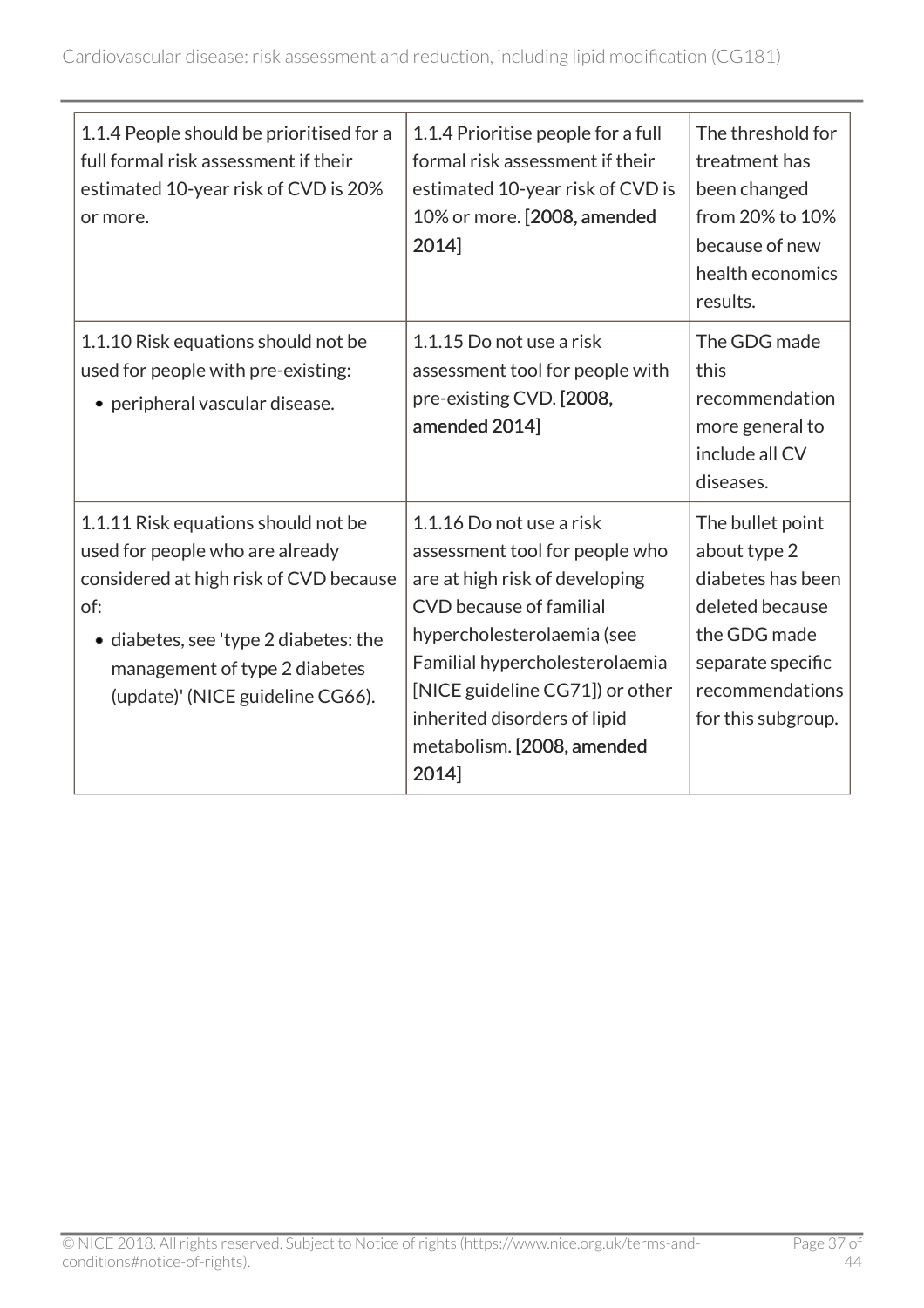| 1.1.13 When using the risk score to<br>inform drug treatment decisions,<br>particularly if it is near to the threshold<br>of 20%, healthcare professionals<br>should consider other<br>factors that:<br>• may not be included in calculated<br>risk scores.                                                               | 1.1.17 When using the risk score<br>to inform drug treatment<br>decisions, particularly if it is near<br>to the threshold for treatment,<br>take into account other factors<br>that:<br>• may predispose the person to<br>premature CVD and<br>• may not be included in<br>calculated risk scores. [2008,<br>amended 2014]                                             | The threshold for<br>treatment has<br>been changed<br>because of new<br>health economics<br>results.<br>'healthcare<br>professionals<br>should consider'<br>has been<br>amended to:<br>'take into<br>account'<br>in line with<br>current NICE<br>style for<br>recommendations<br>in guidelines. |
|---------------------------------------------------------------------------------------------------------------------------------------------------------------------------------------------------------------------------------------------------------------------------------------------------------------------------|------------------------------------------------------------------------------------------------------------------------------------------------------------------------------------------------------------------------------------------------------------------------------------------------------------------------------------------------------------------------|-------------------------------------------------------------------------------------------------------------------------------------------------------------------------------------------------------------------------------------------------------------------------------------------------|
| 1.1.20 CVD risk may be<br>underestimated in people who are<br>already taking antihypertensive or lipid<br>modification therapy, or who have<br>recently stopped smoking. Clinical<br>judgement should be used to decide on<br>further treatment of risk factors in<br>people who are below the 20% CVD<br>risk threshold. | 1.1.19 Recognise that CVD risk<br>will be underestimated in people<br>who are already taking<br>antihypertensive or lipid<br>modification therapy, or who<br>have recently stopped smoking.<br>Use clinical judgement to decide<br>on further treatment of risk<br>factors in people who are below<br>the CVD risk threshold for<br>treatment. [2008, amended<br>2014] | The threshold for<br>treatment has<br>been changed<br>because of new<br>health economics<br>results.                                                                                                                                                                                            |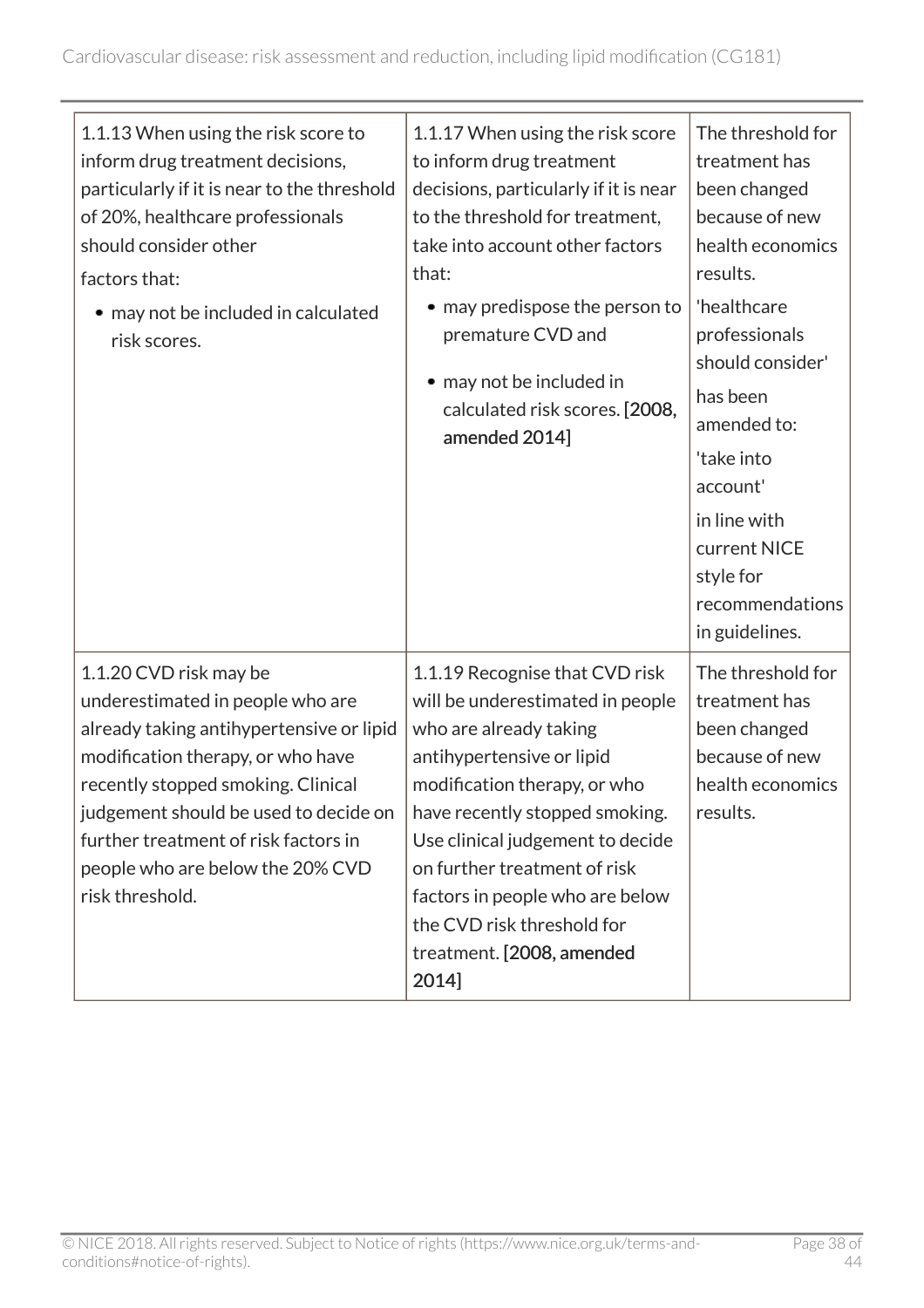| 1.1.21 CVD risk scores may not be<br>appropriate as a way of assessing risk<br>in people who are at increased CVD<br>risk because of underlying medical<br>conditions or treatments. These<br>include people treated for HIV or with<br>antipsychotic medication, people with<br>chronic kidney disease and people with<br>autoimmune disorders such as<br>systemic lupus erythematosus (SLE)<br>and rheumatoid arthritis. | 1.1.18 Recognise that standard<br>CVD risk scores will<br>underestimate risk in people who<br>have additional risk because of<br>underlying medical conditions or<br>treatments. These groups<br>include: | The list of<br>underlying<br>medical<br>conditions had<br>been updated.                                                                                                                                                                                                                                                                                                                                     |
|----------------------------------------------------------------------------------------------------------------------------------------------------------------------------------------------------------------------------------------------------------------------------------------------------------------------------------------------------------------------------------------------------------------------------|-----------------------------------------------------------------------------------------------------------------------------------------------------------------------------------------------------------|-------------------------------------------------------------------------------------------------------------------------------------------------------------------------------------------------------------------------------------------------------------------------------------------------------------------------------------------------------------------------------------------------------------|
| 1.1.22 People aged 75 or older should<br>be considered at increased risk of CVD,<br>particularly people who smoke or have<br>raised blood pressure. They are likely<br>to benefit from statin treatment.<br>Assessment and treatment should be<br>guided by the benefits and risks of<br>treatment, informed preference and<br>comorbidities that may make<br>treatment inappropriate.                                     | 1.1.21 Consider people aged 85<br>or older to be at increased risk of<br>CVD because of age alone,<br>particularly people who smoke or<br>have raised blood pressure.<br>[2008, amended 2014]             | 'should be<br>considered'<br>has been<br>amended to:<br>'consider'<br>in line with<br>current NICE<br>style for<br>recommendations<br>in guidelines.<br>The age value has<br>been changed to<br>85, as this is the<br>upper limit of the<br>QRISK <sub>2</sub><br>assessment tools.<br>The part on<br>treatment has<br>been deleted, as<br>recommendations<br>on treatment are<br>listed in section<br>1.3. |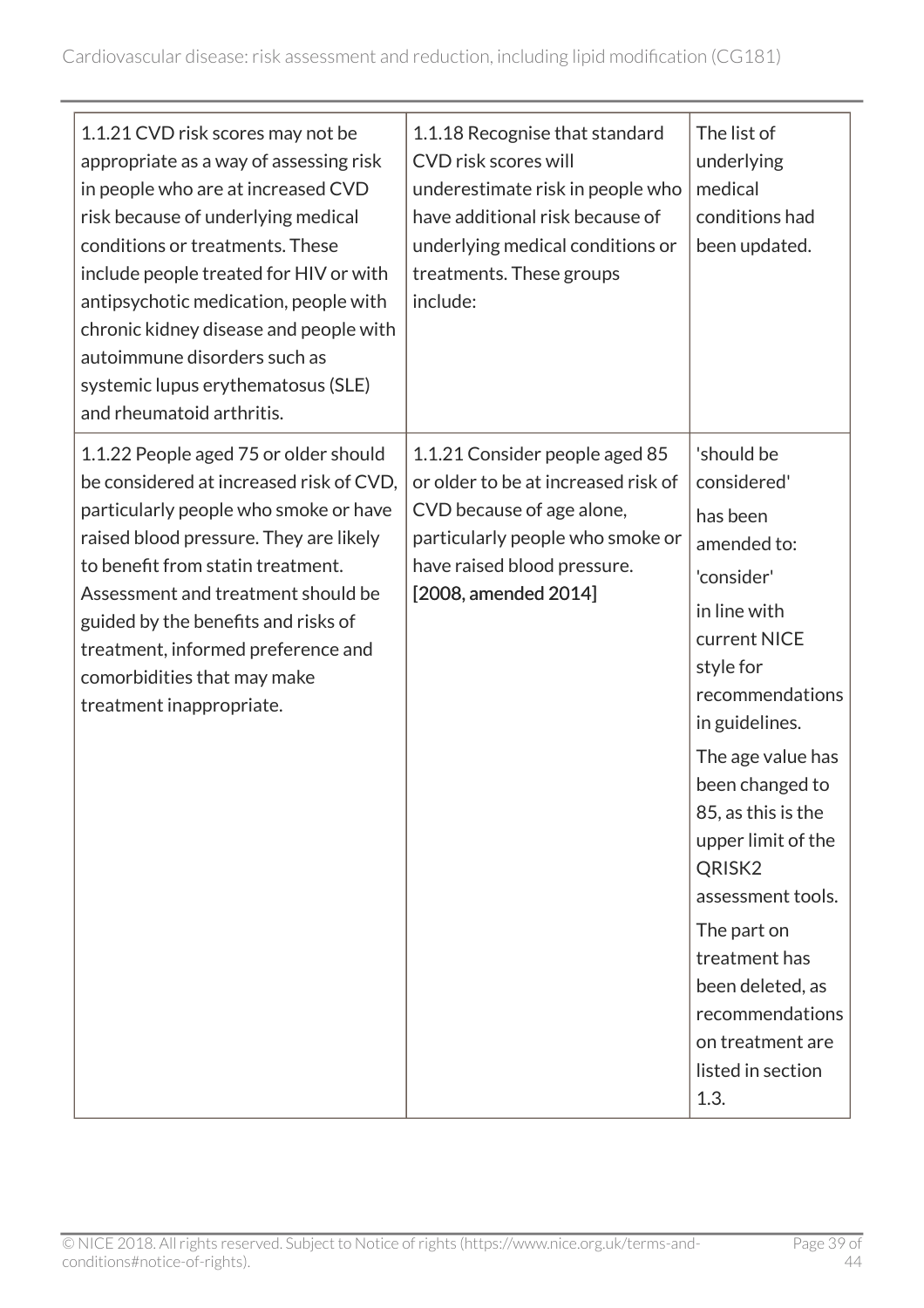$\overline{\phantom{0}}$ 

| 1.2.5 In order to encourage the person<br>to participate in reducing their CVD<br>risk, the healthcare professional<br>should:<br>• find out what, if anything, the<br>person has already been told about<br>their CVD risk and how they feel<br>about it<br>• explore the person's beliefs about<br>what determines future health (this<br>may affect their attitude to<br>changing risk)<br>• assess their readiness to make<br>changes to their lifestyle (diet,<br>physical activity, smoking and<br>alcohol consumption), to undergo<br>investigations and to take<br>medication<br>• assess their confidence in making<br>changes to their lifestyle,<br>undergoing investigations and<br>taking medication<br>• inform them of potential future<br>management based on current<br>evidence and best practice<br>• involve them in developing a shared<br>management plan<br>• check with them that they have<br>understood what has been<br>discussed. | 1.1.27 To encourage the person<br>to participate in reducing their<br>CVD risk:<br>• find out what, if anything, the<br>person has already been told<br>about their CVD risk and how<br>they feel about it<br>• explore the person's beliefs<br>about what determines future<br>health (this may affect their<br>attitude to changing risk)<br>• assess their readiness to make<br>changes to their lifestyle (diet,<br>physical activity, smoking and<br>alcohol consumption), to<br>undergo investigations and to<br>take long-term medication<br>• assess their confidence in<br>making changes to their<br>lifestyle, undergoing<br>investigations and taking<br>medication<br>• inform them of potential<br>future management based on<br>current evidence and best<br>practice<br>• involve them in developing a<br>shared management plan<br>• check with them that they<br>have understood what has<br>been discussed. [2008,<br>amended 2014] | The words<br>'long-term' have<br>been added to the<br>third bullet in<br>relation to<br>medication to<br>emphasise the<br>need to discuss<br>people's views<br>about taking<br>medication long<br>term. |
|---------------------------------------------------------------------------------------------------------------------------------------------------------------------------------------------------------------------------------------------------------------------------------------------------------------------------------------------------------------------------------------------------------------------------------------------------------------------------------------------------------------------------------------------------------------------------------------------------------------------------------------------------------------------------------------------------------------------------------------------------------------------------------------------------------------------------------------------------------------------------------------------------------------------------------------------------------------|--------------------------------------------------------------------------------------------------------------------------------------------------------------------------------------------------------------------------------------------------------------------------------------------------------------------------------------------------------------------------------------------------------------------------------------------------------------------------------------------------------------------------------------------------------------------------------------------------------------------------------------------------------------------------------------------------------------------------------------------------------------------------------------------------------------------------------------------------------------------------------------------------------------------------------------------------------|---------------------------------------------------------------------------------------------------------------------------------------------------------------------------------------------------------|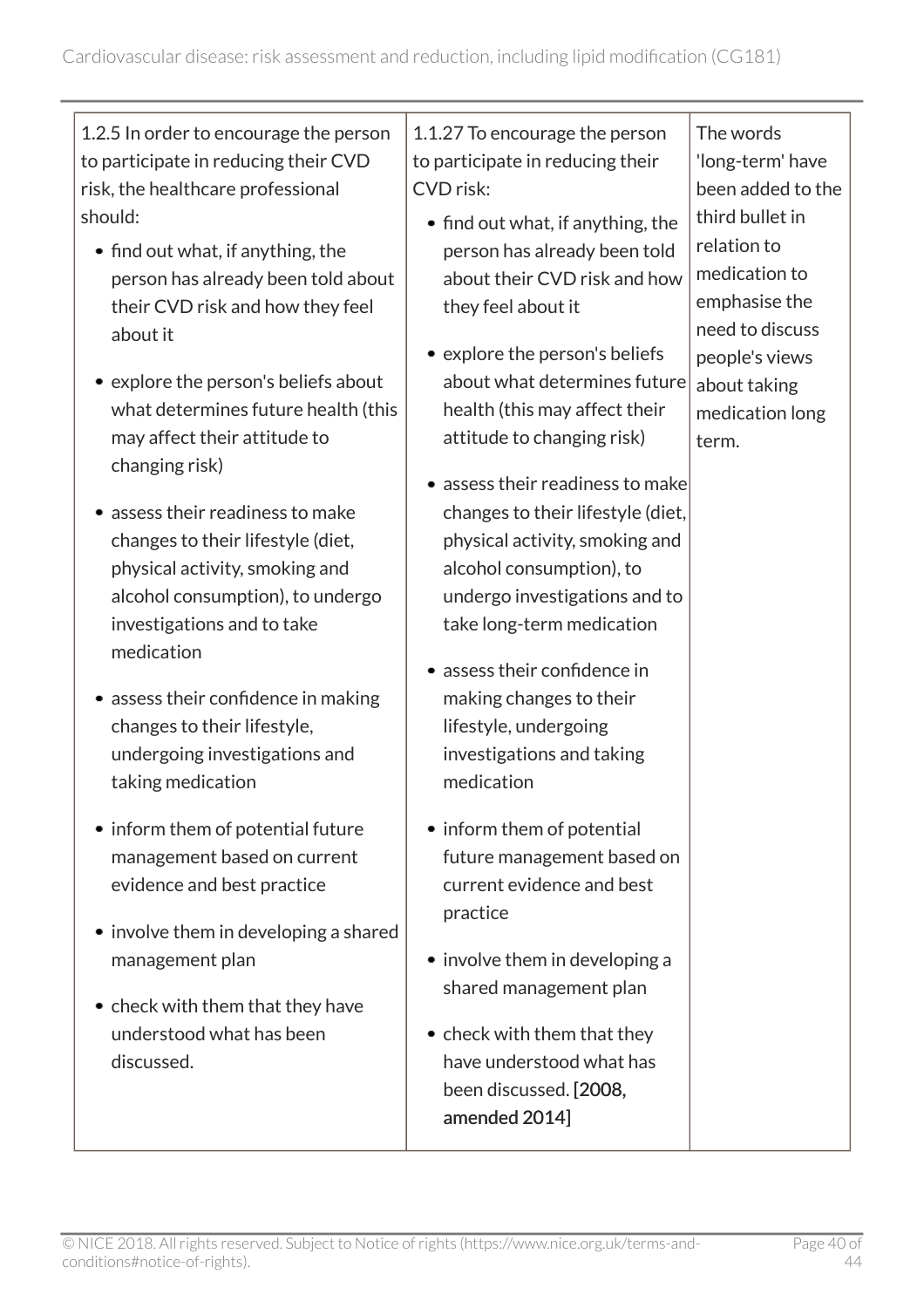| 1.2.7 If the person's CVD risk is<br>considered to be at a level that merits<br>intervention but they decline the offer<br>of treatment, they should be advised<br>that their CVD risk should be<br>considered again in the future.                                                                          | 1.1.28 If the person's CVD risk is<br>at a level where intervention is<br>recommended but they decline<br>the offer of treatment, advise<br>them that their CVD risk should<br>be reassessed again in the future.<br>Record their choice in their<br>medical notes. [2008, amended<br>2014]                                                                                                                                                    | The GDG<br>considered it<br>important that<br>people's<br>involvement in<br>decision-making<br>and their choices<br>are adequately<br>recorded.                       |
|--------------------------------------------------------------------------------------------------------------------------------------------------------------------------------------------------------------------------------------------------------------------------------------------------------------|------------------------------------------------------------------------------------------------------------------------------------------------------------------------------------------------------------------------------------------------------------------------------------------------------------------------------------------------------------------------------------------------------------------------------------------------|-----------------------------------------------------------------------------------------------------------------------------------------------------------------------|
| 1.3.7 People at high risk of CVD or with<br>CVD should be advised to take 30<br>minutes of physical activity a day, of at<br>least moderate intensity, at least 5 days<br>a week, in line with national guidance<br>for the general population. (see<br>Physical activity guidelines for adults)<br>[2008, ] | 1.2.7 Advise people at high risk of<br>or with CVD to do the following<br>every week:<br>• at least 150 minutes of<br>moderate intensity aerobic<br>activity or<br>• 75 minutes of vigorous<br>intensity aerobic activity or<br>a mix of moderate and<br>vigorous aerobic activity<br>in line with national guidance for<br>the general population (see<br>Physical activity guidelines for<br>adults at NHS Choices). [2008,<br>amended 2014] | <b>This</b><br>recommendation<br>has been updated<br>because the chief<br>medical officer<br>issued changes to<br>recommendations<br>on physical<br>activity in 2011. |
| 1.3.8 People who are unable to perform<br>moderate-intensity physical activity at<br>least 5 days a week because of<br>co-morbidity, medical conditions or<br>personal circumstances should be<br>encouraged to exercise at their<br>maximum safe capacity. [2008]                                           | 1.2.9 Encourage people who are<br>unable to perform<br>moderate-intensity physical<br>activity because of comorbidity,<br>medical conditions or personal<br>circumstances to exercise at<br>their maximum safe capacity.<br>[2008, amended 2014]                                                                                                                                                                                               | <b>This</b><br>recommendation<br>has been updated<br>because the chief<br>medical officer<br>issued changes to<br>recommendations<br>on physical<br>activity in 2011. |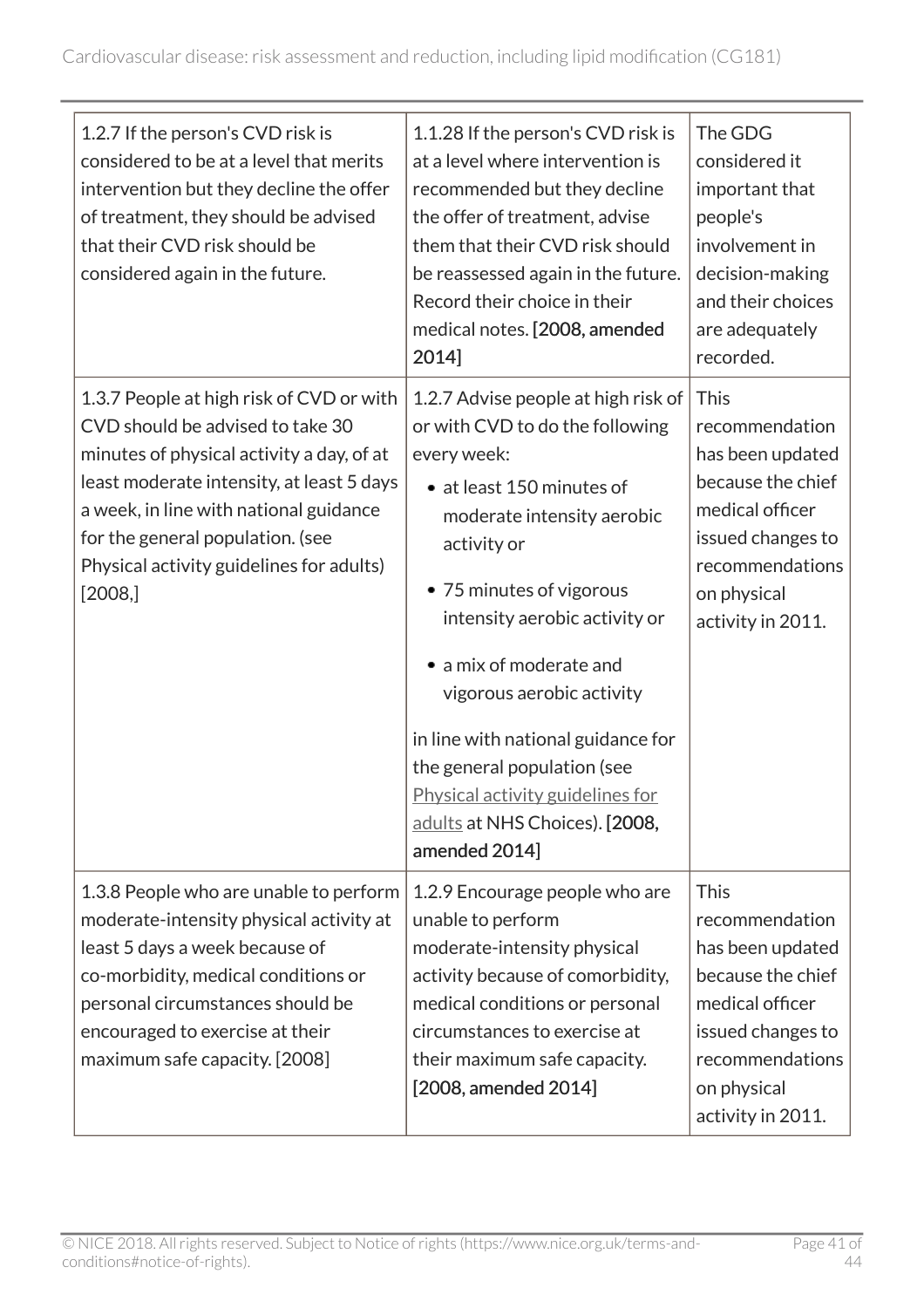|                                          |                                 | The GDG           |
|------------------------------------------|---------------------------------|-------------------|
| 1.4.18 If a person has acute coronary    | 1.3.22 If a person has acute    |                   |
| syndrome, statin treatment should not    | coronary syndrome, do not delay | considered that a |
| be delayed until lipid levels are        | statin treatment. Take a lipid  | fasting sample is |
| available. A fasting lipid sample should | sample on admission and about 3 | not necessary if  |
| be taken about 3 months after the start  | months after the start of       | non-HDL           |
| of treatment.                            | treatment. [2008, amended       | cholesterol is    |
|                                          | 2014]                           | measured (see     |
|                                          |                                 | recommendation    |
|                                          |                                 | $1.3.4$ ).        |
|                                          |                                 | The GDG wished    |
|                                          |                                 | to highlight the  |
|                                          |                                 | importance of     |
|                                          |                                 | taking a lipid    |
|                                          |                                 | sample also on    |
|                                          |                                 | admission.        |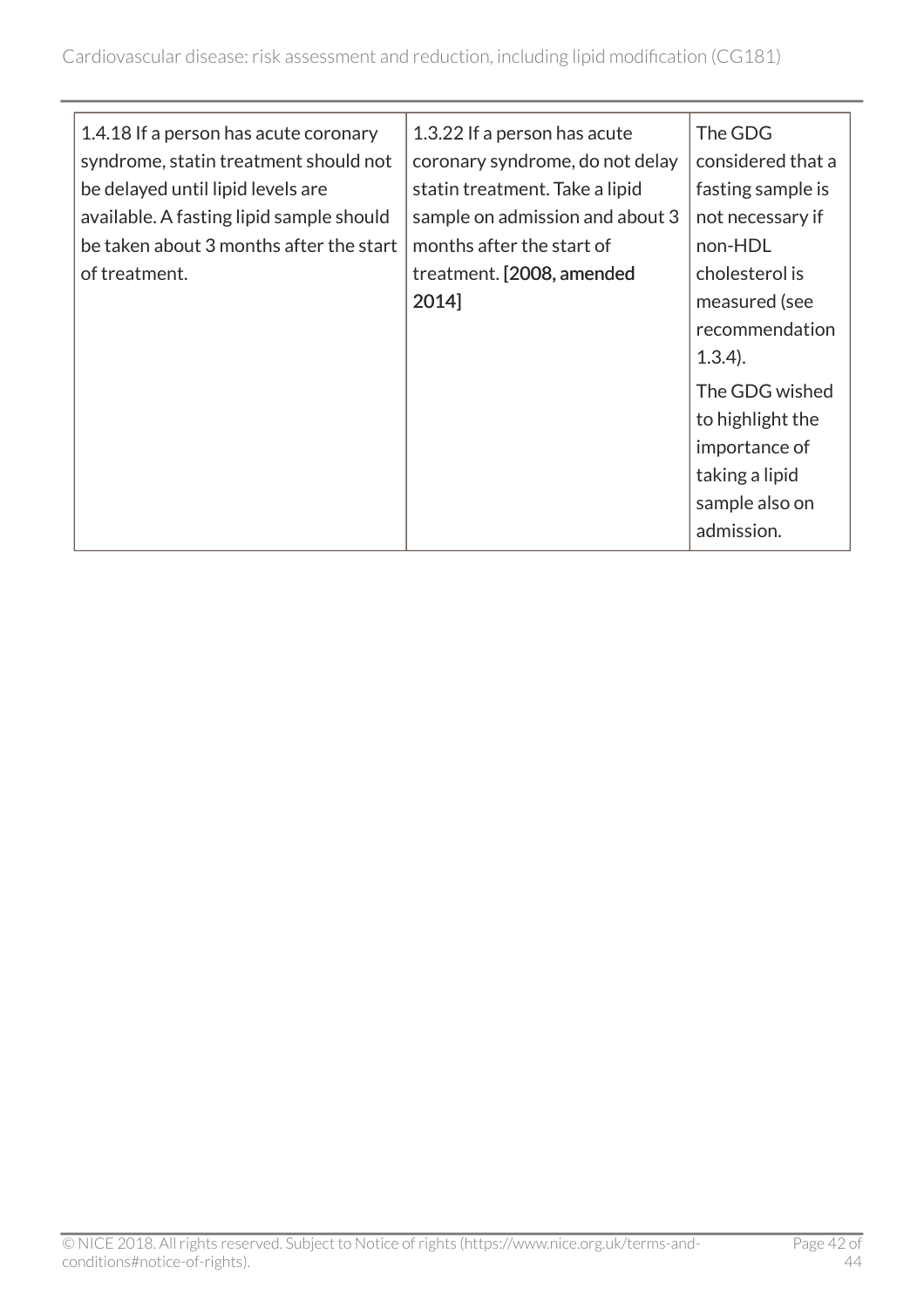# <span id="page-42-0"></span>About this guideline

# <span id="page-42-1"></span>*Strength of recommendations*

Some recommendations can be made with more certainty than others. The Guideline Development Group makes a recommendation based on the trade-off between the benefits and harms of an intervention, taking into account the quality of the underpinning evidence. For some interventions, the Guideline Development Group is confident that, given the information it has looked at, most patients would choose the intervention. The wording used in the recommendations in this guideline denotes the certainty with which the recommendation is made (the strength of the recommendation).

### Interventions that must (or must not) be used

We usually use 'must' or 'must not' only if there is a legal duty to apply the recommendation. Occasionally we use 'must' (or 'must not') if the consequences of not following the recommendation could be extremely serious or potentially life threatening.

### Interventions that should (or should not) be used – a 'strong' recommendation

We use 'offer' (and similar words such as 'refer' or 'advise') when we are confident that, for the vast majority of patients, an intervention will do more good than harm, and be cost effective. We use similar forms of words (for example, 'Do not offer…') when we are confident that an intervention will not be of benefit for most patients.

### Interventions that could be used

We use 'consider' when we are confident that an intervention will do more good than harm for most patients, and be cost effective, but other options may be similarly cost effective. The choice of intervention, and whether or not to have the intervention at all, is more likely to depend on the patient's values and preferences than for a strong recommendation, and so the healthcare professional should spend more time considering and discussing the options with the patient.

### Recommendation wording in guideline updates

NICE began using this approach to denote the strength of recommendations in guidelines that started development after publication of the 2009 version of 'The guidelines manual' (January 2009). This does not apply to any recommendations ending [2008] (see 'Update information' above for details about how recommendations are labelled). In particular, for recommendations labelled